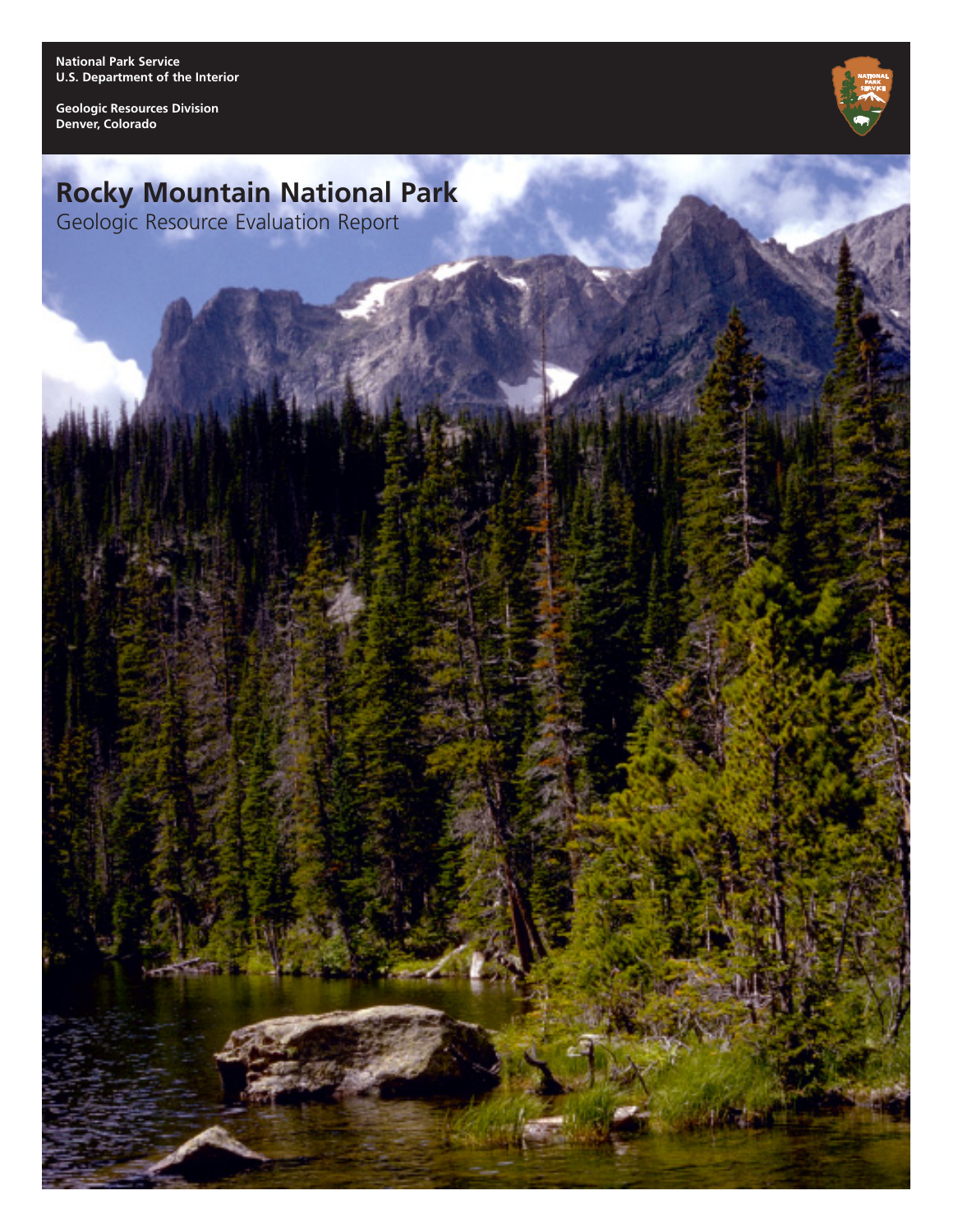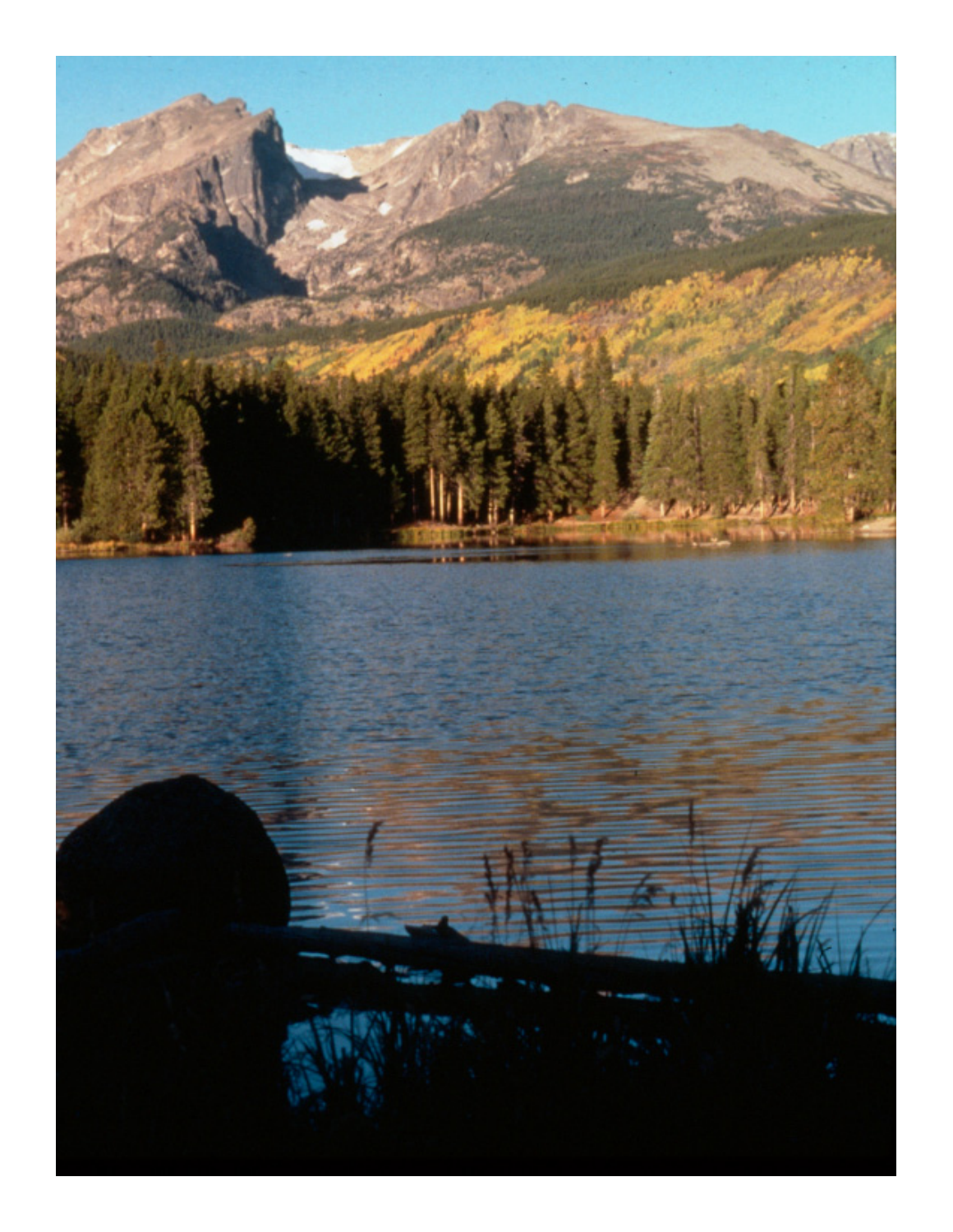# Rocky Mountain National Park *Geologic Resource Evaluation*

Geologic Resources Division Denver, Colorado

U.S. Department of the Interior Washington, DC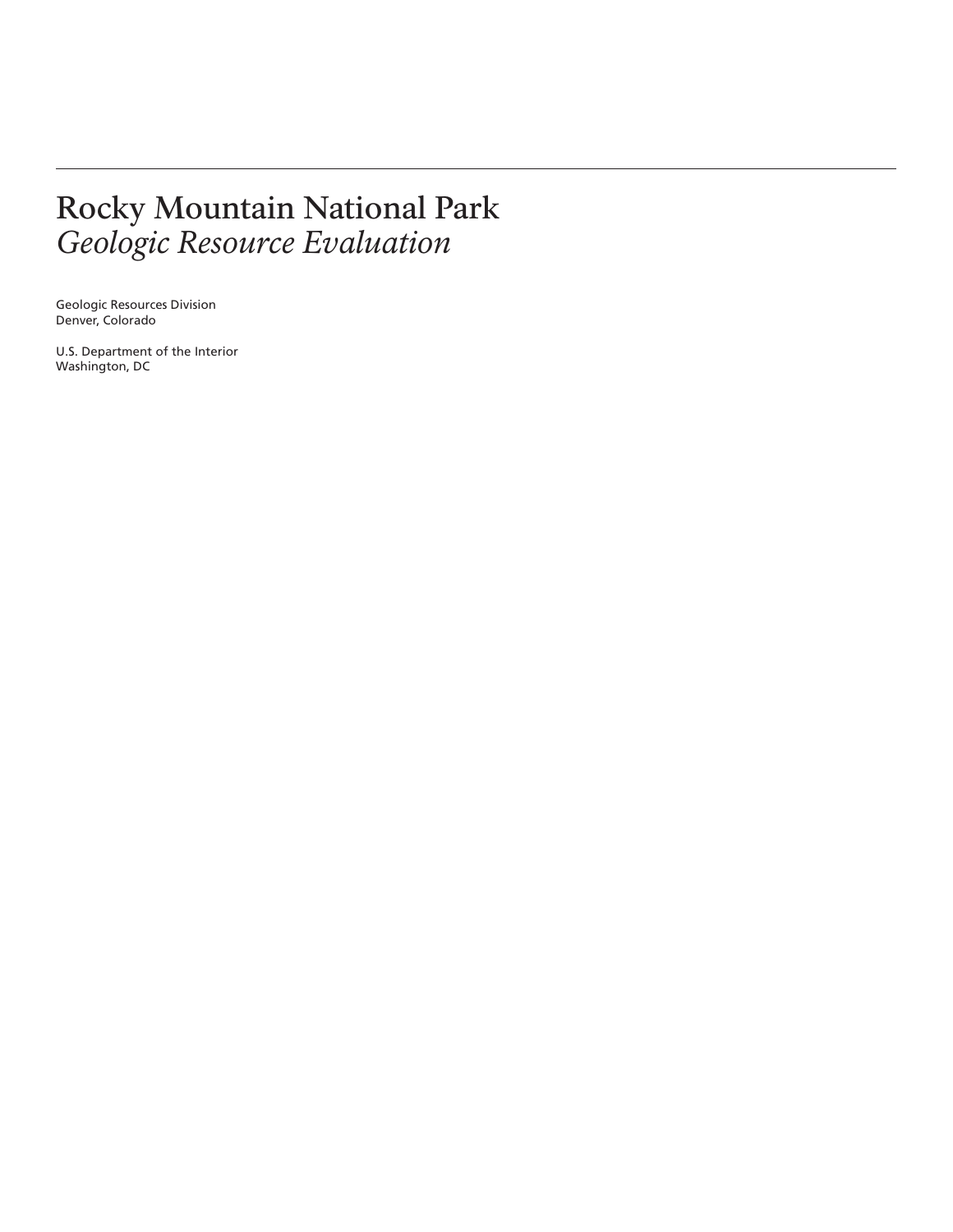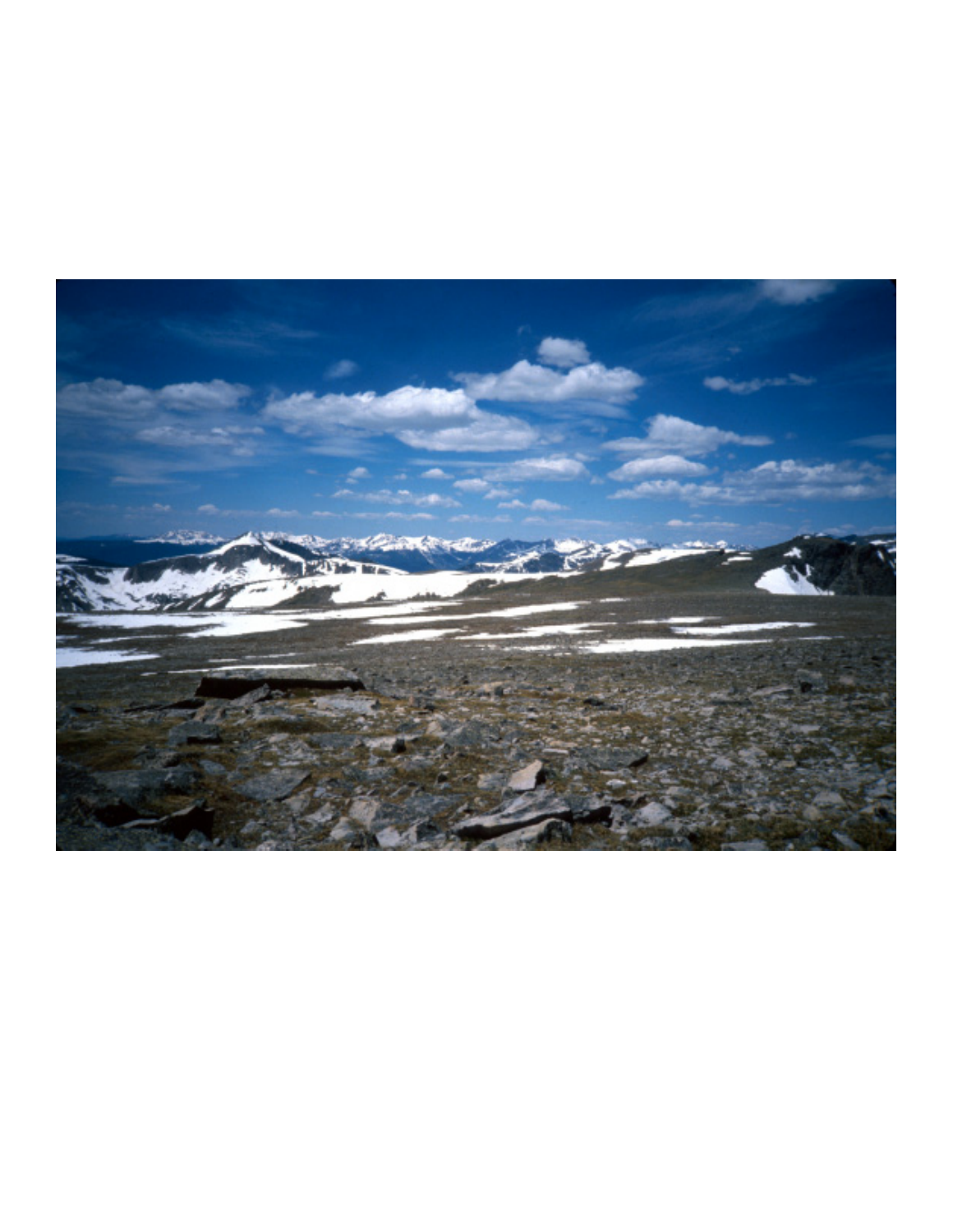# **Table of Contents**

|                                                                     | 26 |
|---------------------------------------------------------------------|----|
|                                                                     |    |
|                                                                     |    |
| Appendix B: Evaluation of Comprehensive Interpretive Plan (2001) 31 |    |

Attachment 1: Digital Geologic Map (CD)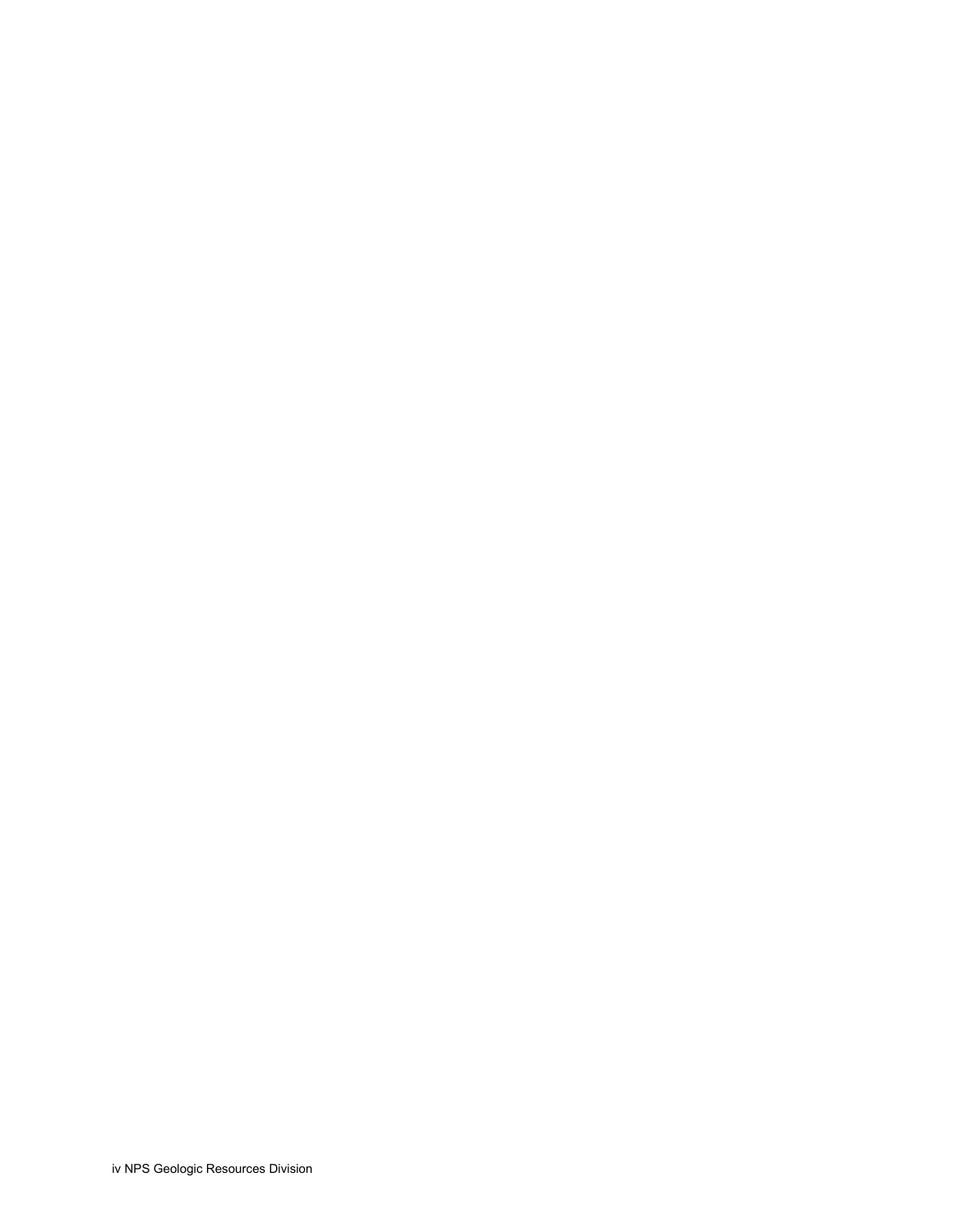### **Executive Summary**

*This report has been developed to accompany the digital geologic map produced by Geologic Resource Evaluation staff for Rocky Mountain National Park in Colorado. It contains information relevant to resource management and scientific research.* 

Three compelling stories encapsulate the nearly twobillion- year- old history of the park. The first story takes place during Precambrian time. This tale highlights the themes of "deep time" and understanding the origins of our physical surroundings, and perhaps our place in the world. The ancient metamorphic and igneous rocks most of which are between 1.4 and 1.7 billion years old in the park serve as a physical backdrop for this story.

The second story is much more recent. Between 23 and 29 million years ago, during the Oligocene Epoch the park was the scene of widespread volcanic activity. As uplift of the region continued throughout the Tertiary Period, volcanoes erupted, ash filled the air, faults formed, and granitic magma intruded what are now the Never Summer Mountains. The tale provides a sense of shifting scenes throughout time. A hike through Little Yellowstone on the west side of the park serves as a backdrop for this story. There are also roadside locations for telling this story, such as Lava Cliffs and Gore Range Overlook.

The third story is an ice age one. The story of glaciation in Rocky Mountain National Park is still unfolding. The main characters left quite a bit of evidence, but geologists are still working out the timing of events. Two major valley glaciations, a smaller cirque glaciation, and periods of ice accumulation are recorded in the park. The two Pleistocene glaciations, Bull Lake and Pinedale, produced the rugged look of the topographic features of today's high country. Many of the distinctive geologic features found throughout the park have a glacial origin. (See Geologic Features and Processes section of this report.)

The park's geologic story continues to the present, with human activities influencing natural processes. Park planning must address development in high alpine environments: frost cracking and solifluction are two processes that require attention. The particular hydrogeology of the park and associated floods, water quality, and wetlands are important issues for planning, visitor safety, protection of resources, and compliance with section 404 of the Clean Water Act and the NPS Director's Order #77- 1 (the policy directive addressing wetland protection in the National Park System). Notably human activities have impacted the park's

hydrogeology more water diversion projects than all other national parks combined.

Although addressed in the late 1980s and early 1990s, an understanding of the park's mining history is important for resource protection and visitor safety. Managers have gated mine openings with bat- friendly (not visitorfriendly) entrances, but an awareness of the locations of minerals (and possibly fossils) is important for resource protection.

Park managers may also wish to take note of areas susceptible to mass wasting, including landslides, debris flows, rockfalls, and snow avalanches, because of human influences on these processes and visitor safety. In some cases, such as the "Holzwarth debris flow," human activities (i.e., the diversion of water in the Grand Ditch) are a likely influence on the lobate mass of material deposited on the west side of the Kawuneeche Valley. No single mechanism causes slope failure, but researchers suggest that freeze- thaw processes cause rockfalls that form talus deposits at the base of all steep slopes in the park. The combination of areal extent and visitor safely makes mass wasting a significant geologic issue for the park.

Less conspicuous than talus, although no less important with respect to sediment distribution, is wind- blown detritus. Wind- blown sediment is the dominant sediment source for alpine lakes in Colorado (Caine, 1974). Aeolian dust is transported through alpine hillslope systems and is stored in alpine lakes and tundra soils (Caine, 1986). In the context of the park's close proximity to metropolitan areas of the Front Range, this information is significant with respect to incoming pollutants, such as nitrogen.

Finally, although the park is in a zone of minor seismic hazard, similar to most mountainous areas in Colorado, the largest historical earthquake in Colorado occurred in the vicinity of Estes Park. This earthquake predates seismographs, so an estimated magnitude of 6.5 is based on the size of the area over which the earthquake was felt (Colorado Geological Survey, unpublished data, 1999). A large earthquake near the park could cause rockfalls and landslides, and changes in springs and streamflow (Geoindicators report, unpublished data, 2001).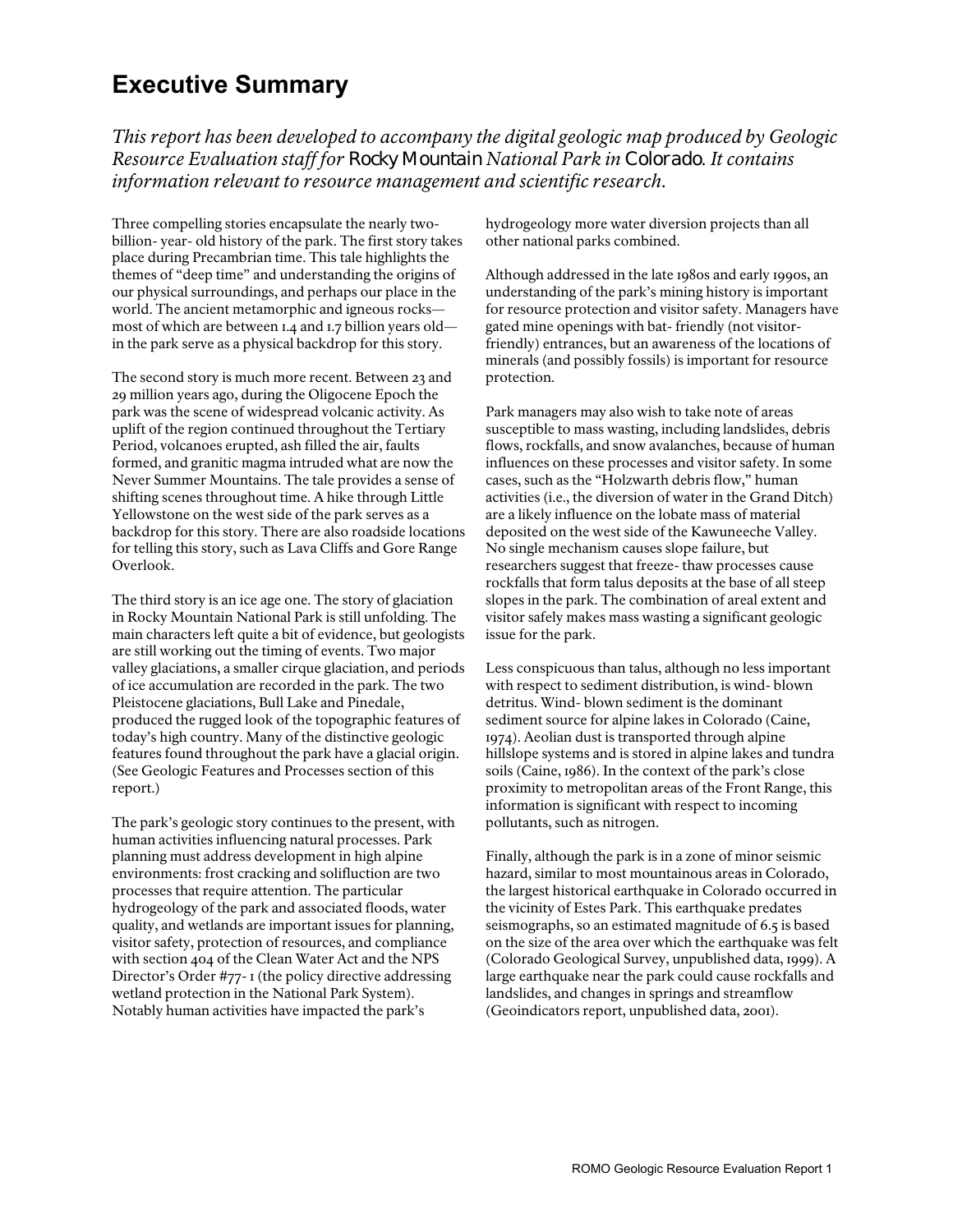### **Dedication and Acknowledgements**

*William Alfred Braddock February 3, 1929–January 1, 2003* 

Bill Braddock's professional career spanned more than 40 years and combined his life- long interests of geologic structures, teaching and training students in the challenging area of field investigations, and hiking in the high country of Colorado's Front Range. Bill's research contributions include the *Geologic Map of Rocky Mountain National Park and Vicinity, Colorado*.

Colleagues remember Bill as providing "guidance, counsel, and friendship," as a "born teacher," as "one of the best minds in the [University of Colorado Geology] department," and one of the "best field geologists."

Bill's desire and gift for teaching extended beyond his 36 years at the University of Colorado, particularly in connection with his geologic studies in Rocky Mountain National Park. He volunteered countless hours over many years to provide geology training for seasonal interpreters, to lead field trips, to conduct geology seminars for the Rocky Mountain Nature Association, and to provide counsel to park resource managers on geologic matters. This report represents the last geologic review he provided. His dedication and concern for park science continued until his death and will be appreciated far beyond.

#### Acknowledgements

In addition to staff at the NPS Geologic Resource Division, the following individuals deserve to be acknowledged with respect to their assistance with this report. Thanks to Bill Braddock, Jim Cole, and Rich Madole for their guidance and input during the overall review of the report. Larry Martin and Vince Matthews provided information on the park's hydrogeology and structural geology, respectively. Kevin C. "Casey" McKinney provided insight into the potentially fossiliferous outcrops of the Troublesome Formation in the park. Also, thanks to park staff members, Larry Frederick for the opportunity to review the park's comprehensive interpretation plan with respect to geology, and Terry Terrill for providing information on the park's research needs.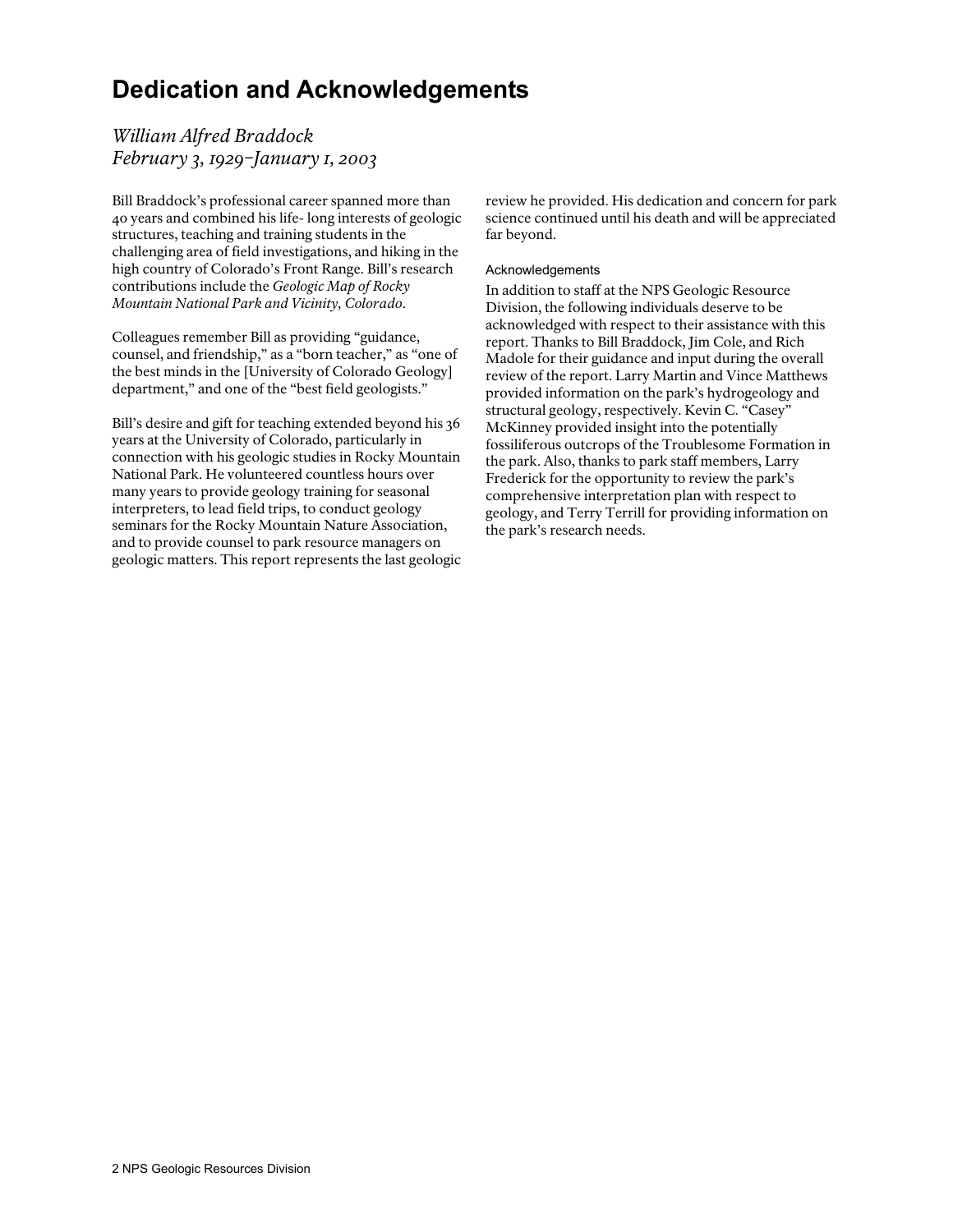### **Introduction**

*The following section briefly describes the regional geologic setting and the National Park Service Geologic Resources Evaluation program.* 

#### **Purpose of the Geologic Resources Evaluation Program**

The NPS Natural Resource Challenge—an action plan to advance the management and protection of park resources—has focused efforts to inventory the natural resources of parks. A geologic inventory is administered by the Geologic Resources Division through the Geologic Resource Evaluation (GRE) Program. The goal of the GRE Program is to provide each of the identified 274 "natural area" parks with a digital geologic map, a geologic evaluation report, and a geologic bibliography. Each product is a tool to support the stewardship of park resources and each is designed to be user friendly to non- geoscientists.

The GRE teams hold scoping meetings at parks to review available data on the geology of a particular park and to discuss the geologic issues in the park. During these meetings park staffs are afforded the opportunity to meet with experts on the geology of their park. Scoping meetings are usually held individually in each park, which permits a focused discussion and exploration of available information on a park's resources. However, some scoping meetings involve multiple parks or an entire Vital Signs Monitoring Network to expedite the inventory process.

#### **Geologic Setting**

Looking west from Denver the Front Range rises from the plains in two giant steps: first the foothills that climb above the "Mile High City," then the high alpine summits, 54 of which loom above 14,000 feet  $(4,267 \text{ m})$ . The difference in elevation between the peaks and nearby lowlands is striking. The square- topped silhouette of Longs Peak (14,256 ft, 4,345 m), the highest mountain in Rocky Mountain National Park, is the northernmost "fourteener" (mountains that exceed 14,000 feet above sea level) and towers 9,000 feet (2,743 m) above the adjacent plain. Longs Peak, a mass of Precambrian Silver Plume Granite, has challenged climbers since 1868 when a small party, that included John Wesley Powell, made the first recorded ascent. The infamous Diamond of Longs Peak, which ranks as the largest, highest, and steepest wall in the Southern Rockies, remains alluring to technical rock climbers from around the world.

The high country of the park consists of mountain peaks ranging in elevation from 11,000 to 14,000 feet (3,350 to 4,270 m) above sea level that form the Continental Divide, Trail Ridge, the Mummy Range, and the Never Summer Mountains. In addition to their height, the age of the rocks that form the core of these mountains is impressive. Although not the oldest rock in the National

Park System (Grand Teton National Park holds that honor), they are from the same geologic time span, the Precambrian, which contains the oldest rocks on Earth and harkens back to a time when Earth's early crust and continents were forming. Volcanism formed much younger rocks (23 to 29 million years ago), which lie on the western slope of the park and constitute much of the Never Summer Mountains.

Much of the high country consists of gently rolling topography into which glaciers have cut cirques and valleys. Although the rocks that comprise the range are ancient, the timing of its uplift makes the Southern Rockies geologic newcomers as compared to mountain ranges such as the Appalachians. Like the ranges that were here before them, the Rockies began their rise from the bed of an ancient sea, but in this case just 70 million years ago during a period of mountain building called the Laramide orogeny. The north- south trending Front Range is principally the result of Laramide mountain building, faulting, and subsequent erosion. Present- day relief was enhanced by additional uplift during Cenozoic time (the most recent geologic era).

The Front Range contains some of the most accessible alpine scenery in the Southern Rockies. Rocky Mountain National Park preserves thousands of acres of mountain meadows, snow- fed streams, rolling alpine uplands, glacial moraines and valleys, volcanoes, lava, and ash. Trail Ridge Road traverses 50 miles (80 km) of rugged, mountain terrain between the resort communities of Estes Park and Grand Lake. The 11- mile (18- km) section of road that lies above tree line follows the Continental Divide and winds through periglacial environments covered by alpine tundra. More than 300 miles  $(483 \text{ km})$ of hiking trails provide access from roadways and trailheads to remote areas of the park.

Rocks and deposits are the foundation of today's scenery and record the geologic history and evolution of the park, which spans nearly two billion years. The evolution of the park's landscape may be highlighted with these geologic events:

#### Precambrian Time

- Sediment deposited in an ancient sea (1,800 to 2,000 million years ago)
- Sedimentary and volcanic rocks metamorphosed into biotite schist and biotite gneiss (1,750 million years ago)
- Intrusion of Boulder Creek Granordiorite (1,664 million years ago)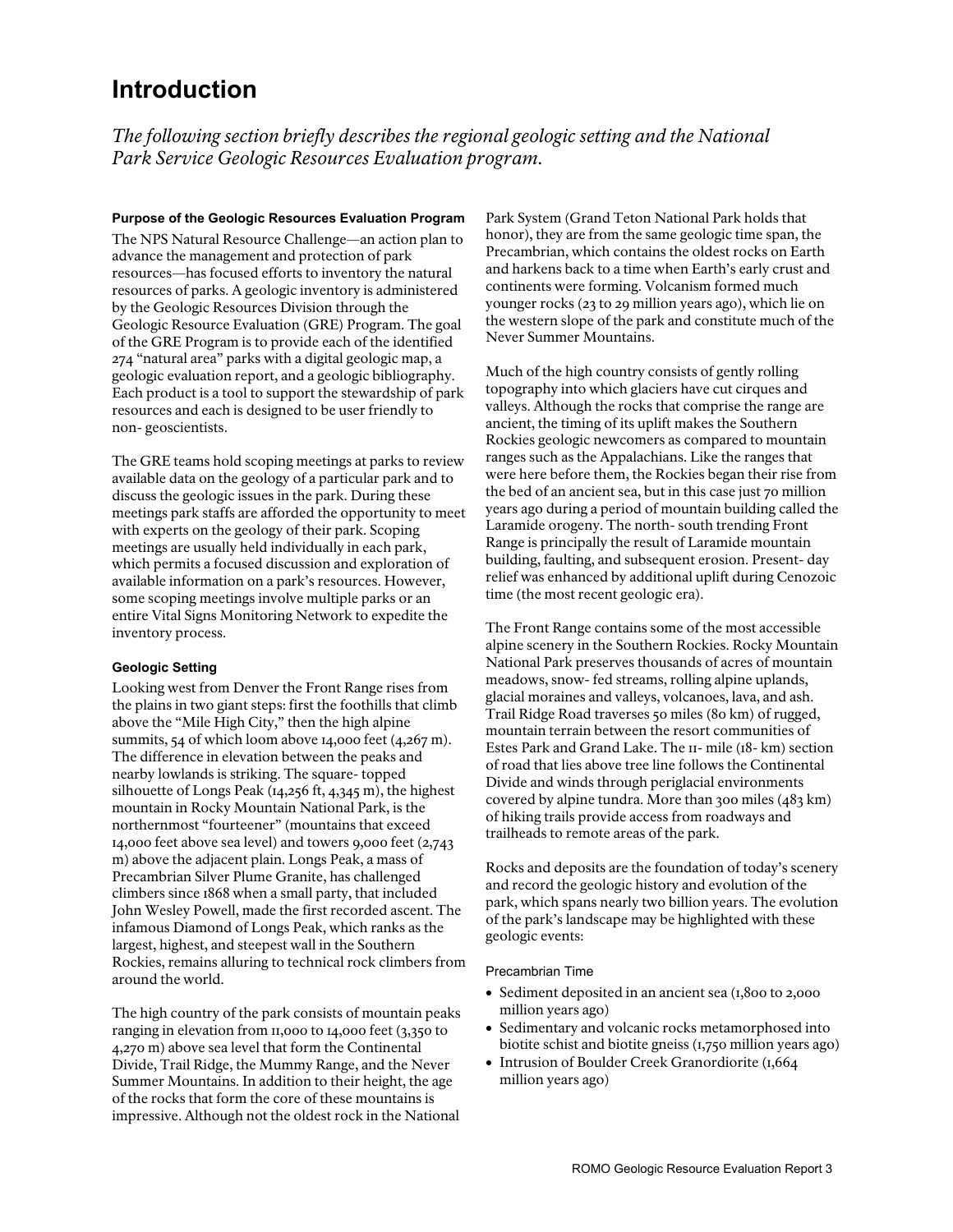- Intrusion of granitic batholiths: Hagues Peak Granite (1,480 million years ago) and Silver Plume Granite (1,420 million years ago)
- Intrusion of the Iron Dike (1,317 million years ago)
- Erosion of mountains (1,300 to 500 million years ago)

Paleozoic and Mesozoic Eras

- Shallow sea covered the area (500 to 300 million years) ago)
- Accumulation of marine sediments on beveled Precambrian mountains
- Intrusion of kimberlites (probably during the Devonian Period, 417 to 354 million years ago)
- Formation of the Ancestral Rocky Mountains (300 million years ago) and erosion of pre- Mississippianage cover
- Intermittent inundation by seas (Permian to Cretaceous, 286 to 65 million years ago)
- Deposition of marine, fluvial, and aeolian deposits
- Beginning of Laramide orogeny (70 million years ago, Late Cretaceous)
- Withdrawal of seas

#### Cenozoic Era

- Laramide orogeny continues (including uplift, volcanism, erosion, fluvial deposition)
- Ongoing erosion (Mesozoic strata stripped away, exposing Precambrian rocks)
- Intrusion of granitic magmas and eruption of lava flows and ash (29 to 23 million years ago)
- Continued erosion; uplift, broad up- arching, and block faulting
- Canyon cutting (continues to present)
- Global climate cooling (beginning timing unknown, possibly about 2.5–2.6 million years ago; major climatic cooling by 800,000 years ago)
- Glaciation: Bull Lake (beginning timing unknown to about 127,000 years ago) and Pinedale (beginning about 30,000 years ago; glacial maximum between 23,500 and 20,000 years ago; 15,000 and 12,000 years ago deglaciation occurred; prior to 10,000 years ago, all Pinedale glaciers disappeared)
- Neoglaciation (about 5,000 to 120 years ago)
- Geomorphic processes continue to affect the present landscape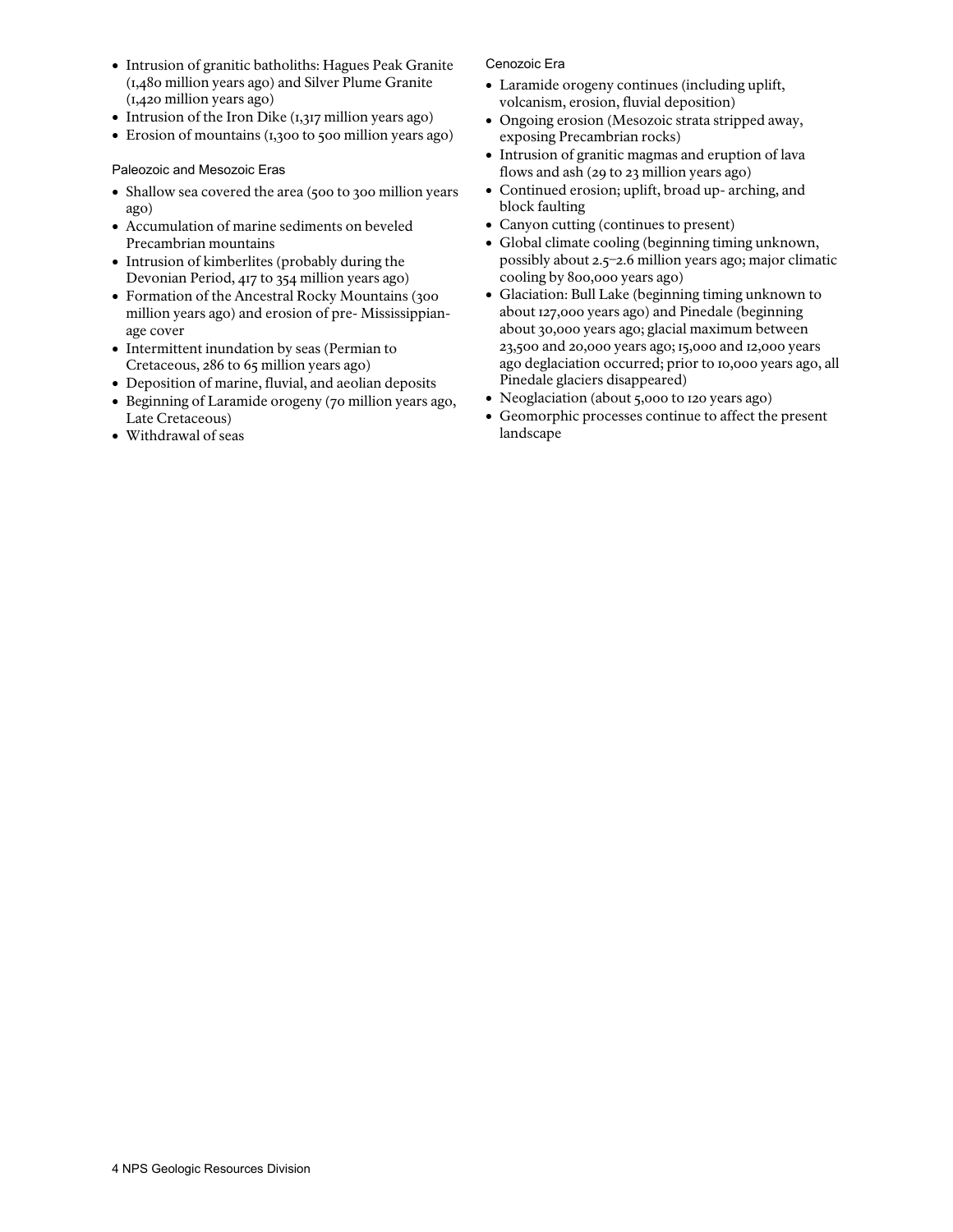### **Geologic Issues**

*A Geologic Resource Evaluation (GRE) workshop was held at Rocky Mountain National Park on August 12, 1998, to discuss geologic resources, and to assess resource management issues and needs. The following pages synthesize the results of these meetings, identifying geologic issues that may warrant attention from resource managers in Rocky Mountain National Park. These issues are relevant for maintenance of facilities, mitigation of hazardous conditions, and protection of resources.* 

#### **Alpine Environments**

#### Frost Cracking

Frost cracks are common features in alpine areas. They occur in turf- banked lobes and terraces. Frost cracking has the potential to create significant engineering and maintenance problems at high elevations. Investigators studied frost cracking at high elevations (approximately 11,500 ft; 3,505 m) on Niwot Ridge, south of the park in the Indian Peaks Wilderness (Benedict, 1970). The mean annual air temperature during the study was  $26^{\circ}F(-3^{\circ}C)$ , with 12- year temperature extremes of - 34°F (- 37°C) and 67°F (19°C). Annual precipitation during this interval ranged from a minimum of 19 inches (48 cm) to a maximum of 32 inches (81 cm). Because of the close proximity and similar environment, information gained from this study may be useful for park managers in Rocky Mountain National Park.

Frost cracks are variable both in size and appearance. Some are only hairline fissures in the turf, whereas others are 8 to 12 inches (20 to 30 cm) wide. The sides of frost cracks are generally free of vegetation and have been churned by needle ice and microsolifluction. Single cracks are most common, but sub- parallel and irregularly branching cracks also occur. The largest cracks are more than 150 feet (46 m) in length (Benedict, 1970).

Frost cracks occur only where heaving is intense and varies within short horizontal distances, such as on turfbanked lobes and terraces, frost boils, and areas that are temporarily domed upward by localized heaving. Frost cracks either cannot form, or else are not preserved, in areas where solifluction is intense (Benedict, 1970).

In general, frost cracks are seasonal and begin to open as soon as soil starts to freeze and expand (in November during the study on Niwot Ridge). Cracks continue to expand as long as heaving continues. The cracks begin to close with the arrival of above- freezing temperatures, but may reopen during brief intervals of renewed freezing (mid- May).

#### **Solifluction**

Identifying high- elevation areas with active solifluction—slow soil movement in periglacial areas and incorporating that information into the park's GIS would be useful to park managers, including maintenance staff. Periglacial landscapes with active soil flowage can create significant engineering and maintenance problems for facilities, roads, trails, and

septic systems. Sections of Trail Ridge Road, which cross slopes with active soil flowage, have significant and recurring maintenance problems (Geoindicators report, unpublished data, 2001). The rates of flowage have fluctuated throughout geologic time, and some change is expected. However, the combination of building the road across this terrain and loading the slope with roadfill material may have changed the rate of movement in these areas.

#### **Flooding**

Flash flooding is extremely rare at high elevations (above about 7,500 ft, 2,286 m) (Jarrett, 1987), but storm- related flooding is not uncommon in the Front Range. Floods have produced marked geologic and geomorphic changes.

#### Big Thompson Flood

No previous historic flood involved as much erosion and material transport as the Big Thompson River flood of 1976 (Shroba and others, 1979). Because of its close proximity to the park and the fact that the headwaters originate there, this flood warrants mention. Exceptionally heavy summer rainfall, due to a persistent weather system over a few days, caused this event. Damage caused by the flood largely occurred east of Rocky Mountain National Park and downstream from Lake Estes.

The Big Thompson River initiates near timerline just below the Continental Divide at an altitude of about 11,000 feet (3,350 m). Some of its tributaries arise even higher from small glaciers (Shroba and others, 1979). The headwaters are rimmed on the west, north, and south by peaks that stand more than 12,000 feet (3,660) in elevation. The Big Thompson River descends about 6,330 feet (1,930 m) in 55 miles (88 km)—as the crow flies from its sources to its confluence with the South Platte River on the Great Plains at an altitude of about 4,670 feet (1,420 m). The Big Thompson River descends about  $3,500$  feet  $(1,065 \text{ m})$  in 17 miles  $(27 \text{ km})$  as it flows eastward from its source to the Town of Estes Park at the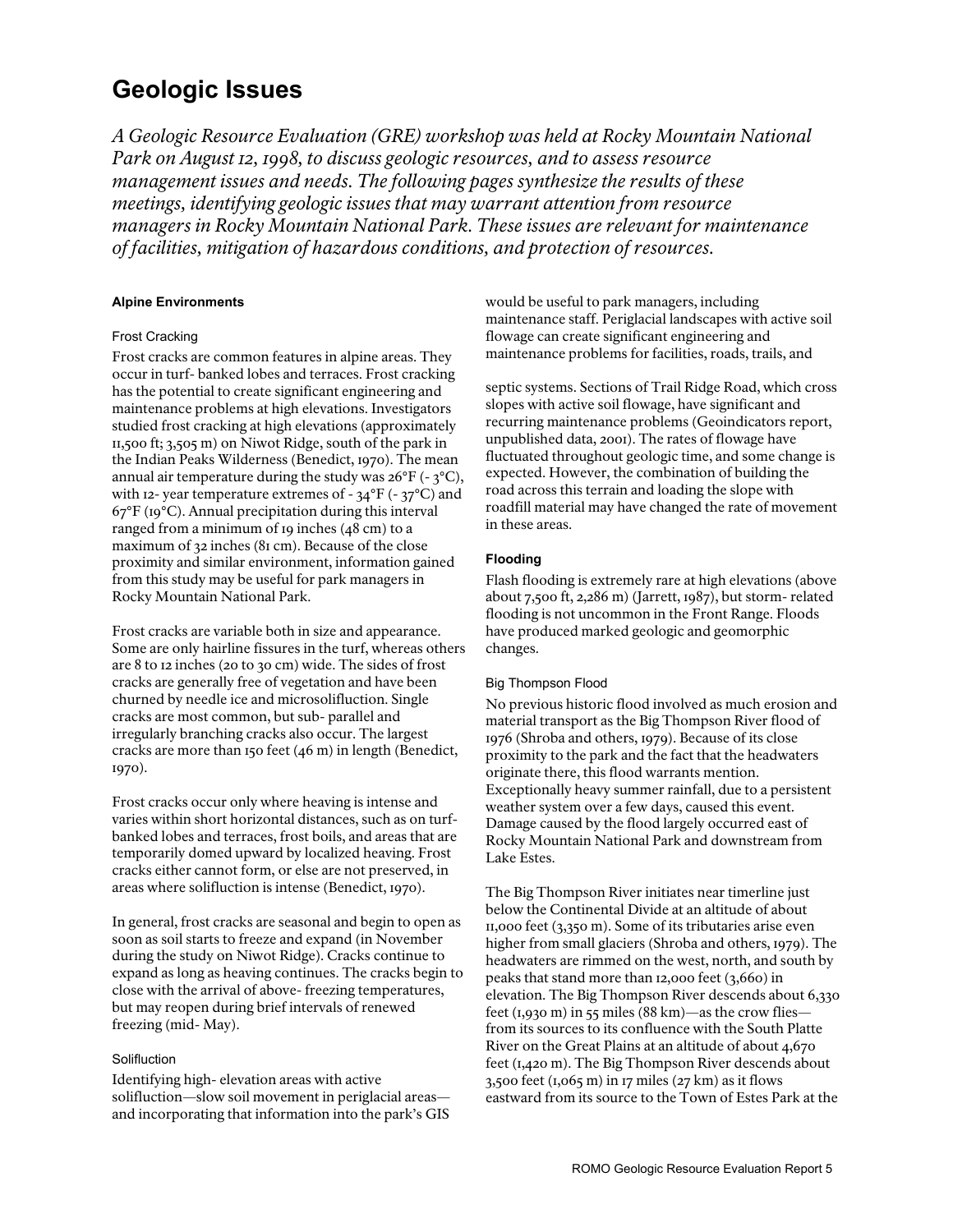west edge of the downpour area of the Big Thompson River flood (Shroba and others, 1979).

The Big Thompson storm and flood of 1976 were exceptional but not unique events. Comparable storms and floods have happened in the Front Range in the past and probably will happen in the future (Shroba and others, 1979). Intense rainfall from the Big Thompson thunderstorm complex on the evening of July 31, 1976, and the ensuing floods that evening and following day led to widespread erosion and deposition along the Big Thompson River and its tributaries. Because of the intensity of the rainfall and the steepness of the terrain, runoff quickly reached flood stage.

The main channel was scoured throughout its length. Point bars formed where the gradient flattened at wide places on the floodplain and on the insides of bends. Large boulder- gravel bars diverted the river from its pre- flood channel, notably at the community of Drake. Where bridges, buildings, or vegetation impeded flow, deposition intensified. Boulders as large as 7 feet (2.1 m) in intermediate diameter were deposited in bars. The largest boulder apparently moved by the flood measured approximately  $12$ - by-  $12$ - by-  $23$  feet  $(4 - by - 4 - by - 7 m)$ and weighed an estimated 275 tons (250 t) (Shroba and others, 1979).

Downstream from the mouth of the canyon, overbank deposition was the chief geologic effect of the flood, although scour was appreciable at the outsides of bends and in the main channel (Shroba and others, 1979). Sheetflooding on hillslopes locally removed as much as a foot (30 cm) of soil and left pebbly to boulderly lag deposits. Locally, sheetflooding transported boulders down slopes, which were deposited on gentler inclines (Shroba and others, 1979). Debris slides, debris flows, rockslides, and rockfalls were set off in the intensedownpour area. Saturation of the soil was the chief cause, but lateral undercutting did cause some landslides (Shroba and others, 1979).

#### Lawn Lake Flood

At approximately 0530 Mountain Daylight Time on the morning of July 15, 1982, Lawn Lake dam failed. The dam was a 79- year- old (Pitlick, 1993b), 26- foot (7.9- m) high earthen dam (Jarrett and Costa, 1986) near the head of the Roaring River valley. The dam released 674 acre- feet (831,716 m<sup>3</sup>) of water and an estimated peak discharge of 18,000 cubic feet (509,760 dm<sup>3</sup>) per second (Jarrett and Costa, 1986). By comparison, investigators estimate the "500 year flood" in this area to have peak discharges of only about 400 cubic feet (11,330 dm<sup>3</sup>) per second (Hoyt, 1987). Thus the hydrologic consequences of the Lawn Lake dam failure were truly exceptional, and peak discharges of the flood far exceeded naturally occurring flows (Pitlick, 1993a).

The flood caused the death of three people and property damage totaling \$31 million. The Colorado State Engineer determined that the probable cause of failure was deterioration of lead caulking used for the

connection between the outlet pipe and the gate valve. The resulting leak eroded the earthfill of the dam. Continued erosion by percolating water led to progressive formation of narrow conduits or "pipes," and ultimately to failure of the embankment (Jarrett and Costa, 1986).

Floodwater from the Lawn Lake discharge overtopped Cascade Lake dam, located 6.7 miles ( $\pi$  km) downstream. With 4.2 feet  $(I, 3, m)$  of water flowing over its crest, Cascade Lake dam failed by toppling. The flood continued down Fall River into the Town of Estes Park, where overbank flow caused extensive damage (Jarrett and Costa, 1986).

Geomorphic effects of the dam- failure flood are locally conspicuous but highly variable. For example, channels for several miles (kilometers) below the Lawn Lake dam were widened tens of feet (meters) and scoured from 5 to 50 feet (1.5 to 15 m). An alluvial fan was deposited at the confluence of the Roaring River. The alluvial fan dammed the Fall River, forming a lake of 17 acres (6.9 ha) upstream from the fan (Jarrett and Costa, 1986). Few geomorphic changes occurred in the reach of the Fall River through Horseshoe Park because the gradient is very low, banks are well vegetated, and the floodwaters spread out over the entire valley floor (Pitlick, 1993b).

Studies concluded that the complex history of erosion and deposition in this gravel- bed river illustrate that floods in small drainage basins may produce highly variable geomorphic responses (Pitlick, 1993a).

#### **Hydrogeology**

The Continental Divide forms a mountain chain that runs the length of the park north- to- south and divides the park hydrologically. Waters on the park's west side form the headwaters of the Colorado River. East side streams and rivers are part of the Mississippi drainage.

Precambrian crystalline rocks underlie 95% of Rocky Mountain National Park. The Precambrian rocks (granite, gneiss, and schist) may contain small amounts of water in their fractures. The crystalline rocks are relatively impermeable and are generally poor aquifers. Wells intercepting fractures and weathered zones in these rocks commonly yield as many as 5 to 10 gallons (19 to 38 L) per minute from wells 100 to 200 feet (30 to 60 m) deep. Greater yields may be possible where several fracture sets intersect (Larry Martin, written communication, 2002).

Unconsolidated sedimentary deposits of Quaternary age underlie the large valleys in the park. These deposits, transported and deposited by glaciers and streams, may contain water in sand and gravel. The deposits contain sediments that range in size from clay to boulders and are generally poorly sorted. The deposits may be classified in two categories: moraines and outwash. Moraines generally form conspicuous ridges that border or terminate in flat- lying meadows. Because the moraines generally contain large amounts of clay and silt, and are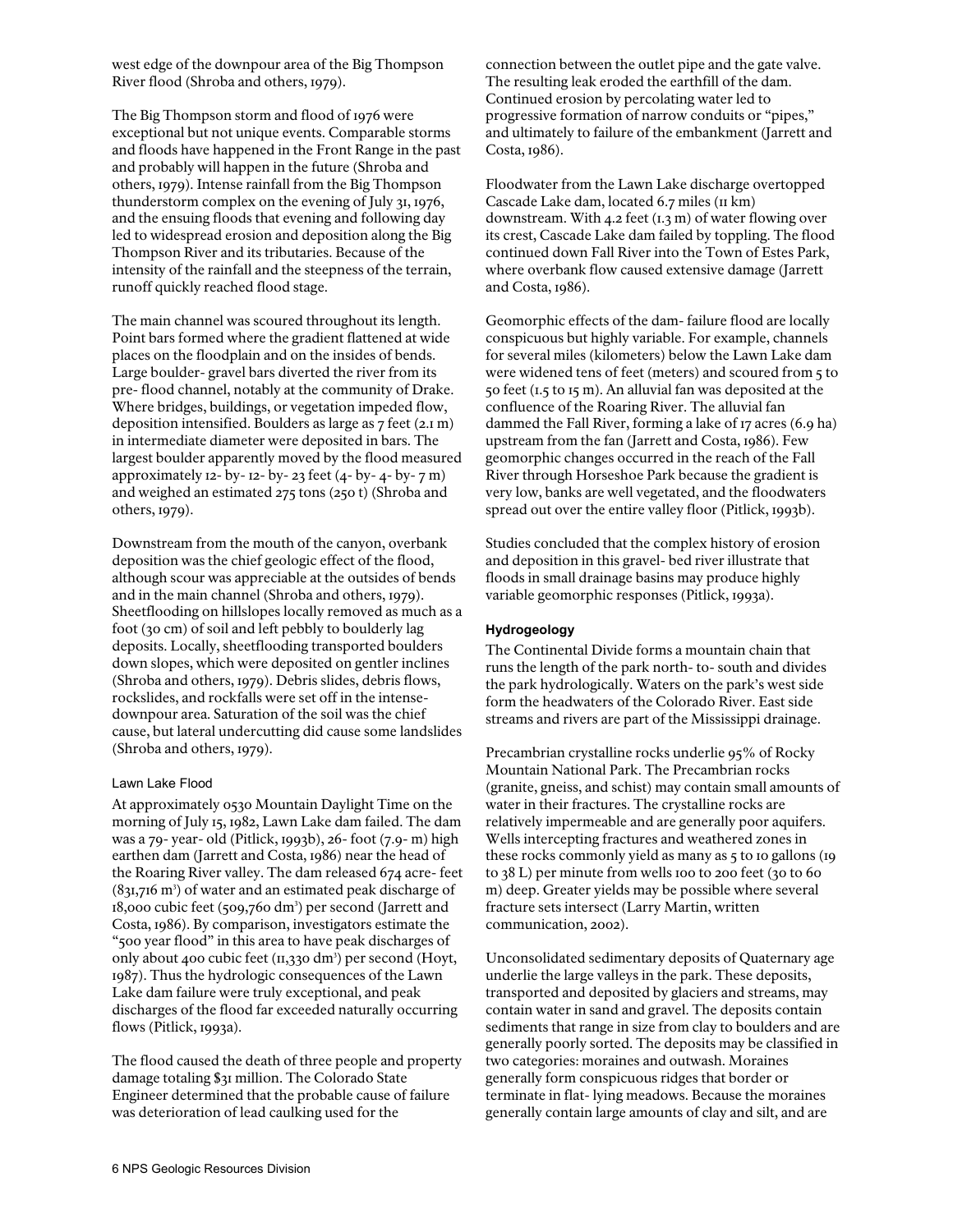poorly sorted, they yield only small amounts of water to wells (Larry Martin, written communication, 2002).

Glacial outwash and alluvial deposits, consisting of sand, silt, and gravel, underlie large parks, such as Moraine Park and Horseshoe Park. Streams have reworked outwash sediments, generally resulting in a sedimentary deposit that has had most of the clay removed and carried downstream. Wells constructed in outwash deposits can be very productive, yielding several hundred gallons (more than 1,000 L) per minute (Larry Martin, written communication, 2002).

#### Water Quality

Although quality is high in the park's waters as compared to much of the country, threats do exist. Nitrogen deposition is a factor influencing waters and soils in the park. In lakes and streams, the impacts of nitrogen deposition grow worse over time as the natural buffering capability of the soil and rock is used up. Eventually, chronic acidification can lead to the loss of many aquatic organisms and entire fish populations (Rocky Mountain National Park).

Surficial materials in the watersheds of Rocky Mountain National Park play a dominant role in evaluating sensitivity to acidification. Most soils in the area have formed from parent material of glacial or alluvial origin. The mineralogic composition of soils and overburden reflects parent rock type composition, susceptibility to chemical weathering, and climate. Investigators have determined that the rock types in the area (biotite gneiss, schist, and granite) have a statistically insignificant influence on the buffering capacity of soil tested. This resulted primarily from the low clay content of the soils which in turn was dependent on composition of parent rock type, rock weathering characteristics, and climate influence on rate and degree of weathering. Mineralogically, clay content is directly proportional to the buffering capacity of a soil. In the absence of clay, most of the buffering capacity of soils is attributed to decomposed organic matter and soil pH (Johnson and Herzog, 1982).

Landform types are useful in estimating the buffering capacity of surficial materials as they imply the amount of organic matter and the thickness of soil present. Examples of two landform types implying minimum and maximum capacities are bare bedrock and wet meadows. Thus the bedrock geology of the area is an important factor influencing water chemistry, while not significantly influencing the buffering capacity of the soils (Johnson and Herzog, 1982).

#### Wetlands

Wetlands are areas of high biological productivity and diversity and provide important sites for wildlife habitat. They serve as flood buffers and as filters, sequestering and storing heavy metals and other pollutants. By storing organic carbon in waterlogged sediments, wetlands also act as sinks for carbon. They are also sources of carbon, releasing carbon via degassing during decay processes, or after drainage and cutting, as a result of oxidation or

burning. Wetlands develop naturally in response to morphological and hydrological features of the landscape. External factors such as climate change, landscape processes, or human activities can affect their evolution.

The meadows at the bottom of the Cache la Poudre Valley, with headwaters north of Fall River Pass, contain some of the park's major wetlands. Springs flowing into the valley from both sides keep the ground so saturated with water that trees cannot grow (Raup, 1996).

Diverting surface- water flow through the Grand Ditch has impacted wetlands, as well as groundwater level and spring activity, in the Kawuneeche Valley (Cooper and others, 2000). The impacts to wetlands include: (1) inhibiting geomorphic processes (e.g., frequency of flooding and channel- forming flows), (2) increasing exotic plant species, and (3) causing peatlands to lose carbon (Cooper and others, 2000).

#### **Mass Wasting**

#### Landslides

The landslides that have occurred in the park are Holocene and late Pleistocene in age (Braddock and Cole, 1990). Investigators have not determined the cause and frequency of landslides but have prepared a preliminary map of landslide deposits (Colton and others, 1975). This map, however, is not a substitute for careful detailed large- scale site investigations by engineering geologists and soil engineers (Colton and others, 1975). Park managers should conduct careful studies of areas susceptible to landslide and related activity before any development begins.

Landslides in the park include slumps and earth flows of glacial till along the sides of Kawuneeche Valley; large, nearly intact masses of volcanic rocks between Iron Mountain and Bald Mountain; and jumbled, hummocky masses of relatively intact blocks of Precambrian rocks (Braddock and Cole, 1990). Several areas of hummocky steps around Iceberg Lake are landslide deposits that slid down the steep slopes of the cirque (Raup, 1996).

A major landslide area on the flanks of Jackstraw Mountain can be seen across the tributary valley to the east of Farview Curve. The large slide on Jackstraw Mountain is composed of biotite schist. The foliation (compositional layering) in the schist around the slide area dips to the north and northwest, nearly parallel to the direction of slide movement (Bradock and Cole, 1990). The jumbled blocks in this landslide started moving after the tributary glacier in this valley melted between 15,000 and 12,000 years ago (Raup, 1996).

#### Debris Flows

On June 16, 1978, a mudflow deposited a lobate mass of mud, sand, and gravel on the west side of Kawuneeche Valley north of Baker Gulch. The so- called "Holzwarth debris flow" was initiated at an altitude of about 10,200 feet  $(3,$ 110 m) when about 110 cubic yards  $(85 \text{ m}^3)$  of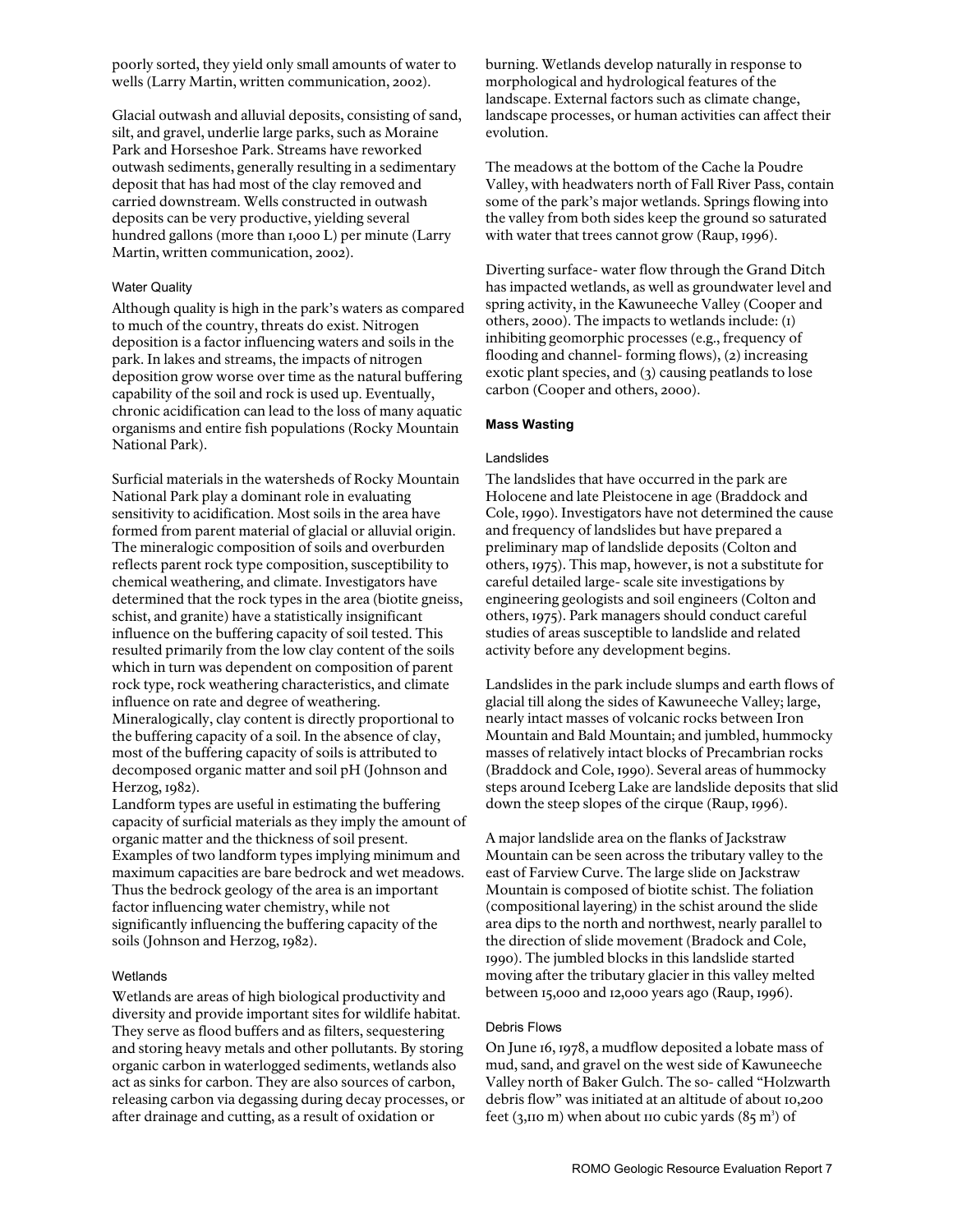water- saturated debris occupying an area of about 300 square feet (2,790 dm<sup>3</sup>) suddenly began to slide. The sliding mass accelerated, incorporated more saturated debris, liquefied, and flowed to the base of the slope within a few minutes. The track of the debris flow varies from about 40 to 100 feet (12 to 30 m) wide. Within the track all the trees were removed, and in places a foot (30 cm) of soil was scoured away. Trees were pushed to the edge of the track and piled into a windrow of debris. Surface flow of water down the track produced deep gullies. Tracks of a similar debris flow, which occurred between 1969 and 1974, are also present in Baker Gulch (Braddock and Cole, 1990).

Investigators suspect that the cause of this debris flow may be linked to changes in water flow in the Grand Ditch. Investigators have not performed a conclusive study, however.

#### Rockfalls

Talus deposits are present at the base of all steep slopes in the park. Talus slopes form as angular blocks of rock and abundant interstitial smaller rock fragments both on steep slopes and at the base of cliffs (Braddock and Cole, 1990). Researchers suggest that freeze- thaw processes cause rockfalls, which are also triggered by intense summer rainstorms (Caine, 1986). Rockfalls are the primary agents in the formation of talus, though some talus deposits were transported by debris flows and snow avalanches (Braddock and Cole, 1990). Most talus is Holocene in age (Braddock and Cole, 1990).

In a 20- year period at least three rockfalls involving more than 6.5 cubic yards (5.0 m<sup>3</sup>) of debris occurred in the upper Green Lakes valley in the Indian Peaks Wilderness south of the park. This study area is typical of high elevation environments on the east side of the Front Range [and in the park] (Caine, 1986). Each rockfall included clasts larger than  $\frac{1}{2}$  feet (nearly  $\frac{1}{2}$  m) that traversed the entire talus slope. In total they involved more than 200 cubic yards (150 m<sup>3</sup>) of rock (Caine, 1986). The movement within talus slopes themselves is generally about an inch (25 mm) per year in the Green Lakes area (Caine, 1986).

Investigators analyzed data during this study, which suggest that intervals of more active sediment production and transport have occurred since deglaciation of the alpine valleys at the end of the Pinedale glaciation (Caine, 1986). More active sediment production and transport in the past accounts for the present volumes of talus in today's alpine landscapes.

Although rockfalls are not as active as they once were, they do occur. Hence, because of their areal extent, rockfalls are significant for planning and public safety. Park managers should include talus slopes in the park's GIS because these data would be useful for planning or rerouting trails that cut across or below these slopes.

#### **Minerals and Mining**

#### Colorado Mineral Belt

Rocky Mountain National Park lies just north of the Colorado Mineral Belt—an area that contains most of the mining districts in Colorado. The mineral belt is 10–15 miles (16–24 km) wide and spans diagonally southwestward across the mountain ranges of Colorado from Jamestown in the Front Range to the San Juan Mountains in the southwestern part of the state. Igneous rocks of Laramide and younger ages and ore deposits of various types characterize the mineral belt (Pearson, 1980). Its northwest boundary is generally drawn to include mineralized areas and the Laramide stocks of the eastern part of the Indian Peaks Wilderness, just south of the park (Pearson, 1980).

The Jamestown, Ward, Gold Hill, and Caribou mining areas in the Boulder County tungsten district lie in the mineral belt within 6 miles (10 km) of the park. In addition, about 15 miles (24 km) south of the Indian Peaks Wilderness are the large disseminated molybdenum ore bodies at Urad and Henderson, and the base and precious metal veins in the Central City– Blackhawk district. Geologists also consider the minor Lost Lake and Lake Albion districts, partly in the Indian Peaks, to be part of the Colorado Mineral Belt (Pearson, 1980), as defined by the presence of Laramide intrusive bodies.

Except for the Urad and Henderson districts, Front Range mineral deposits typically occur as veins that occupy faults of small displacement—largely of Precambrian rocks but partly in Laramide intrusive rocks. Most of the faults are only a few hundred feet (meters) long, and few exceed 1 mile (1.6 km). Tweto (1968) summarized the Laramide- age ore bodies in these and other districts in the mineral belt of the Front Range.

The ore deposits in such veins [those in Precambrian rocks] are in ore shoots that have thicknesses of several inches to a few feet, stope lengths of a few tens to a few hundreds of feet, and pitch lengths from a few tens to 1,000 feet. The ore bodies thus are small in tonnage, and many of them could be worked only because of their rather high grade, which in many cases was 1 to 10 ounces of gold or 50 to 500 ounces of silver per ton. Since the veins are discontinuous and the ore bodies are small, the outlook for future production from deposits of this kind is poor, primarily because the cost of discovery is high in proportion to the value of an ore body.

Although exploration and mining activity continue sporadically, particularly during periods of relatively high metal prices, the outlook for mining these veins in the Front Range is still pessimistic (Pearson, 1980). A proposed southern extension of the park—54 square miles (140 km<sup>2</sup>) of rugged mountain country to the east of Monarch Lake—would have included a portion of the now- Indian Peak Wilderness as part of the national park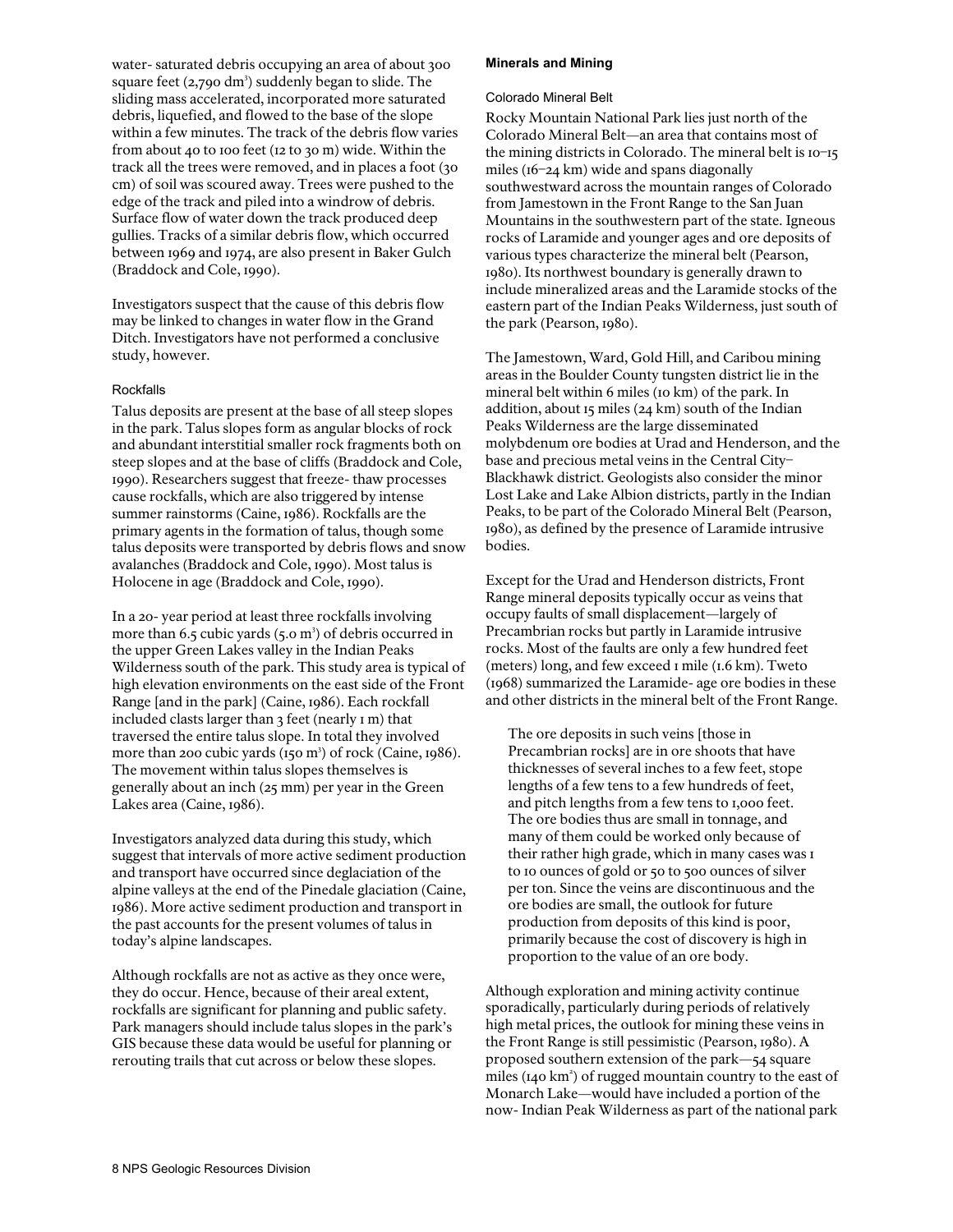(Lovering and Goddard, 1938). Regarding the proposed southern extension of the park, investigators determined "mineral deposits throughout the area are not abundant" and "no deposits in the district are of commercial grade" (Lovering and Goddard, 1938).

#### Minerals

Pegmatites (see also Rock Units and Properties section of this report) and other sources of mineral specimens occur throughout the park, although not at commercial grades. However, these deposits may attract mineral collectors. For example, Specimen Mountain, once thought to be a volcano, is a pile of volcanic rock that accumulated during the same series of eruptions that deposited the rocks at Lava Cliffs (Raup, 1996). Specimen Mountain lives up to its name: samples found there are said to be "suitable for cutting" (Seaman, 1934). Locally the jasper forms geodes, partially or completely filled with agate, onyx, opal, calcite, and minor amounts of allophane and chloropal (Wahlstrom, 1941). Frank Byers, son of William Byers who climbed Longs Peak with John Wesley Powell in 1868, remembered that when he was a boy at his father's ranch in Hot Sulphur Springs, Specimen Mountain was called Geode Mountain (Arps and others, 1977).

#### Mining History

Most of the mining in the vicinity of Rocky Mountain National Park occurred outside the present- day boundary, but small workings at Eugenia Mine (on Battle Mountain near the Longs Peak Trail), North Star "Shipler" Mine (along the Colorado River Trail), and Prospect Canyon (in Glacier Gorge) attest to early prospecting and mining activity. Probably the most wellknown mining area in the park is Lulu City, in Kawuneeche Valley. In 1879 a small party of prospectors out of Ft. Collins discovered silver along the North Fork of the Grand River (now the Colorado River) and located several mines, two of which were the North Star and Iron Mines in Kawuneeche Valley. Hearing of the discoveries, prospectors flocked to the area in pursuit of quick riches. By 1880 Lulu City was "home" to as many as 500 miners and had a butcher shop, a post office, a real estate agency, about 20 houses, and several mining companies. However, the riches did not materialize as fast as the town. By 1884 miners abandoned the town in search of other opportunities (U.S. Department of the Interior, National Park Service, Land Resources Division, Mining and Mineral Branch, 1993).

One miner, however, remained in the district until 1914, the year before the park was established. Joseph Shipler worked a small prospect on side of Shipler Mountain. He created a sizeable pile of mine waste and gathered a little silver ore (Kaye, 1983).

Colorado's mining history is full of scams, and Rocky Mountain National Park can boast of a scam as well. The Triumph Mine, part of the Lulu City district, was part of a mining scandal. The tailings were reportedly salted with high- grade ore from silver mines in Georgetown. Unwitting investors bought the claims but ended up

owning nothing of economic value (Robert Higgins, National Park Service, Geologic Resources Division, Mining and Mineral Branch, memorandum, February 28,  $1991$ .

#### Abandoned Mine Lands

In 1988, resource managers in Rocky Mountain National Park requested assistance from the NPS Mining and Minerals Branch to conduct an inventory and field inspections of abandoned mine lands (AML) in the park (RMP database, project number #ROMON550000). Staff from the Mining and Minerals Branch assisted park resource managers with inventorying abandoned mine lands in the park. Staff identified and inventoried four AML sites: Meeker Park, Eugenia Mine (off the Longs Peak Trail), Miner Bill's Mine (Mount Chapin), North Star "Shipler" Mine (Lulu City area), and Aspen Brook site (Lily Lake area). Staff identified more than 20 mine openings (adits), with some posing moderate safety hazards.

After staff completed the inventory in 1993, park managers implemented mitigation at several sites. They sealed the Iron Mine and an unnamed mine next to the Iron Mine with rock and mortar. Managers closed the North Star "Shipler" Mine, along the Colorado River Trail, to human entry using a gate that still allows bats to enter and exit. The objective of the mitigation was to prevent park visitors from entering the mines, and potentially endangering themselves, while preserving the historic integrity of the area (U.S. Department of the Interior, National Park Service, Land Resources Division, Mining and Minerals Branch, 1993).

#### **Seismicity**

The Uniform Building Code Seismic Map (1979) designates Rocky Mountain National Park as a zone of minor seismic hazard, similar to most Colorado mountain areas. Since earliest records beginning in 1867, historical earthquake activity has affected the park. The largest historical earthquake in Colorado occurred on November 7, 1882, in the vicinity of Estes Park. This earthquake predates seismographs, so an estimated magnitude of 6.5 is based on the size of the area over which the earthquake was felt (Colorado Geological Survey, unpublished data, 1999). A large earthquake near the park could cause rockfalls and landslides, and changes in springs and streamflow (Geoindicators report, unpublished data, 2001).

Geologists have divided Colorado into seven seismotectonic provinces and estimated maximum credible earthquakes (MCE) for each province (Kirkham and Rogers, 1981). This subdivision places the park in the area called Eastern Mountain Province for which the estimated MCE is in the range of magnitude 6.0 to 6.75 on the Richter scale. In addition to seismic provinces, engineers include significant faults in seismotectonic evaluations: Laramie River, Frontal (Blue River), and Derby (U.S. Department of the Interior, Bureau of Reclamation, Division of Dam and Structural Safety, 1982). The Laramie River and the Frontal (Blue River) faults have MCE values of 7.0; the Derby fault has MCE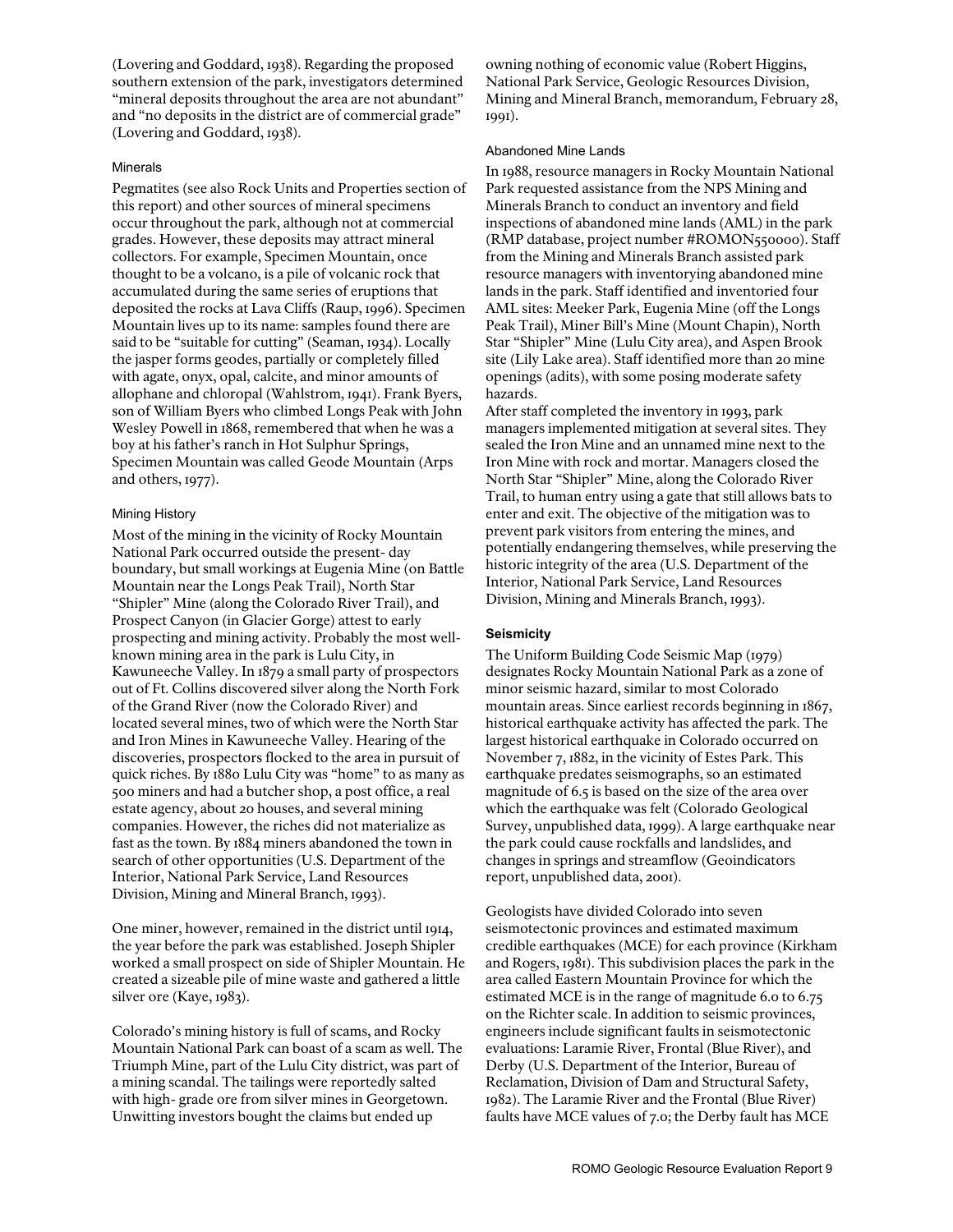of 6.25 (U.S. Department of the Interior, Bureau of Reclamation, Division of Dam and Structural Safety, 1982).

The Lawn Lake flood provided the impetus to remove four of the park's dams at high reservoirs: Lawn, Sandbeach, Pear, and Bluebird lakes. Lily and Sprague lakes have reservoirs (and dams) remaining. Although earthen dams are generally very stable in earthquakes (Jim Cole, written communication, 2003), determining the volumes of these remaining reservoirs and preparing an inundation map—including downstream hazards for camping and picnic areas—may provide valuable information for park planning and mitigation in the event of seismic activity and dam failure.

#### **Water Diversion Projects**

By the time Congress passed the bill that established Rocky Mountain National Park, 19 reservoirs and three water diversion projects had been approved within its boundaries for power and irrigation to the towns of Boulder, Longmont, and Loveland, among others. In all, more water developments were proposed or executed within today's park boundaries, than in all other national parks combined (U.S. Department of the Interior, National Park Service, Division of Interpretive Planning, Harpers Ferry Center, 1985).

#### Colorado–Big Thompson Project

The most ambitious trans- mountain water project to exist within the park is the Colorado–Big Thompson Project, which began in 1938 and was completed in the 1959 (Merriman, 1960). An important feature of this project is the 13.1- mile- long Alva B. Adams tunnel, which carries water underneath Rocky Mountain National Park from the wetter west side to the drier east side. The principal engineering structures of the entire project include: 13 reservoirs, 23 dams and [water] dikes, six power plants, 36 substations and seven switchyards, three pumping plants, 19 tunnels (34 mi, 55 km), more than 100 miles (160 km) of supply and feeder canals, and 785 miles (1,263 km) of transmission lines (Merriman, 1960).

#### Grand Ditch

Even at its headwaters, water from the tributaries to the Colorado River is diverted for use on the east side of the Continental Divide. The Grand Ditch transports water from the west side of the Continental Divide to the east side, across 13 miles (21 km) of the east slope of the Never Summer Mountains. The Grand River Ditch Company owns the Grand Ditch. The company established senior water rights prior to congressional designation of Rocky Mountain National Park. In 1894 the Water Supply and Storage Company began construction of an irrigation ditch about 1,000 feet (305 m) above the then- Grand River valley. According to the park's Web site, by 1934 water was flowing to farmers on the eastern plains (Rocky Mountain National Park). The Grand Ditch intercepts approximately one- third of the surface water runoff from the east side of the Never Summer Mountains. Research indicates that this disruption in the

hydrology affects plant and animal life in the Kawuneeche Valley (Cooper and others, 2000). Because of the importance of the ditch to farmers and communities on the northern Colorado plains, park managers have not acquired additional water rights.

#### Hidden Valley

On a smaller scale than both the Colorado–Big Thompson Project and the Grand Ditch is the diversion of the stream in Hidden Valley. Workers buried the stream channel and installed culverts during construction of the Hidden Valley Ski Area. The ski area opened for business in 1952, although winter recreationists had used the area since the 1920s. A ski lift was installed in 1971. The ski area was closed permanently in 1992. For decades, the entire streamflow in the small watershed was diverted for making artificial snow. Park managers are in the process of restoring the stream channel and natural flow (Geoindicators report, unpublished data, 2001).

#### Removal of Dams

The Lawn Lake flood provided the impetus to remove four of the park's high mountain reservoirs in the park. After acquiring the water rights, park managers removed what remained of the earthen dam at Lawn Lake, some 5,300 cubic yards  $(4,050 \text{ m}^3)$  or  $450$  [vertical] feet  $(140 \text{ m})$ of earthen embankment (Rocky Mountain National Park).

Park managers have removed three other high mountain dams. In 1988 they removed rock and dirt dams at Sandbeach Lake and Pear Lake, and then regraded the land to the original slope. In 1989 and 1990 they removed five million pounds (2,268,000 kg) of concrete and rebar from the Bluebird Lake dam. Park managers recycled the materials near Lily Lake. About 67 acres (27 ha) of shoreline around all three lakes were reexposed, and park managers are currently allowing the shores to restore naturally (Rocky Mountain National Park).

#### Remaining Reservoirs

Rocky Mountain National Park has two remaining water reservoirs: Lily Lake and Sprague Lake. Each of these lakes supports recreational fishing activity and hosts handicap accessible fishing areas. Park managers have no plans to remove the impoundment structures at these popular areas.

#### **Wind-Blown Sediment**

Wind- blown detritus is the dominant sediment source for alpine lakes in Colorado (Caine, 1974). Aeolian dust is transported through alpine hillslope systems and is stored in alpine lakes and tundra soils (Caine, 1986). In the context of the park's close proximity to metropolitan areas of the Front Range, this information is significant with respect to incoming pollutants.

Cumulative evidence from multiple studies in Rocky Mountain National Park (Loch Vale) and adjacent areas along the Colorado Front Range (Niwot Ridge) strongly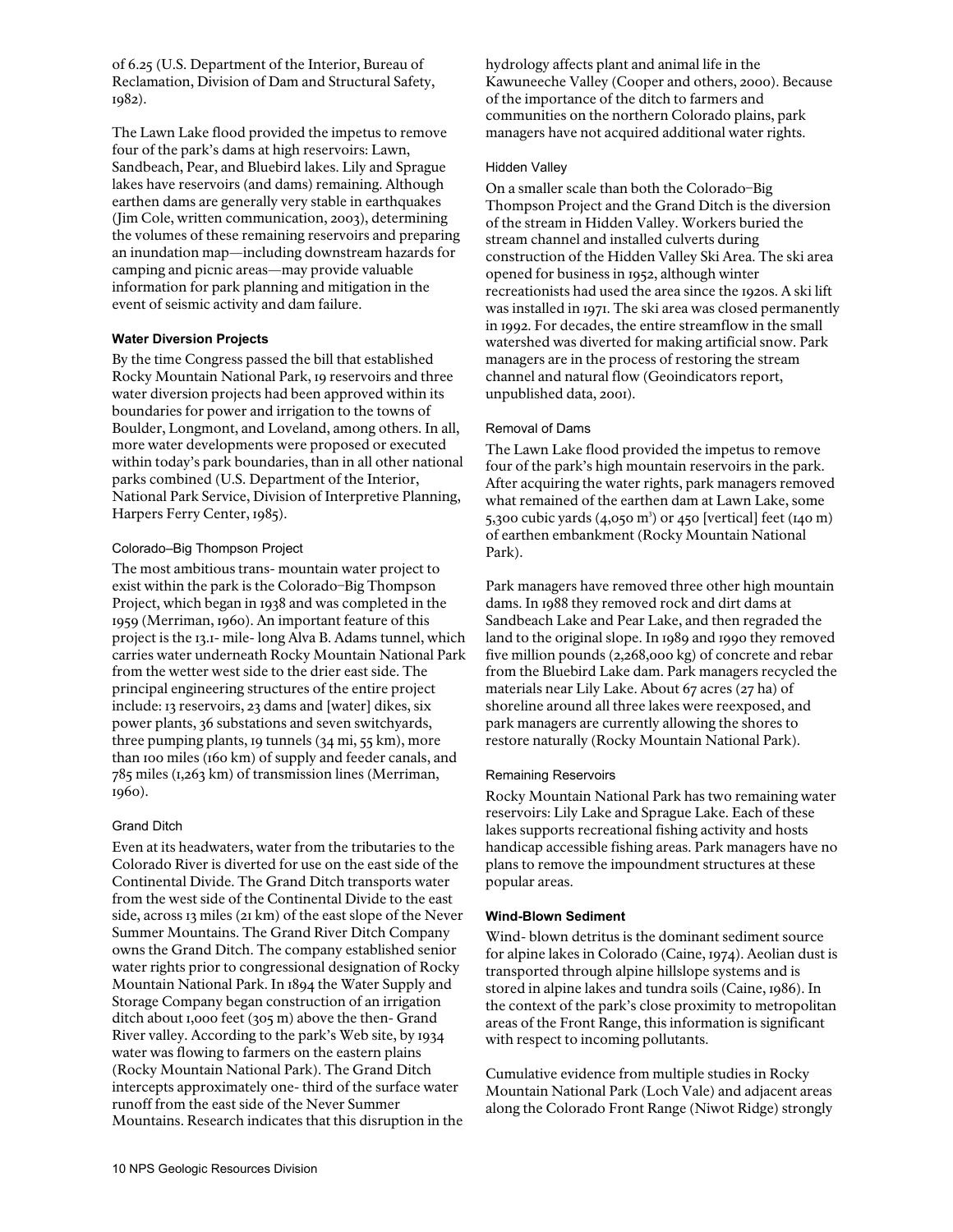suggest that present levels of nitrogen deposition are currently altering terrestrial and aquatic ecosystems on the eastern side of the mountains (Rocky Mountain National Park). Hence, the information provided in this report may simply be putting a geologic spin on an already- identified concern. Nevertheless, park managers are encouraged to study the wind- blown sediment in alpine systems and identify sources of the sediment. Furthermore, park managers are encouraged to include aeolian processes in the park's inventory and monitoring program. The information gained from this study may assist with future management decisions, as well as setting air- quality standards in the Front Range.

#### **Potential Research, Inventory, and Monitoring Projects**

This information addresses the desire of park managers to identify relevant geologic research projects (Terry Terrell, oral communication, 2002). It also highlights the range of possibilities for research in the park, the use of data for interpretive purposes, and the importance of identifying resources in order to protect them. The list is not prioritized.

Geologic research is useful for gaining information and understanding of natural resources beyond what is typically thought of as geology. For example, assistance with the identification of already- mapped rhyolite exposures on the west side of the park would help pinpoint the locations for certain rare mosses that exist in the park and need to be protected. Also, dryas, an alpine flower that grows on limestone in Europe, grows in tundra areas of the park, which are not underlain by limestone. Analyzing the sources of soil components and geomorphic processes that allow this rare plant to unexpectedly grow in the park would aid in understanding the alpine tundra environment.

Research in Rocky Mountain National Park can have international significance. For example, at a site in Loch Vale, near Sky Pond, investigators linked a glacial deposit with the European Younger Dryas (interval of lateglacial time about 10,500 years ago). This Santanta Peak moraine was deposited at the end of the Pleistocene ice age. The Satanta Peak advance began between 11,000 and 12,000 years ago and ended about 10,000 years ago. This finding is important because understanding the worldwide extent, timing, and relative magnitude of the Younger Dryas event is scientifically significant for understanding the mechanism responsible for abrupt climate change (Menounos and Reasoner, 1997).

#### Determine extent of landslide hazards in the park

Staff at the U.S. Geological Survey (USGS) proposed that the western part of Rocky Mountain National Park be a study site for a project entitled "Landslide recurrence and slope evolution in the western United States" (1993– 1997). Because of retiring personnel, this particular project ended before any work was done in the park. Later, other USGS personnel initiated and executed a study at one of the proposed sites—the Interstate 70 corridor.

Nevertheless, work on the western slope in the park is still significant. For example, the upper parts of the Colorado and Laramie Rivers, including the beheaded part of the Laramie River now known as Joe Wright Creek, are in a fault zone that contains weak rocks of Mesozoic and Cenozoic ages that are susceptible to landslides. A large landslide beheaded the Laramie River and dammed the valley at what is now the upvalley end of Chambers Lake. Water impounded by this landslide eventually cut an outlet that allowed the lake to drain into the Cache la Poudre River (Rich Madole, written communication, 1998).

Without further study, investigators cannot assess the extent of slope- failure risk to the park's infrastructure. The risk does not appear to be great on the east slope of the Front Range, but some does exist (Rich Madole, written communication, 1998). Specific aspects of landslides to be studied are: (1) susceptibility of Tertiary volcanic rocks to landslides and (2) relationship between metamorphic foliation and landslide potential (Jim Cole, written communication, 1998).

Determine potential for debris flows below the Grand Ditch The Holzwarth debris flow was deposited on June 16, 1978, on the west side of Kawuneeche Valley north of Baker Gulch. Tracks of a similar debris flow, which occurred between 1969 and 1974, are also present in Baker Gulch (Braddock and Cole, 1990). Investigators suspect that the debris flows in this area are linked to diversion of water into the Grand Ditch but do not have conclusive information regarding the cause or the potential for future debris- flow events.

#### Study early history of Colorado (Grand) River drainage

The field area would consist of the landscape preserved below the Never Summer–Specimen Mountain volcanics. The study would look at the relationship between the Troublesome Formation and the paleogeography of the upper Colorado River drainage.

#### Conduct a detailed study of high-grade metamorphic rocks

Many aspects of metamorphic rocks in and surrounding the park are not well understood. Examples of potential research projects include: (1) the chemical reactions involved in partial melting of the metamorphic rocks, (2) geochemical changes in mineral compositions, (3) pressure- temperature- time relations between the lowgrade rocks in the lower Big Thompson canyon and the zone of melting, and (4) origin and significance of retrograde minerals in the metamorphic rocks (e.g., muscovite, tourmaline, and topaz).

#### Examine Troublesome Formation for paleontological resources

The park is not known for its paleontological resources however, one unit is of interest with respect to fossils. Most of the rocks in the park are Precambrian gneisses and schists, with some volcanic rocks of Tertiary age. The Troublesome Formation—sedimentary rock of early Miocene and late Oligocene time—in the vicinity of the park, primarily Middle Park, has yielded various fossil mammals (Lovering, 1930; Izett, 1974), such as rodents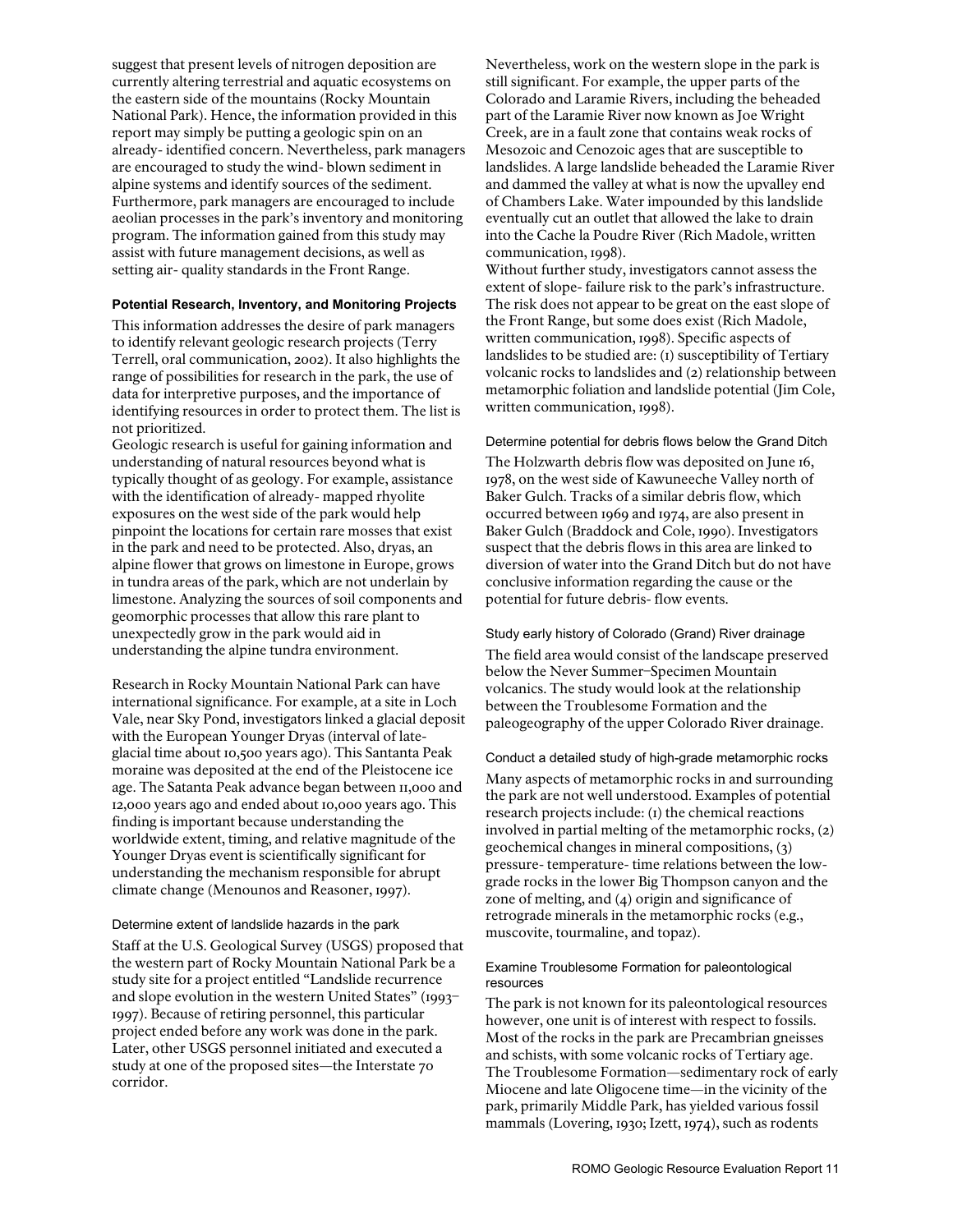similar to pocket gophers (Lewis, 1969; Kron, 1988). Outcrops of the Troublesome Formation on the west side of the park are probably fossiliferous (Casey McKinney, written communication, 2003).

#### Determine geomorphic history of Black Canyon drainage

Glacial processes are expected to have played a role in the development of the Black Canyon drainage in the northeast portion of the park. However, evidence of glacial activity is not readily apparent (Jim Cole, written communication, 1998). This puzzle has long intrigued geologists working in the area.

#### Determine the origin of the flat lands in Estes Park

Understanding the origin of the flat lands in Estes Park is significant for interpreting the evolution of the area's landscape and the drainage on the east side of Rocky Mountain National Park (Jim Cole, written communication, 1998).

#### Expand study of emplacement mechanisms of Longs Peak– St Vrain batholith

Researchers have not fully studied the area that hosts the Longs Peak–St. Vrain batholith (Jim Cole, written communication, 1998). A potential research project could include the area beyond that which was covered by Cole (1977).

#### Refine petrologic studies of granitic rocks of Silver Plume intrusive event

Researchers need to refine the origin and significance of unusual aluminous minerals (e.g., garnet, sillimanite) in some parts of the Silver Plume Granite. For example, a research project that quantifies the volatile content in the granite magmas and late- stage evolution of volatile (gas) phase and brecciation needs to be completed.

#### Clarify geologic details of Never Summer Mountains

Researchers have not studied in detail the timing and kinematics of the Never Summer thrust or the emplacement and subsequent deformation by the Never Summer intrusions (Jim Cole, written communication, 1998). Research would provide important information about the Cenozoic depositional and tectonic history of the park.

#### Monitor mass balance of glaciers

Investigators do not know whether the masses of ice in the park are shrinking or growing over long periods of time (Braddock and Cole, 1990). Knowledge of seasonal mass balances (e.g., summer and winter) would shed light on glacier fluctuations in the park. For example, it would help answer questions such as: is glacier contraction caused primarily by less nourishment in winter or by more melt in summer? Monitoring of mass balance would also assist in the interpretation of streamflow records.

Data from the park's glaciers could be shared with the Global Terrestrial Network- Glacier (GTN- G) of World Meteorological Organization's (WMO) Global Climate

Observing Network (GCOS). In addition, Rocky Mountain National Park could be part of the Global Terrestrial Observing Systems (GTOS), Terrestrial Monitoring System (TEMS).

Conduct comprehensive study of structural geology of the park

A comprehensive study of the structural geology specific to the park is needed. Such a study could include a map of faults and their maximum credible earthquake potentials, evidence for the park's structure fitting into the theory of plate tectonics, and data regarding the uplifted erosion surface in the park's high country (see "Uplifted Erosion Surface" in "Geologic Features and Processes"). Researchers could also study the relationship between regional uplift and climate change (e.g., cooling during glaciations). Such a study, and the accompanying manuscript, would be useful for resource managers and interpreters alike.

#### Promote the park as a laboratory for mountain geomorphology

Landforms and processes related to all four major geologic agents—the work of water, ice, mass movement (gravity), and wind—exist in the alpine environments within the park (Rich Madole, written communication, 1998). These landforms and processes further relate to studies of Pleistocene and Holocene deposits and sedimentary records of climate in ice- marginal and post- glacial settings (Jim Cole, written communication, 1998).

The recognition by park managers that Rocky Mountain National Park is a laboratory for mountain geomorphology can be used to their advantage. Advertising this fact to the scientific community would result in data and information that could be used in making management decisions regarding the park's natural resources, as well as in preparing interpretive materials and exhibits.

#### Gather information on regional alpine studies

Several agencies conducting regional alpine studies are located in the Front Range near Rocky Mountain National Park. These studies may provide local baseline data and long- term trends associated with glacial fluctuations and frozen- ground activity. Agencies and programs to consider the Niwot Ridge Long Term Ecological Research Program, monitoring programs in the Indian Peaks Wilderness (University of Colorado) and Loch Vale (U.S. Geological Survey), and research at the Institute for Alpine and Arctic Research (INSTAAR) in Boulder. These agencies and programs also can provide standardized techniques and established protocols for monitoring alpine processes.

#### Develop snow avalanche maps for visitor safety and environmental studies

For the reason of visitor safety, park managers should determine whether the Colorado Avalanche Information Center or INSTAAR have mapped snow- avalanche areas in the park.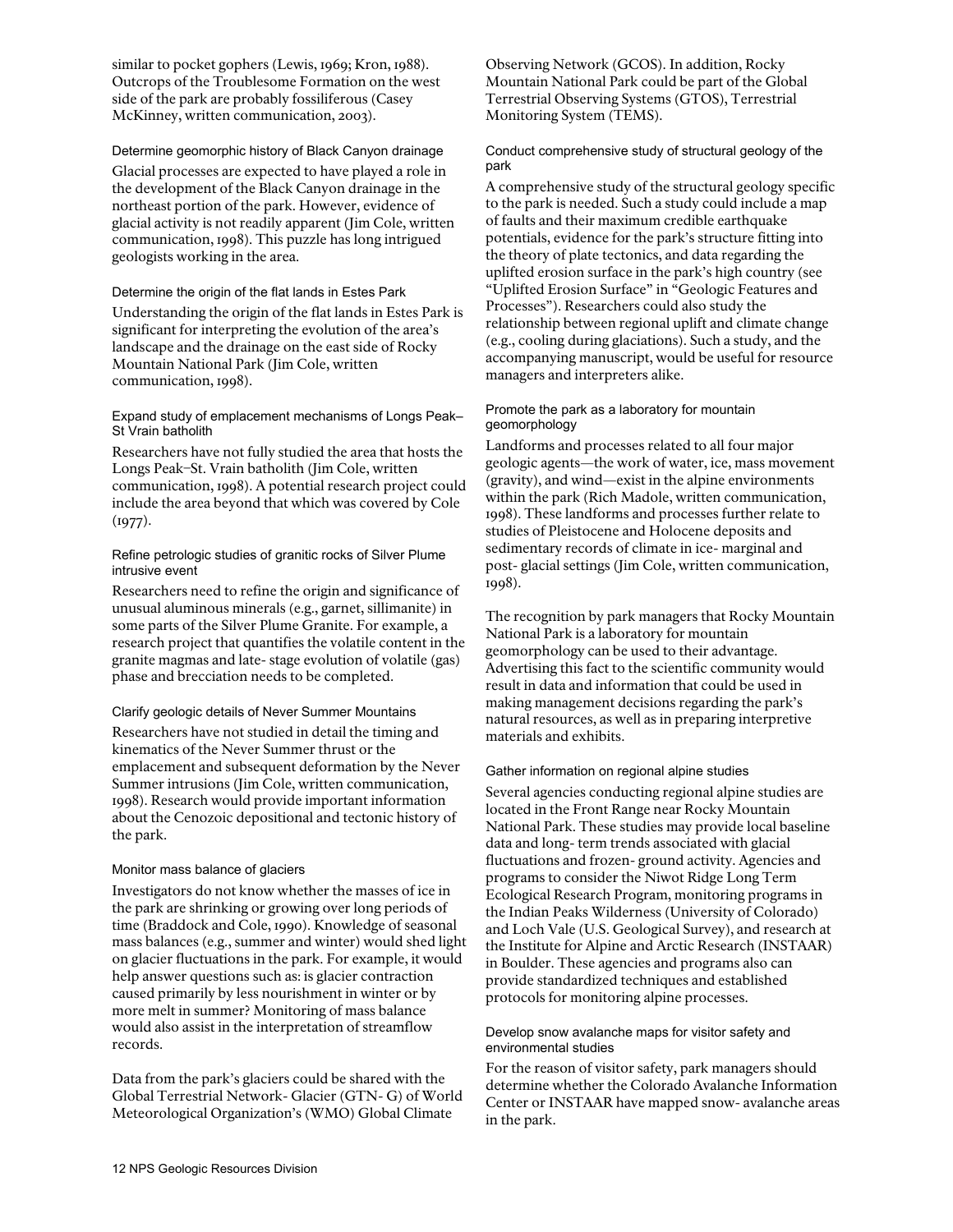In addition to visitor safety, snow avalanches are landscape disturbances that help shape ecosystems. Avalanche paths are generally productive environments and provide habitats that serve as migration paths for large mammals, fuel breaks for fire, and conduits for carbon and sediment from higher to lower elevations.

#### Determine former locations of tree line–tundra interface

The tree line–tundra interface is an important marker for understanding paleoclimates. Tree line position may be a better indicator of climate change than monitoring glacier fluctuations in the park. A possible study is to determine the location of the former tree line–tundra ecotone and evaluate what controls its position.

#### Determine the depth and thickness of the permafrost and monitor the rate of creep

Knowing rates of creep would be useful for park planning and to the park's maintenance staff. Staff could be trained to use frost tubes to monitor rates of movement, which can be calibrated with monitoring studies at INSTAAR.

#### Monitor dust deposition in the park

The U.S. Geological Survey has developed standardized protocols for monitoring dust deposition. Park managers could incorporate dust monitoring into the existing airquality monitoring program, thereby quantifying the dust component of the airborne particulate matter and identifying source areas of the particulate matter. This data will help determine whether there is a relationship between dust deposition and nitrate concentrations.

#### Establish a lake-level monitoring program

Historical fluctuations in lake levels provide a detailed record of climate changes on a scale of 10 years to 1 million years. Lakes are dynamic systems that are sensitive to local climate and to land- use changes in the surrounding landscape. Some lakes receive their water mainly from precipitation, some are dominated by rainfall and snowmelt runoff from drainage networks, and others are controlled by groundwater systems. The areal extent and depth of water in lakes are indicators of changes in climatic parameters such as precipitation, radiation, temperature, and wind speed. Where not directly affected by human actions, lake level fluctuations are excellent indicators of drought conditions. Lakes can also be valuable indicators of near- surface groundwater conditions.

In general, park staff could observe and record seasonal variability of lake levels. Park managers could also select particular lakes for more formal monitoring.

#### Monitor lake ice phrenology

Global climate change occurs naturally, but human activities can accelerate the process. Monitoring the first thaw–first freeze of lakes in the park provides an early warning of global warming. While park managers cannot directly address global warming issues through their management of park resources, knowing when impacts are occurring is useful. One approach would be to monitor ice phrenology, i.e., determine the date of first freeze and first thaw for alpine lakes; thereby, providing baseline data of long- term climate change.

#### Determine fire history, ecotones, and paleoclimate information from sediment cores

The chemical, physical, and biological character of aquatic sediments can provide a finely resolvable record of environmental change, in which natural events may be clearly distinguishable from human inputs. Information recorded in wetlands, lakes, and marshes would provide a perspective of fire history, ecotones, and paleoecology in the park. Investigators could obtain and analyze sediment cores from selected lakes, marshes, and wetlands in the park.

#### Develop strategies for restoration and monitoring of stream and wetlands at Hidden Valley

Park managers should consult personnel in the NPS Water Resources Division regarding restoration strategies of the stream and wetland at Hidden Valley. Replicating channel gradient and channel dimension is more important than the exact location of the original stream. The Water Resources Division could also assist in developing a monitoring program to quantify the response of the stream channel and wetlands restoration.

#### Monitor channel changes in response to removal of check dams

Park managers have inventoried 210 check dams in the park, and the park has an active program of removing old or failed check dams. Removal of check dams will alter streamflow and sediment transport and may change channel morphology downstream. The channels downstream should be monitored, including quantifying channel changes and stream response to the removal of check dams on park streams.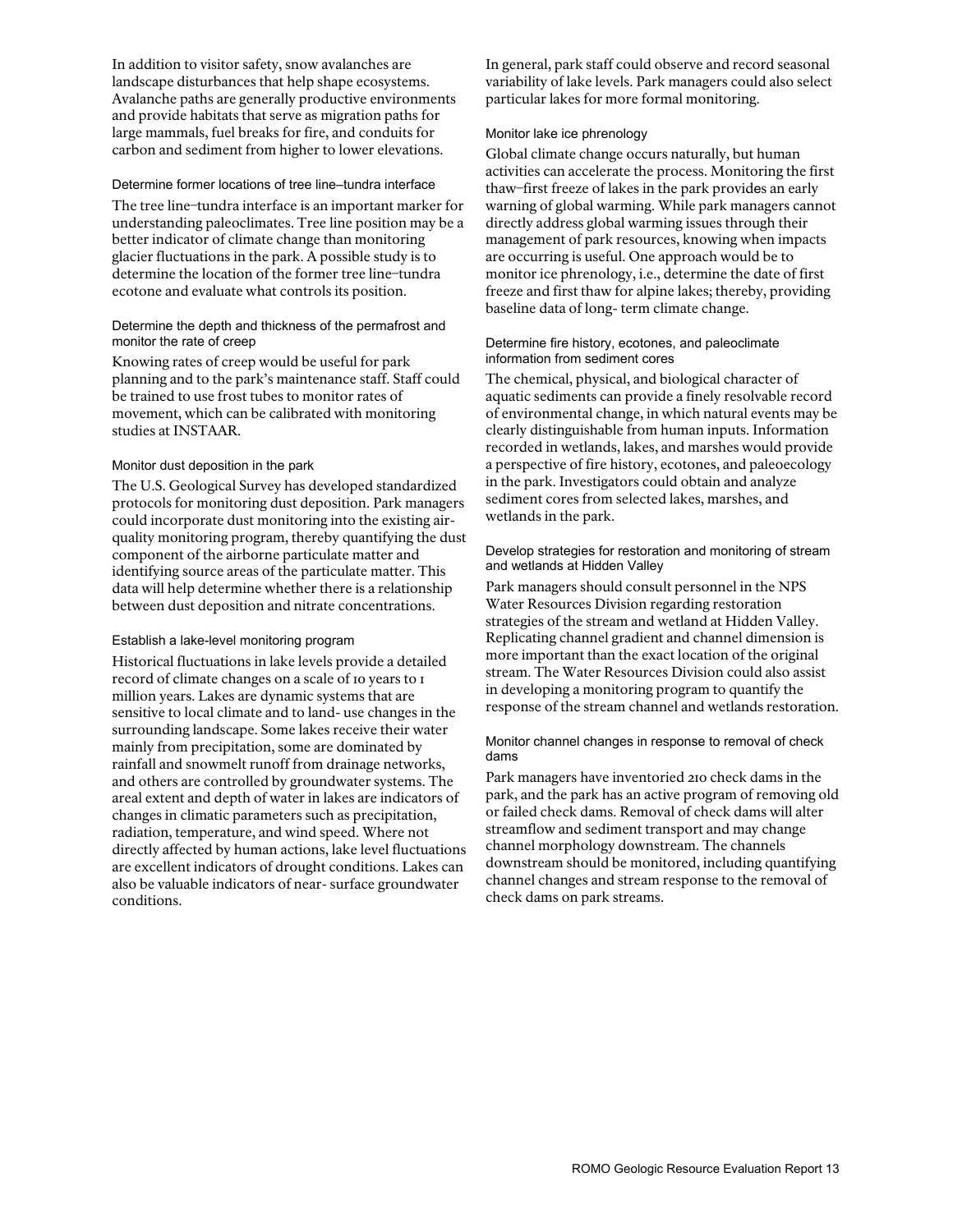## **Geologic Features and Processes**

Rocky Mountain National Park abounds in geologic features that may be of concern for park planning, public safety, or resource protection. Geologic features (or landforms) and processes have scientific and aesthetic significance, as well as continually affecting human beings and other living things. These features and processes may not be readily apparent on the park's geologic map.

#### **Colorado River**

The Colorado River originates in Kawuneeche Valley in Rocky Mountain National Park. Here it is very narrow, contrasting greatly with the segment of the river that flows through Grand Canyon National Park. The river flows 1,400 miles (2,253 km) from its birthplace in the park to the Gulf of California.

#### **Columnar Jointing**

High above the floor on the east side of Kawuneeche Valley in the vicinity of the Bowen- Baker Trailhead, a lava flow of rhyolite displays a peculiar type of jointing. This ornate rock feature, called columnar jointing, is not caused by weathering or erosion but by contraction of molten rock as it cools. This process produces parallel, prismatic columns that are polygonal in cross section. The lava flowed from one of the volcanoes in the Never Summer Mountains about 26 million years ago (Raup, 1996). The position of the lava flow high above the valley floor indicates that this valley was filled to that level with volcanic ash and lava at the time of the eruption. Erosion by water and ice in the ensuing years has removed most of the volcanic rocks and cut the valley to its present level (Raup, 1996).

#### **Exfoliation Domes and Ornate Erosion Features**

The rounded knobs on McGregor Mountain and Lumpy Ridge are homogeneous masses of granite with very uniform structure. As erosion of overlying rocks presumably thousands of feet of sedimentary rock slowly released pressure from the granite, exfoliation domes were formed. The granite responded by expanding and cracking into concentric slabs that resemble the rings of an onion.

Fractures that form in response to the removal of overlying rock may be quite prominent, in which case they often result in "sheeting" and sometimes form bizarre landforms. Helped along by frost action, sheeting produced the Keyhole on the popular route to the summit of Longs Peak.

Over millions of years, wind erosion and freeze- thaw action have sculpted the rocks in the park into many ornate forms. On Lumpy Ridge, for example, fantastically shaped rocks include balanced rock and clusters of oddly shaped boulders, such as "hen and chicks."

#### **Glacial Features**

#### Cirques and Tarns

Few landforms have caught the imagination of geomorphologists more than the glacial cirque: a bowlshaped, amphitheater- like hollow or basin eroded into a mountain

mass. The small glaciers that exist in the park occupy cirques once excavated by their large predecessors. After the glacier that created the cirque melts, a small lake, called a tarn, may occupy the basin. One of the most spectacular cirques is the area below the East Face of Longs Peak. Chasm Lake (a tarn) fills the basin. Other distinctive cirques in the park are located on Terra Tomah and Ypsilon Mountains.

#### Glacial Erratics

In many glaciated areas, large boulders end up stranded when glaciers recede. These out- of- place rocks are called erratics. Erratics testify to the effectiveness of glacial erosion and transport, and may have glacial striations. They also testify to glacial deposition and lie scattered on bedrock surfaces different from their own compositions. Visitors can see nice examples of erratics along the Cub Lake trail.

#### Glacial Polish, Striations, and Grooves

Rocks and sediment frozen to the base and sides of glaciers act like sandpaper and grind, scratch, and polish the rocks over which they pass. Transported rocks also become smoothed and rounded themselves. Glacial polish, striations, and grooves line Old Fall River Road, which leads to the head of the glacial valley at Fall River Pass.

#### Glacial Till and Moraines

A glacier carries all sizes of debris at its base, sides, and surface, and deposits this material along the sides and floor of the valley down which it flows. Till is the general term for the poorly sorted mixture of fine to coarse rock debris deposited directly from glacier ice. The most obvious landforms composed of till are moraines. Moraines can be undulating mounds or sharp ridges depending on how long a glacier remained stable in a particular position or how much erosion and weathering have taken place in the intervening time between deposition and the present.

Lateral moraines form on the sides of glaciers and merge with an end or terminal moraine, an arc- like ridge that forms at the terminus of glaciers. Excellent examples of lateral moraines are on the north and south sides of Moraine Park. The south lateral moraine is nearly 1,000 feet (305 m) high. An end (terminal) moraine forms when ice stabilizes for a time prior to retreat. An end moraine may dam meltwater to create a lake on its upvalley side. Moraine Park Museum sits on an end moraine, which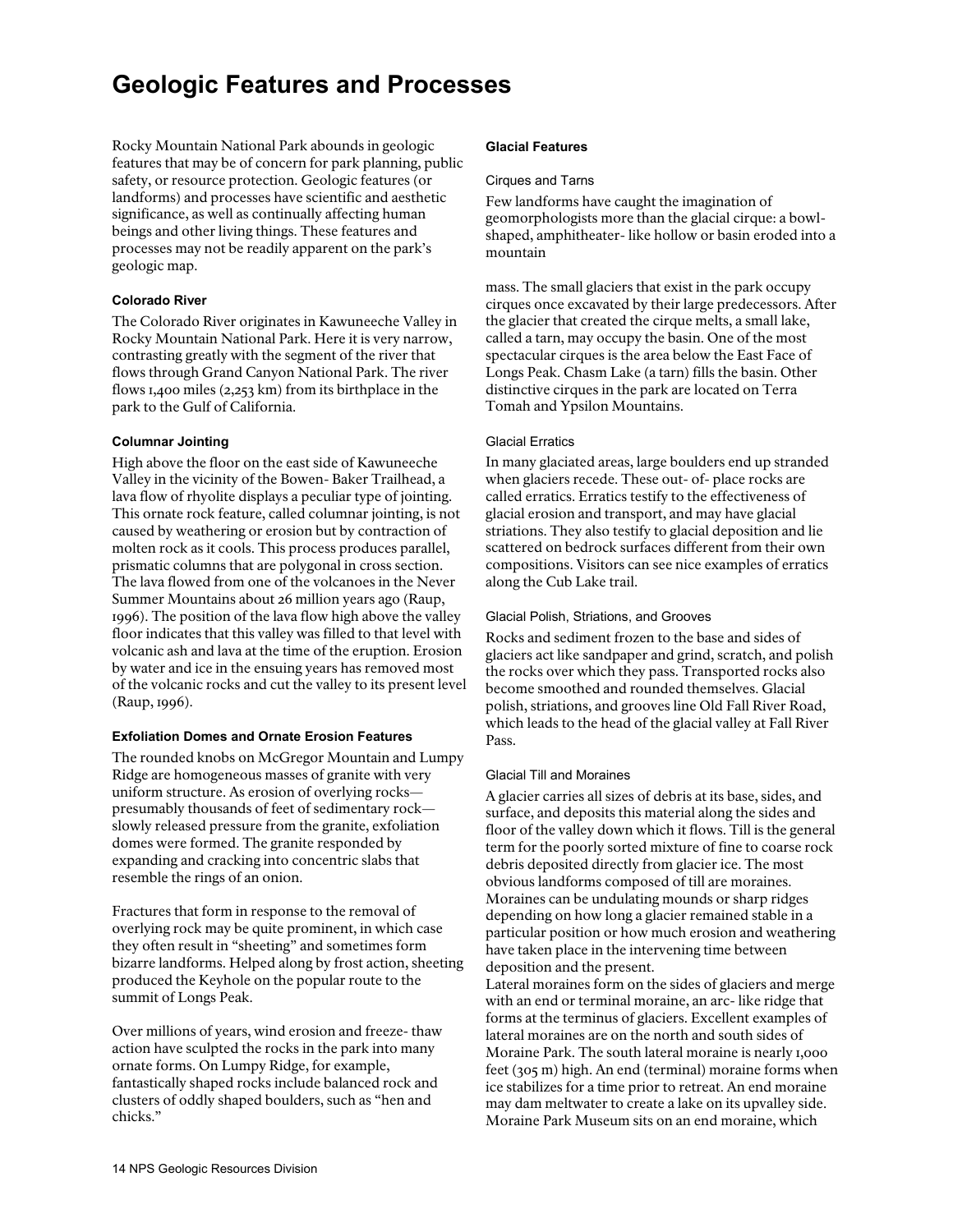also happens to be the terminal moraine, and represents the furthest point of glacial advance. A good viewing point of moraines is Many Parks Curve.

#### Hanging Valleys

Few landscape features are aesthetically more beautiful than a hanging valley with a high cascade or waterfall. A hanging valley that is formed by glacial erosion (there are other kinds of hanging valleys) is a side valley with its mouth at a relatively high level above the main glacial valley; it is smaller than the main valley. A "trunk" glacier eroded the larger, main valley, and a tributary glacier eroded the smaller hanging valley. The discordance of the levels of the valley floors, as well as their difference in size, is due to the greater erosive power of the main, trunk glacier. Some lakes, such as Nanita and Nokoni, lie in hanging valleys. Streams that occupy hanging valleys are Roaring River, Chiquita Creek, and Fern Creek.

#### Horns, Arêtes, and Cols

Mountains that are, or have been, surrounded by glaciers tend to have characteristic forms caused by the fracturing action of ice, leading to steep rockwalls at the heads of cirques that flank peaks. Where isolated, such mountains may form upstanding horns with three or four distinct faces. The most famous horn is the Matterhorn in the Swiss Alps. The Little Matterhorn, tucked away in Glacier Gorge, is less spectacular than its Swiss namesake but it still possesses distinctly carved faces. Sometimes steep, straight ridges, called arêtes, may link horns and cols—open, U- shaped passes. A good example of a col lies above Andrews Glacier in Loch Vale. This particular col directs wind- blown snow, carried over the Continental Divide, onto the surface of this "wind drift" glacier.

#### Outwash Deposits, Kettles, and Kettle Ponds

During a warming trend as a glacier recedes, a stream laden with sediment is "washed out" from the glacier (hence the term "outwash") and deposited in a flat area below. In mountainous areas, these deposits are called valley trains. Depressions, known as kettles, often pockmark outwash and moraines. Kettles form when a block of stagnant ice becomes wholly or partially buried in sediment and ultimately melts, leaving a pit behind. Kettles can be feet or miles long but are usually shallow. In many cases, water eventually fills the depression and forms a pond or lake, called a kettle pond or kettle lake. Sheep Lakes are kettle ponds that lie in the outwash on the floor of Horseshoe Park. These small ponds are intermittent and usually dry up late in the summer. Bighorn sheep visit these kettle ponds, primarily during their lambing season in May and June, to drink the water and eat the mud, which is rich in nutrients for lactating ewes. We have the glaciers to thank for this prime wildlife- viewing area.

#### Roches Moutonnées

Roches moutonnées are characteristic of glacial erosion on massive rocks. Roches moutonnées are asymmetrical, elongate knobs or hillocks of resilient bedrock that have

been smoothed and scoured by moving ice on the upglacier (stoss) side. On the down (lee) side, the rock is steep and hackly from glacial quarrying. Moutonnées are the wigs—with smooth bangs and curly backs—that barristers and judges wore in early European and British courts and resemble this glacial form. People have also interpreted roches moutonnées as "rock sheep," as they are thought to resemble grazing sheep. The knob in the middle of Moraine Park is a fair example of a roche moutonnée.

#### U-shaped Valleys

Prior to the appearance of glaciers, alpine valleys are characteristically V- shaped, as is typical for valleys cut by streams. As a glacier moves down a valley, it makes the valley wider, steeper, and straighter, so that the previous V- shaped valley is transformed into a U- shaped one. Good examples of U- shaped valleys are abundant in the park, for instance, the valley of Fall River and Kawuneeche Valley. When glaciers retreat, the bottoms of U- shaped valleys may become flat, as sediment deposited in lakes impounded by the terminal moraines fills them.

#### **Glaciers**

Today, the park's small glaciers are restricted to high elevations above 11,000 feet (3,350 m) and north- and east- facing cirques, where they are sheltered from the Sun's direct rays. Local topography helps to shelter the glaciers and directs wind- blown snow onto their surfaces. In general, during the winter blowing snow occurs over 50% of the time, with 95% of the days in January having blowing snow. On average, over 30 blowing snow events occur each winter, with each event averaging 36- hours long (Berg, 1986). Hence, glaciers in the Front Range are referred to as "wind- drift glaciers" because they receive most of their snow as wind- blown snow, which falls predominantly on the western slope and is transported to the eastern slope. Notably, these glaciers have been able to form well below regional snowline because of wind drift. A fine example of a wind- drift glacier in the park is Andrews Glacier.

Braddock and Cole (1990) identified 34 snow banks and ice masses in the vicinity of Rocky Mountain National Park. These include the snow and ice bodies shown on 1:24,000- scale topographic maps published between 1957 and 1962. Fourteen of the ice masses have been named: Rowe Glacier (between Rowe Peak and Hagues Peak), Sprague Glacier (at Irene Lake in Spruce Canyon), Tyndall Glacier (at the head of Tyndall Creek), Andrews Glacier (east of Andrews Pass), Taylor Glacier (at the head of Icy Brook), Chiefs Head Peak Glacier (above Frozen Lake), Mills Glacier (on the east side of Longs Peak), Moomaw Glacier (south of The Cleaver), and the six St. Vrain Glaciers (outside of the park at the head of Middle St. Vrain Creek).

All but one of these snow banks or ice masses are on the east side of the Continental Divide; the exception is the mass above Murphy Lake (near Snowdrift Peak). All but one occur at the heads of cirques: north- , northeast- , or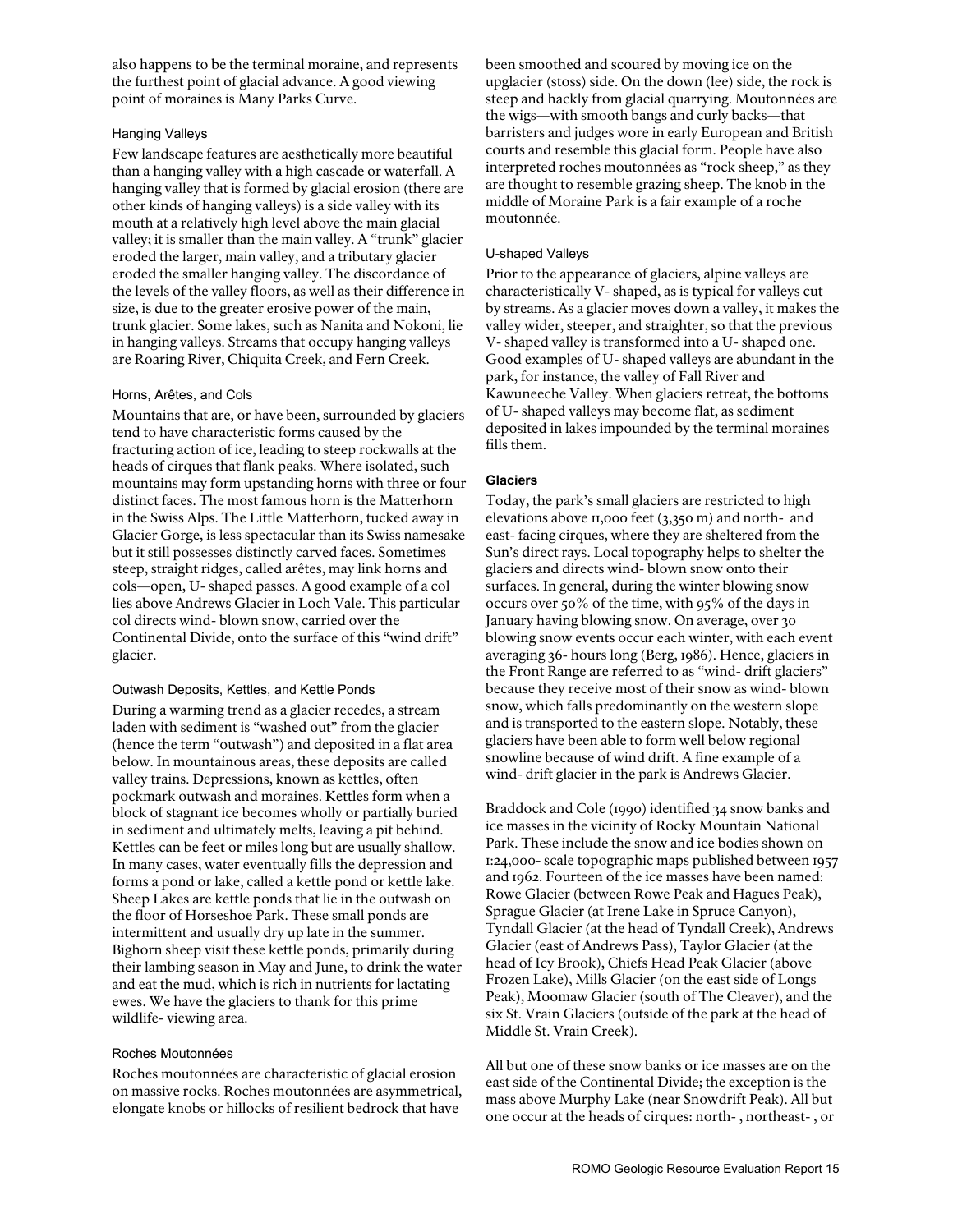east- facing; the exception is the large snowbank northeast of Rowe Mountain, which is in a northeastfacing gully. Some of the ice masses, such as Andrews Glacier, are actively moving and can be considered actual glaciers; others are stagnant. Over long periods of time, it is not known whether these masses are growing or shrinking (Braddock and Cole, 1990).

#### Rock Glaciers

Rock glaciers are distinctive from ice glaciers in that their movement is characterized by a large amount of embedded and overlying rock material. A rock glacier may be composed of (1) ice- cemented rock formed in talus that is subject to permafrost, (2) ice- cemented rock debris formed from avalanching snow and rock, or (3) rock debris that has a core of ice, either a debris- covered glacier or a remnant moraine. Two types of rock glaciers occur in the Front Range. The first type forms on the floors of modern cirques and closely resembles the tongues of small valley glaciers. They are referred to as cirque- floor rock glaciers (Outcalt and Benedict, 1965) or tongue- shaped rock glaciers (Madole, 1972). Because they contain cores of banded glacial ice and grade upvalley into lateral moraines, investigators determine rock glaciers of this type to represent the debris- covered tongues of former glaciers in the Front Range. This may not be true everywhere, however (Madole, 1972). Most cirque- floor rock glaciers consist of two or more superimposed lobes, bounded by longitudinal furrows, resulting from independent ice advances. Despite their compound nature, the complexes now appear to be moving downslope as single units (Outcalt and Benedict, 1965).

Rock glaciers of an entirely different character occur beneath steep valley walls, where they are supplied with debris from avalanche couloirs. Interstitial ice, responsible for the movement of the "valley- wall" rock glaciers, probably results from the metamorphism of snow buried beneath rockfall debris or supplied by winter avalanching (Outcalt and Benedict, 1965). Geologists also refer to this type of rock glacier as a lobate- shaped rock glacier (Madole, 1972).

In Rocky Mountain National Park, rock glaciers either accumulate at heads of cirques and flow down the length of the main valley or accumulate along the sides of valleys and flow outward toward the center. Rock glaciers are abundant on both sides of the Continental Divide and both sides of the Never Summer Mountains, and have flowed down slopes that face all compass directions (Braddock and Cole, 1990). Rock glaciers occur on Ships Prow, Pagoda Mountain, and Storm Peak on the east side of the park, and near Azure, Julian, and Hayden lakes on the west side of the park (Braddock and Cole, 1990).

#### **Lakes**

Numerous lakes—nearly 150—punctuate the landscape of Rocky Mountain National Park. They come in many shapes and sizes, and their origins vary.

As the large valley glaciers retreated, they left basins in their paths. Today, chains of glacial lakes are found in these deprressions and appear as treads of a rising staircase. The term paternoster, i.e., "Our Father," is an apt description for these chains of lakes, as they resemble the beads on a rosary. An example of paternoster lakes is the linked Fifth–Fourth–Spirit–Verna–Lone Pine lakes on the west side of the park. Some, such as Gorge Lakes (seen from Trail Ridge looking across Forest Canyon), fill glacially carved but do not form chains. Others, such as Forest Lake and Bierstadt Lake—additional examples of kettle ponds—formed behind dams of glacial moraine (Emerick, 1995).

A number of small pothole ponds, formed by weathering of exposed bedrock, lie among the granite outcrops along Lumpy Ridge. The largest of these is Gem Lake, a rain- fed pond with no inlet or outlet (Emerick, 1995).

Ponds and lakes are among the most temporary features of the landscape. Though they may seem long- lived in terms of human generations, lakes gradually fill with sediment and become shallower and smaller (Emerick, 1995).

#### **Meandering Streams**

Streams constantly erode their banks and deposit new sediment; hence, riparian zones change more than any other type of ecosystem in the park. In flat valleys, streams tend to meander, widening their bends and occasionally short- circuiting them, leaving the abandoned meanders to form oxbow lakes, which over time fill in with sediment. Floods that result from snowy winters and wet springs may scour channels or form new stream courses.

Meandering streams are typical of streams in the park because gradients are low behind the Pleistocene moraine dams. In many cases, meandering streams represent lake floors of past glacial lakes or outwash deposits. Good examples of meandering streams are in the area surrounding the Bowen- Baker Trailhead, where the Colorado River meanders across the valley, and Horseshoe Park. Horseshoe Park earned its name through this geomorphic process: loops in the meandering stream that have been cut off and left behind as isolated sections, resemble horseshoes.

#### **Patterned Ground**

Today the term periglacial is used to describe processes and landforms associated with very cold climates in areas not permanently covered with snow and ice. Periglacial features are distinctive from glacial features and in many cases are located far from glaciers. One particular periglacial features in Rocky Mountain National Park is patterned ground, which forms at high elevations, above about 11,500 feet (3,505 m) in the Front Range (Ives and Fahey, 1971). An interesting effect of ice- crystal growth in soils (ground ice) is the moving of soil and rock fragments upward toward the surface to form mounds and rows of soil or rock. Rock fragments lying close to the surface conduct heat causing a cycle of freezing and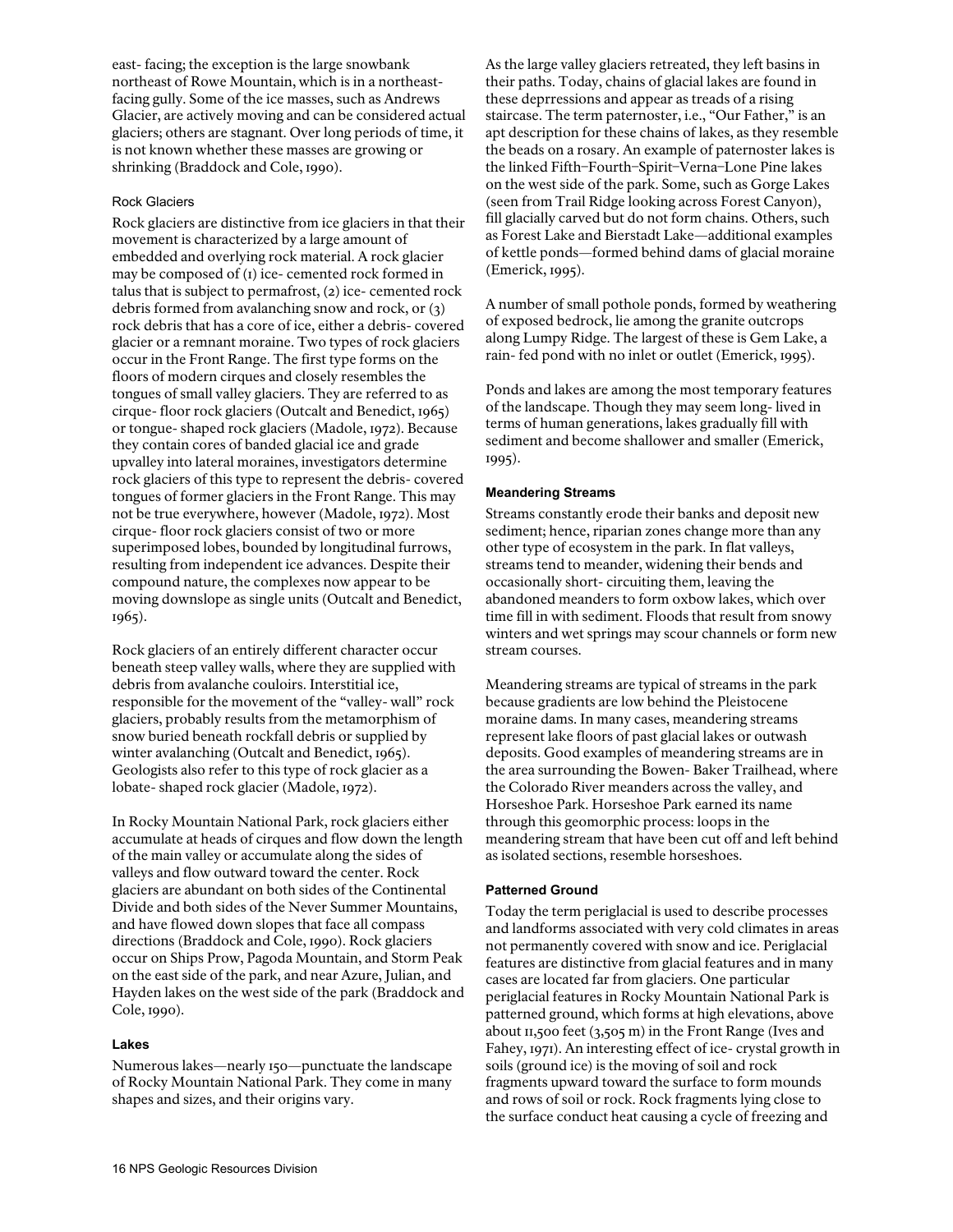thawing and growth of ice under rocks. Continued thickening of ice layers heaves rocks upward, causing them to rise to the surface. Frost action moves rocks both sideways and upward. Heaved rocks form patterns of bands, circles, nets, and polygons called patterned ground.

Large angular blocks of rock in an accumulation known as felsenmeer (German for "rock sea") are a conspicuous display of frost action above treeline. People have also described them as "tombstone rocks" (Kiver and Harris, 1999). A popular stopping point along Trail Ridge Road is Rock Cut. Tundra Communities Trail leading from the road provides easy access through felsenmeer and patterned ground.

#### **Sackung**

Many geologic features do not fit nicely into just one category; sackung features are a case in point being both glacial and structural. As thick, mountain glaciers carved their way down preexisting valleys, they caused two changes: they steepened the valley walls, and to a lesser degree, they deepened the valleys. When the ice filled these valleys, the glaciers provided lateral support to the valley walls. When the ice melted, the steep valley walls lost their support. Gravity caused the mountains between the over- steepened valleys to actually spread laterally into the valleys. Small faults along the tops and sides of ridge crests were created that commonly have uphillfacing scarps called sackung features. In the past, geologists have thought these faults were caused by mountain- building processes; they now know they were caused by mountain "falling" processes.

#### **Solifluction**

The term solifluction was proposed by Andersson (1906) as "the slow flowing from higher to lower ground of masses of waste saturated with water." Because Andersson did not state explicitly that it referred to flow over frozen ground, some geomorphologists have extended the term to include similar movement in temperate and tropical regions. It is preferable to restrict the term to slow soil movement in periglacial areas, however (Bates and Jackson, 1987). (See also Geologic Issues section of this report.)

The term solifluction implies the presence of permafrost. Permafrost (i.e., permanently frozen ground) has no doubt existed over most of the alpine zone in the past, but it is discontinuous today (Rich Madole, written communication, 2003).

During the summer season in the high country, water is unable to percolate into an impervious layer of frozen ground below the surface. As a result an "active layer" of soil becomes supersaturated and flows. Flowage can occur on slopes as gentle as two or three degrees. Where there is a well- developed mat of vegetation, a sheet may move downward in a series of well- defined lobes and form terrace- like features. Features formed by soil flowage appear as wavy slopes and are quite prominent

along Trail Ridge Road, for example, between Forest Canyon Overlook and Rock Cut.

#### **Tors**

Tors are isolated rock towers rising prominently above otherwise level terrain. They are typically composed of granite, which is very jointed and made more so by sheer jointing that develops because of dilation as rock is unloaded. Tors may assume peculiar or fantastic shapes. Visitors can see excellent examples along the nature walk above Rock Cut on Trail Ridge Road. Investigators think that periglacial processes may be important in the formation of tors (Bates and Jackson, 1987). Investigators have identified tors as indicators of non- glaciation (Street, 1973). Tors remain in areas that were beyond the limit of glaciation, otherwise glaciers would have modified or destroyed them.

#### **Uplifted Erosion Surface**

The so- called "Roof of the Rockies" is a remnant of an ancient rolling plain that has survived despite being broken by faults, uplifted several thousand feet, intersected by great canyons, and subjected to the vicissitudes of the Ice Age (Richmond, 1974). Big Horn Flats and the flat, plain- like surface that spans across the landscape between 11,000 and 12,000 feet (3,350 to 3,660 m) on Trail Ridge are parts of this uplifted erosion surface.

Since the erosion surface was first recognized and reported (Marvine, 1874), it has caught the attention of geologists and visitors alike, but not without controversy. Questions still remain regarding: (1) the number of surfaces—investigators have recognized as few as one to as many as 11 surfaces; (2) the age—early or late Tertiary, that is  $\frac{1}{2}$  million or  $\frac{1}{2}$  o million years old; and  $\left(\frac{1}{2}\right)$  the genesis—peneplain (forming at low elevations and with low river gradients) vs. pediment (forming under arid conditions along mountain fronts or plateaus).

Geologists have paid so much attention to erosion surfaces because of the structural implications. For decades, geologists used erosion surfaces as a clue to the post- Laramide deformational history of the middle and southern Rocky Mountains. Because peneplains were believed to form at low elevations and with low river gradients, substantial uplift was required to bring them to their present elevations. Using this kind of evidence, investigators estimated late Cenozoic uplift to between 5,000 and 9,000 feet (1,524 and 2,743 m) (Davis, 1911; Chamberlain, 1919). Reclassifying peneplains as pediments greatly reduced the amount of uplift required (Johnson, 1931, 1932; Mackin, 1947). Uplift was then estimated from displaced flora and fauna, for example using fossils from Florissant, Colorado (Epis and Chapin, 1975). The curious irony is that the magnitude of uplift based on paleontology is approximately the same as it was when based on peneplains (Bradley, 1987).

The most recent theory regarding erosion surfaces identifies one major subsummit (lower) surface and a second (higher) summit surface. The lower surface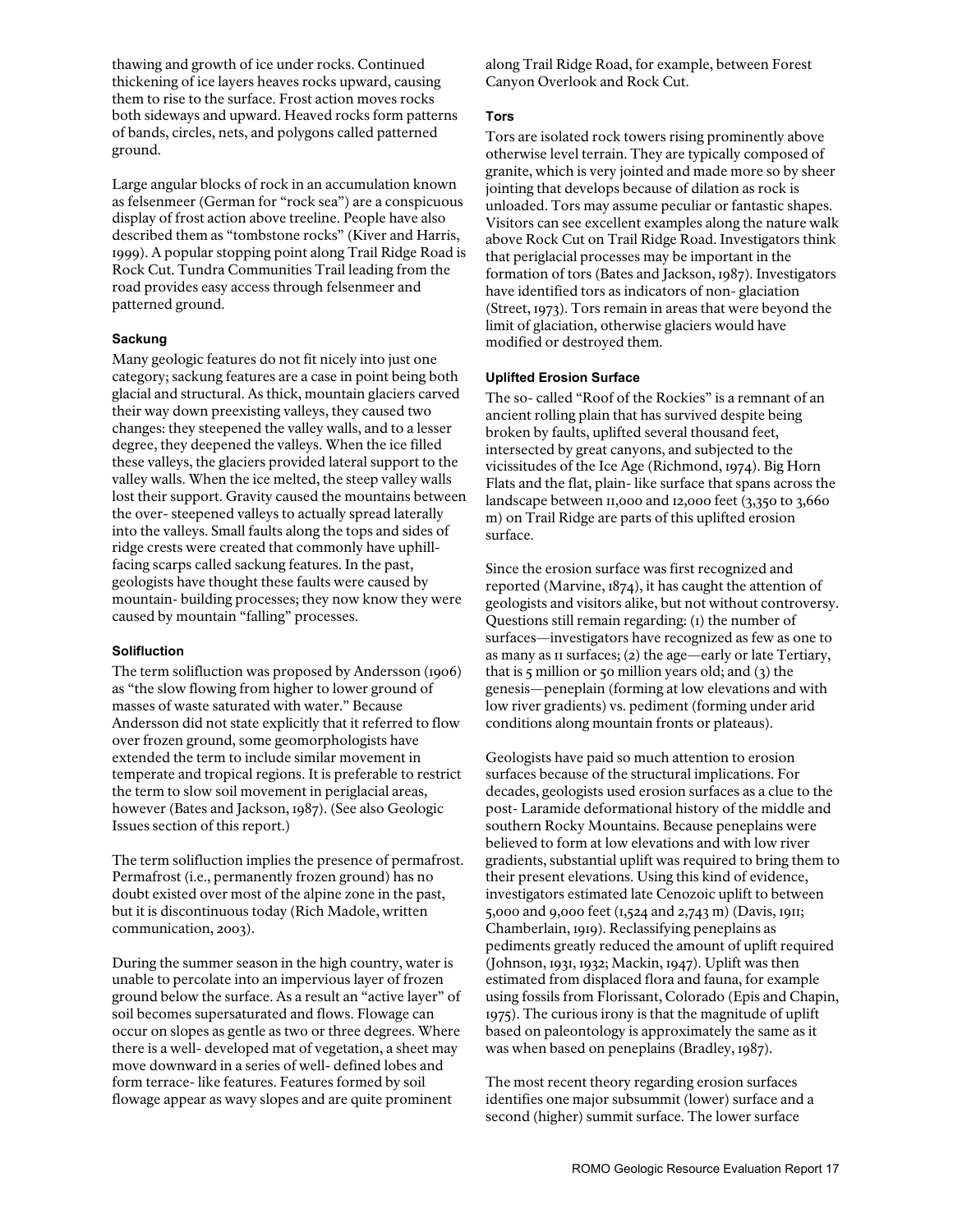formed in late Tertiary time when conditions were arid to semi- arid, classifying it as a pediment. The higher surface is much less extensive than the lower subsummit surface. Studies have concentrated on the lower erosion surface that has been called "Rocky Mountain," "Sherman," "Late Eocene," and "Subsummit," which

leaves the full significance of the higher surface, which has been called "Flattop" and "Summit," inconclusive (Bradley, 1987). Terra Tomah Mountain, Flattop Mountain, and Longs Peak are all part of the higher summit surface.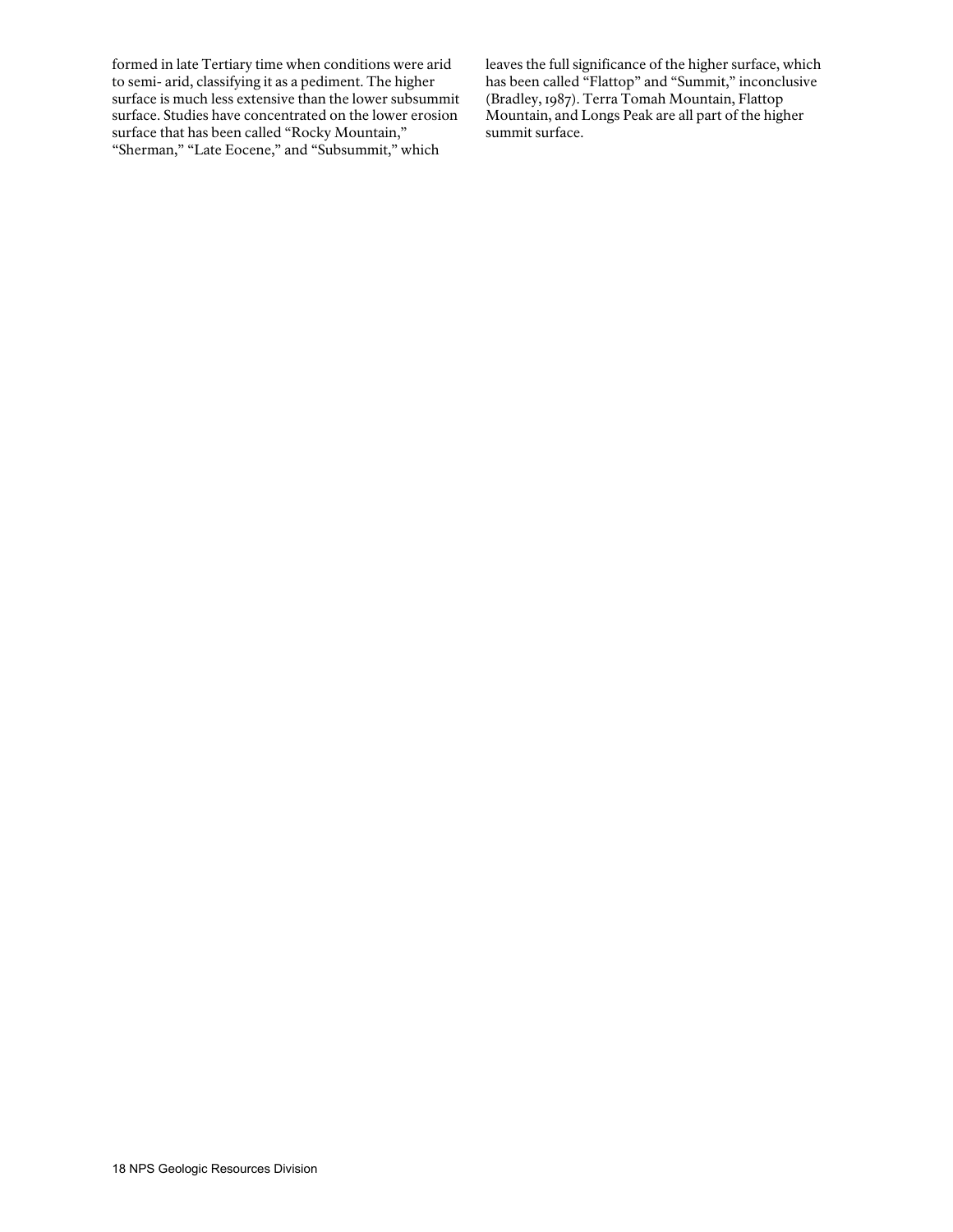# **Formation Properties**

*This section serves as a critical link between resource managers and the digital geologic map of the park. Formation Tables are highly generalized and are provided for informational purposes only. Ground disturbing activities should not be permitted or denied on the basis of information contained in these tables. More detailed unit descriptions can be found in the help files accompanying the digital geologic map or by contacting the Geologic Resources Division.* 

This section provides readily available information about the rock units (deposits and formations—lithologically distinct, mappable bodies of rock) in Rocky Mountain National Park, including age, unit name, map symbol, locations within the park, description, local and global significance, geologic hazards within the unit, suitability for development and recreation, and resource potential and protection.

Not all the rock units identified on *Geologic Map of Rocky Mountain National Park and Vicinity, Colorado* (Braddock and Cole, 1990) are addressed. Only the rocks that occur within the park's boundary and illustrate significant geologic events or processes are listed. Rock units are organized from youngest to oldest.

Although none of the units contain mineral deposits of commercial values, many units contain specimens that may be temptations to casual collectors, and therefore, are notable for resource protection. Some of the units are mined for building stone and sand and gravel elsewhere.

In the table, found on the following pages, "Ma" represents "millions of years." In addition, although some of the units should be evaluated for flooding potential prior to development, intense mountain floods, on the scale of the Big Thompson Flood of 1976, are statistically unlikely above 8,000 feet (2,438 m).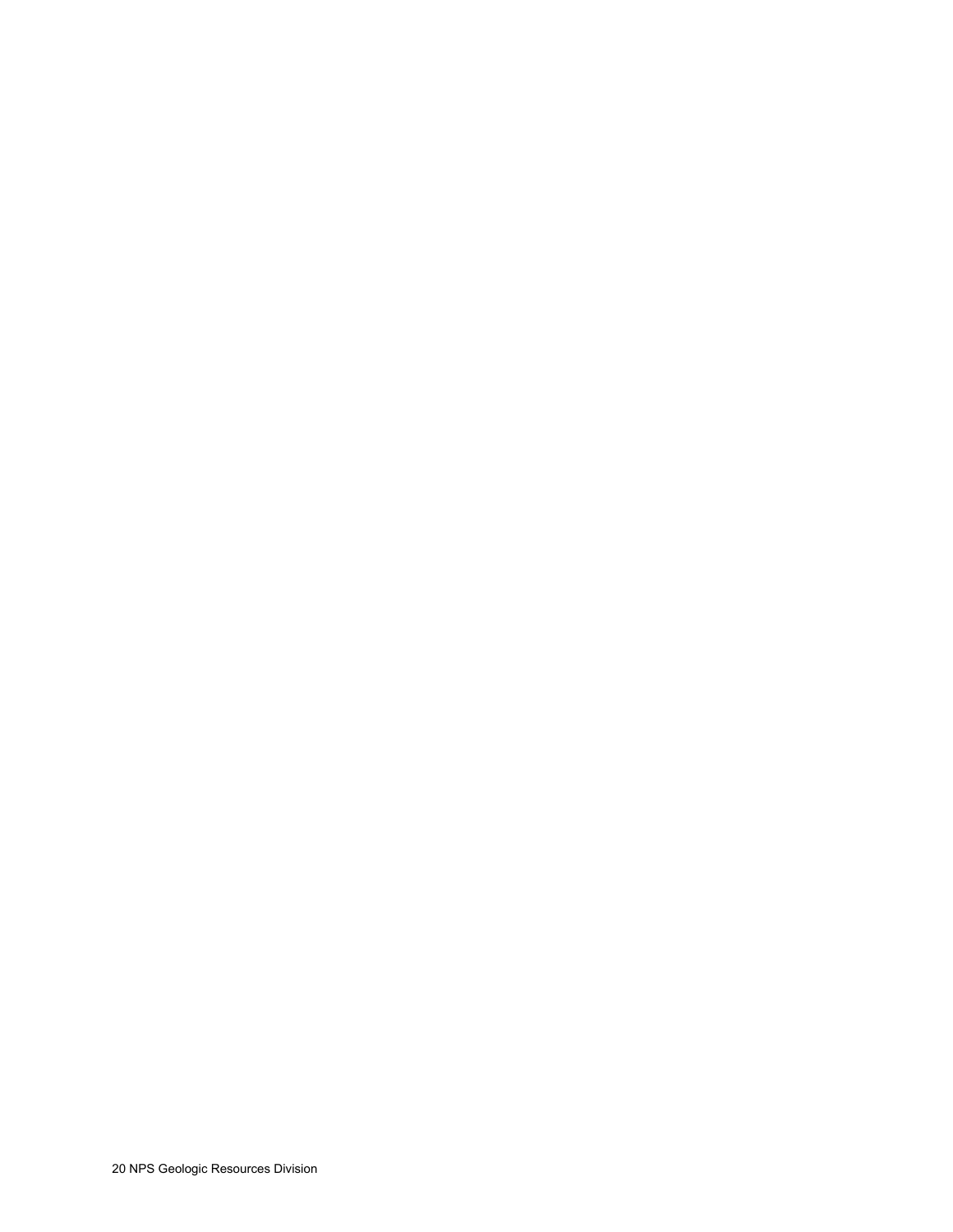# **Formation Properties Table**

| Age                                    | <b>Unit Name</b><br>(Symbol)                | Location(s)                                                                                        | Description                                                                                                                                                                                                                                                                                                                                                                                                                                                                                                                                          | Local and Global Significance                                                                                                                                                                                                                                                 | Geologic<br>Hazards                                        | Suitability for<br>Development and<br>Recreation                                   | <b>Resource Potential and</b><br>Protection                                                                            |
|----------------------------------------|---------------------------------------------|----------------------------------------------------------------------------------------------------|------------------------------------------------------------------------------------------------------------------------------------------------------------------------------------------------------------------------------------------------------------------------------------------------------------------------------------------------------------------------------------------------------------------------------------------------------------------------------------------------------------------------------------------------------|-------------------------------------------------------------------------------------------------------------------------------------------------------------------------------------------------------------------------------------------------------------------------------|------------------------------------------------------------|------------------------------------------------------------------------------------|------------------------------------------------------------------------------------------------------------------------|
|                                        | Alluvial fan<br>deposit(Qf)                 | Mouth of the Roaring River in<br>Horseshoe Park                                                    | Dimensions: 42.3 acres (17 ha), 364,000 yd <sup>3</sup> (278,314 m <sup>3</sup> ); maximum thickness—44 ft (13 m), average thickness—5.3 <sup>7</sup><br>$(1.6 \text{ m})$ ; largest boulder— $14' \times 17.5' \times 21'$ (4m x 5m x 6 m) weighing 452 tons (410 t); sediment ranges from very large<br>boulders to silt                                                                                                                                                                                                                           | Lawn Lake dam failure on July 15, 1982,<br>deposited fan; very local deposit                                                                                                                                                                                                  | Potential for<br>rockfall and flows                        | Popular recreation area,<br>safety hazard for visitors<br>who climb on rocks       | None                                                                                                                   |
|                                        | Holzwarth<br>debris flow<br>deposit (Qd)    | W side of Kawuneeche Valley (N<br>of Baker Gulch, near Never<br>Summer Ranch)                      | Lobate mass of mud, sand, and gravel 40 to 100 feet (12 to 30 m) wide; pushed trees to the edge of track and<br>scoured soil ( <i>I</i> ft [0.3 m])                                                                                                                                                                                                                                                                                                                                                                                                  | Deposited on June 16, 1978; similar flows<br>occurred between 1969 and 1974 in Baker<br>Gulch; local deposits                                                                                                                                                                 | Potential for<br>future flows                              | Surface water flow down the<br>track has produced deep<br>gullies                  | None                                                                                                                   |
|                                        | Valley alluvium<br>(Qa)                     | Kawuneeche Valley, Moraine<br>Park, North St. Vrain Creek                                          | Gravel, sand, and silt along streams and in alluvial fans along valley margins; also deposits at the margins of latera<br>moraines (as at Hidden Valley) where moraines dammed streams                                                                                                                                                                                                                                                                                                                                                               | Record of climate change (i.e., lake<br>sediments and alluvium of Pinedale and<br>Bull Lake age)                                                                                                                                                                              | None                                                       | Case-by-case, site<br>evaluation necessary for risk<br>of flooding or mass wasting | Sand and gravel deposits may<br>contain groundwater                                                                    |
|                                        | Bog deposits<br>(Qo)                        | East Inlet area, Cache La Poudre<br>headwaters                                                     | Organic-rich deposits, probably < $25$ ft (8 m) thick                                                                                                                                                                                                                                                                                                                                                                                                                                                                                                | Used to date glacial events; probably late<br>Pinedale or younger in age                                                                                                                                                                                                      | None                                                       | Unsuitable-wetland                                                                 | None                                                                                                                   |
| QUATERNARY                             | Colluvium (Qc)                              | Widespread throughout park                                                                         | Rock debris ranging from silt to boulders; includes talus, solifluction deposits, block fields, and nivation scree<br>(excavation around snow banks); nearly 10 ft (3 m) thick; covers large areas, obscures bedrock                                                                                                                                                                                                                                                                                                                                 | Covers most slopes above tree line                                                                                                                                                                                                                                            | Potential for<br>rockfall and soil<br>movement             | Case-by-case, site<br>evaluation necessary for risk<br>of flooding or mass wasting | None                                                                                                                   |
|                                        | Landslide<br>deposits (Ql)                  | Kawuneeche Valley; Jackstraw,<br>Sundance, and Sprague<br>Mountains                                | Slumps and earth flows of till; large, nearly intact masses of volcanic rocks; jumbled, hummocky masses or<br>relatively intact blocks of Precambrian rocks; slumps of sedimentary rocks and colluvium                                                                                                                                                                                                                                                                                                                                               | Movement varies from none to rapid                                                                                                                                                                                                                                            | Potential for<br>rejuvenated<br>landsliding                | Unsuitable-potential for<br>mass wasting                                           | None                                                                                                                   |
|                                        | Rock-glacier<br>deposits(Qr)                | Abundant-both sides of the<br>Continental Divide and both<br>sides of Never Summer<br>Mountains    | Lobate and tongue-shaped masses of rock debris, ranging in size from large blocks to silt; steep fronts;<br>hummocky, commonly furrowed, upper surfaces that slope at relatively low angles; occur at valley heads in alpine<br>environments                                                                                                                                                                                                                                                                                                         | Rock glaciers related to three intervals of<br>glaciation                                                                                                                                                                                                                     | Potential for<br>rockslides                                | Unsuitable-unstable slopes                                                         | None                                                                                                                   |
|                                        | Till of<br>neoglaciation<br>(Qh)            | Near existing snow and ice<br>masses (e.g., Andrews Glacier)                                       | Fresh to slightly weathered with stony, sandy deposits mainly forming small end moraines near the headwalls of<br>cirques; angular rocks on the surfaces of the end moraines; soil development weak or absent                                                                                                                                                                                                                                                                                                                                        | Deposited by small glaciers that advanced<br>short distances between 120 and 5,000<br>years ago                                                                                                                                                                               | Potential for<br>rockslides                                | Unsuitable—unstable slopes                                                         | None                                                                                                                   |
|                                        | Till of Pinedale<br>age (Qp)                | Moraine and Horseshoe Parks,<br>Wild Basin, Kawuneeche Valley,<br>North Inlet                      | High (65-100 ft [20-30 m]), sharp- crested moraines; unfilled and undrained kettles. Glaciation began about<br>30,000 years ago; glacial maximum between 23,000 and 20,000 years ago; deglaciation 15,000 to 12,000 years ago<br>prior to 10,000 years ago, all Pinedale glaciers disappeared.                                                                                                                                                                                                                                                       | Three ages of till-oldest to youngest:<br>pre- Bull Lake, Bull Lake, and Pinedale<br>(no pre-Bull Lake within the park)-<br>distinguished and correlated on the basis<br>of (1) areal and geomorphic position, (2)<br>topographic expression, and (3) degree of<br>weathering | Potential for<br>rockfalls                                 | Suitable for trails-steep<br>slopes                                                | Sand and gravel deposits may<br>contain groundwater                                                                    |
|                                        | Till of Bull Lake<br>age $(Qb)$             | Bierstadt Lake, W of Beaver<br>Meadows Entrance, S of<br>Sandbeach Lake, E of Copeland<br>Mountain | More subdued topographic expression than till of Pinedale age; unlike till of Pinedale age, does not dam lakes<br>and rarely contains kettle ponds as a result of infilling by sediment and establishment and incision of spillways.<br>Soil development in Bull Lake till is markedly stronger than in till of Pinedale age. Beginning of Bull Lake<br>glaciation unknown; Bull Lake glaciers present until about 127,000 years ago.                                                                                                                |                                                                                                                                                                                                                                                                               | None                                                       | Suitable-often stable for<br>development of trails, roads,<br>facilities           | Sand and gravel deposits may<br>contain groundwater                                                                    |
|                                        | Diamicton<br>(QNd)                          | Near Meeker Campground                                                                             | Unsorted, unstratified, unconsolidated, deposit of boulders, cobbles, and pebbles in a silty sand matrix;<br>resembles till, but interpreted as fan deposit of Neogene or Quaternary age                                                                                                                                                                                                                                                                                                                                                             | Alluvial origin, not glacial-significant<br>distinction for Cenozoic climatic history<br>and evolution of early drainage                                                                                                                                                      | None                                                       | N/A-minor deposits                                                                 | None                                                                                                                   |
| TERTIARY<br>CRETACEOUS<br>DEVONIAN (?) | Troublesome<br>Formation (Tt)               | E side of Kawuneeche Valley                                                                        | Gray and orange- gray tuffaceous mudstone and sandstone, volcanic ash beds, and minor clayey limestone and<br>conglomerate; contains several inter-layered basaltic lava flows                                                                                                                                                                                                                                                                                                                                                                       | Deposited between 23 and 29 Ma                                                                                                                                                                                                                                                | $N/A$ -minor<br>deposits                                   | N/A-minor deposits                                                                 | Potential fossil mammals                                                                                               |
|                                        | Extrusive and<br>intrusive<br>igneous rocks | <b>Never Summer Mountains</b>                                                                      | Eruption of volcanic rocks with intrusion of granite and granodiorite; lavas range from basalt to rhyolite; flows<br>probably issued from volcanic vents in Never Summer Mountains or vicinity of Porphyry Peaks (outside the<br>park). Include rock units: trachyandesite and basalt (Ta), volcanic breccia (Tbr), rhyolite (Tr), rhyolite welded<br>tuff (Trw), volcanic rocks undifferentiated (Tv), rhyolite porphyry and granite of Mt Cumulus stock (Tg),<br>granodiorite monzonite of Mt. Richthofen stock (Tgd), and andesite porphyry (Tap) | Evidence of volcanism between 23 and 29<br>Ma; volcanic breccia near Lulu Mountain<br>and Seven Utes Mountain and thick<br>welded tuff suggest local caldera source                                                                                                           | Rockfall potential<br>in steep terrains<br>above tree line | N/A—remote locations                                                               | Obsidian near Specimen<br>Mountain                                                                                     |
|                                        | Pierre Shale<br>(Kp)                        | Summits of Mount Cirrus and<br>Howard Mountain                                                     | Dark- gray shale underlain by interbedded silty shale and sandstone that grade downward into dark- gray to<br>black marine shale; metamorphosed to a dense brown- green rock characterized by hackly fracture; exposed<br>where pushed up by intrusive igneous rocks in the Never Summer Mountains                                                                                                                                                                                                                                                   | Remnant of the Cretaceous Interior<br>Seaway; documents > $11,000$ ft $(3,353)$ m)<br>of uplift since about 70 Ma                                                                                                                                                             | $N/A$ -minor<br>deposits                                   | N/A-minor deposits                                                                 | Ammonite fossils well known<br>outside Rocky Mountain<br>National Park                                                 |
|                                        | Kimberlite (Dk)                             | Hayden Gorge and W of Isolation<br>Peak                                                            | Dark- gray to dark- olive- green rock, friable, easily disintegrates; occurs in small dikes; identified by distinctive<br>mineralogy: high biotite content, pyrope garnet, chrome- rich pyroxene, and carbonate cement                                                                                                                                                                                                                                                                                                                               | Only rock from Earth's mantle in Rocky<br>Mountain National Park; Age:<br>Paleozoic-post-Silurian and pre-<br>Pennsylvanian possibly Devonian                                                                                                                                 | $N/A$ -minor<br>deposits                                   | N/A-minor deposits                                                                 | Similar intrusions W of Ft.<br>Collins contain trace diamonds;<br>no diamonds have been identified<br>in park deposits |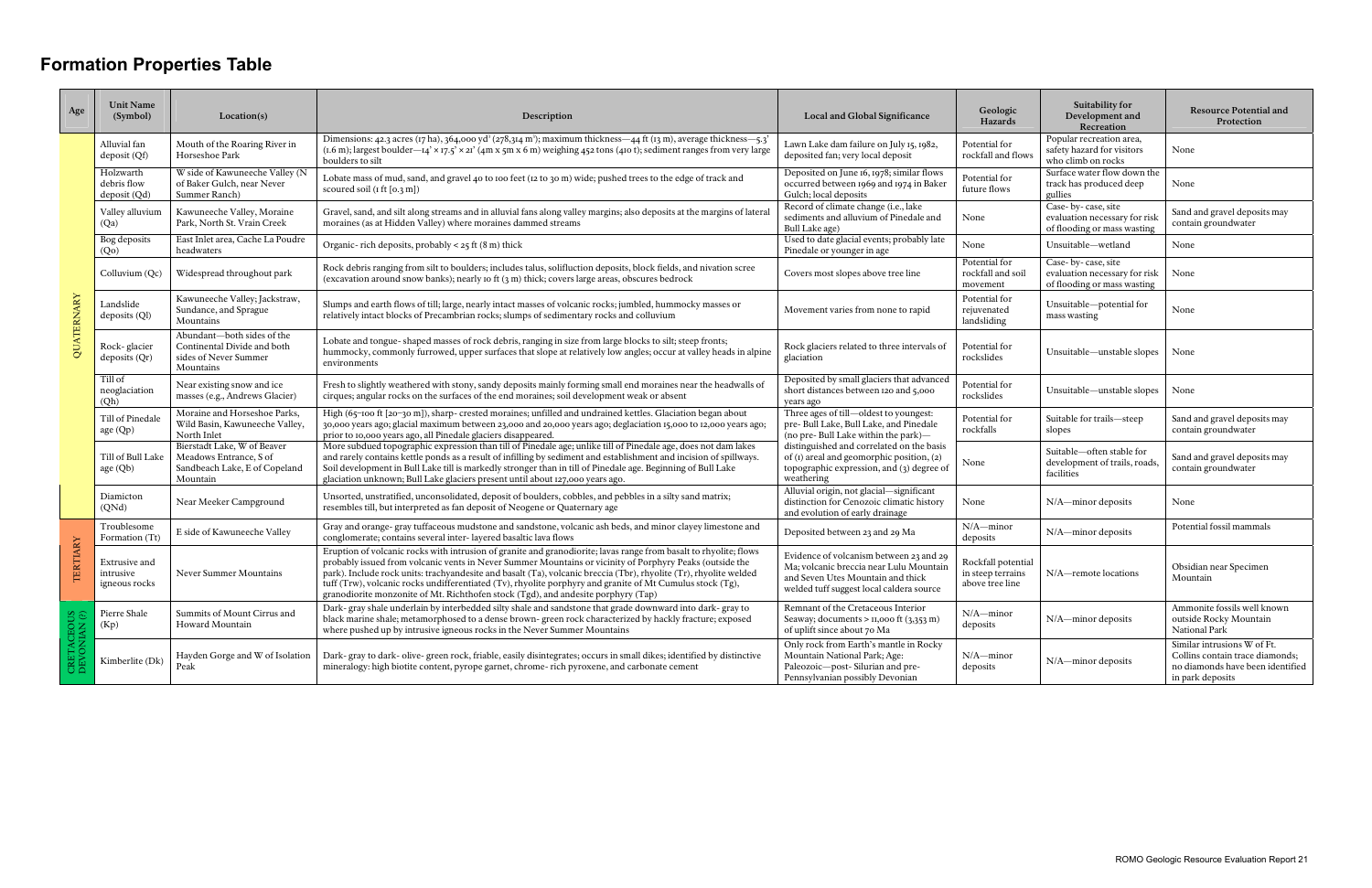| Age          | <b>Unit Name</b><br>(Symbol)                   | Location(s)                                                                                  | Description                                                                                                                                                                                                                                                                                                                                                                                                                                         | <b>Local and Global Significance</b>                                                                                           | Geologic<br>Hazards                                          | Suitability for<br>Development and<br>Recreation | <b>Resource Potential and</b><br>Protection                   |
|--------------|------------------------------------------------|----------------------------------------------------------------------------------------------|-----------------------------------------------------------------------------------------------------------------------------------------------------------------------------------------------------------------------------------------------------------------------------------------------------------------------------------------------------------------------------------------------------------------------------------------------------|--------------------------------------------------------------------------------------------------------------------------------|--------------------------------------------------------------|--------------------------------------------------|---------------------------------------------------------------|
| <b>MBRIA</b> | Gabbro of the<br>Iron Dike $(Yg)$              | Hidden Valley, Trail Ridge Road,<br>S face of Mount Chapin, Longs<br>Peak Ranger Station     | Distinctive rusty brown color at surface; contains, among other minerals, iron; limonite (brown staining formed<br>by weathering of iron-bearing minerals) occurs at rock joints; probably emplaced by a single, rapid eruption<br>originating in a deep, upward-propagating crack. Dike has been traced 85 miles (120 km) from the small mining<br>town of Magnolia (W of Boulder), past Allenspark, into park, and N into Medicine Bow Mountains. | Iron-rich soil supports distinctive plant<br>communities<br>Age: 1,317 Ma                                                      | $N/A -$ narrow<br>dike                                       | N/A-narrow dike                                  | None                                                          |
|              | Silver Plume<br>Granite (Ysp)                  | Lumpy Ridge, McGregor<br>Mountain, Longs Peak, Trail<br>Ridge Road                           | Medium- to coarse- grained crystalline igneous rock; contains quartz, feldspar, mica, and minor amounts of<br>other minerals; intruded into older biotite schist and gneiss; flowed upward and outward into the biotite schist<br>and gneiss and rotated the older rocks into the flat-lying orientation observed today; crosscuts Ygh                                                                                                              | Age: 1,420 Ma                                                                                                                  | Rockfalls in steep<br>terrain, especially<br>above tree line | Stable bedrock                                   | Building stone                                                |
|              | Granite of<br>Hagues Peak<br>(Ygh)             | Hagues Peak, Mummy Mountain,<br>and Stormy Peaks                                             | Tan, coarse- grained to very coarse- grained, porphyritic granite composed of quartz, microcline, oligoclase, and<br>biotite; contains flow-aligned phenocrysts of microcline 1- to-3- in (2.5- to-7.6- cm) long, and scattered, small,<br>partially assimilated inclusions of biotite schist that contain large recrystallized crystals of microcline                                                                                              | Notable for marking an intrusive event<br>(1,480 Ma)                                                                           | Rockfalls in steep<br>terrain, especially<br>above tree line | Stable bedrock                                   | Large crystals of microcline<br>(feldspar)                    |
|              | Mafic dikes<br>(Yd)                            | Near Eagle Cliff, Continental<br>Divide (series of dikes)                                    | Form a northwest-trending swarm of black to light-gray, fine-to medium-grained metabasalt or meta-andesite;<br>very minor unit                                                                                                                                                                                                                                                                                                                      | Older than $Ysp (> 1,430$ Ma) but younger<br>than Ygh                                                                          | Rockfalls in steep<br>terrain, especially<br>above tree line | Part of stable bedrock                           | None                                                          |
|              | Pegmatite<br>(YXp)                             | Rock Cut, spires at Poudre Lake-<br>Milner Pass                                              | Coarse- grained igneous rocks with interlocking crystals of quartz, feldspar, and mica in dikes, lenses, or veins;<br>both older and younger pegmatites (related to Xbc and Ysp) present in the park but not easily distinguished                                                                                                                                                                                                                   | Contemporaneous with Xbc or Ysp                                                                                                | Rockfalls in steep<br>terrain, especially<br>above tree line | Part of stable bedrock                           | Specimens of biotite, quartz,<br>feldspar, tourmaline, garnet |
|              | <b>Boulder Creek</b><br>Granodiorite<br>(Xbc)  | Paradise Park, Adams Lake, Lake<br>Verna                                                     | Similar to granite but darker gray and less commonly pink; contains more biotite and commonly shows banded,<br>streaky fabric                                                                                                                                                                                                                                                                                                                       | Intruded about same time as regional<br>metamorphism $(i, 664 \text{ Ma})$                                                     | Rockfalls in steep<br>terrain, especially<br>above tree line | Stable bedrock                                   | Large crystals of microcline<br>(feldspar)                    |
|              | Biotite schist<br>and biotite<br>gneiss $(Xs)$ | Chasm Lake-Mount Meeker,<br>Hallett Peak, Ypsilon Mt., Eagle<br>Cliff, Loch Vale, East Inlet | Banded metamorphic rocks marked by alternating layers containing more or less biotite                                                                                                                                                                                                                                                                                                                                                               | Oldest rocks in park (1,700 Ma) and some<br>of the oldest in the National Park System;<br>Jackstraw Mountain landslide deposit | Rockfalls in steep<br>terrain, especially<br>above tree line | Suitable-with caution on<br>steep slopes         | Building stone                                                |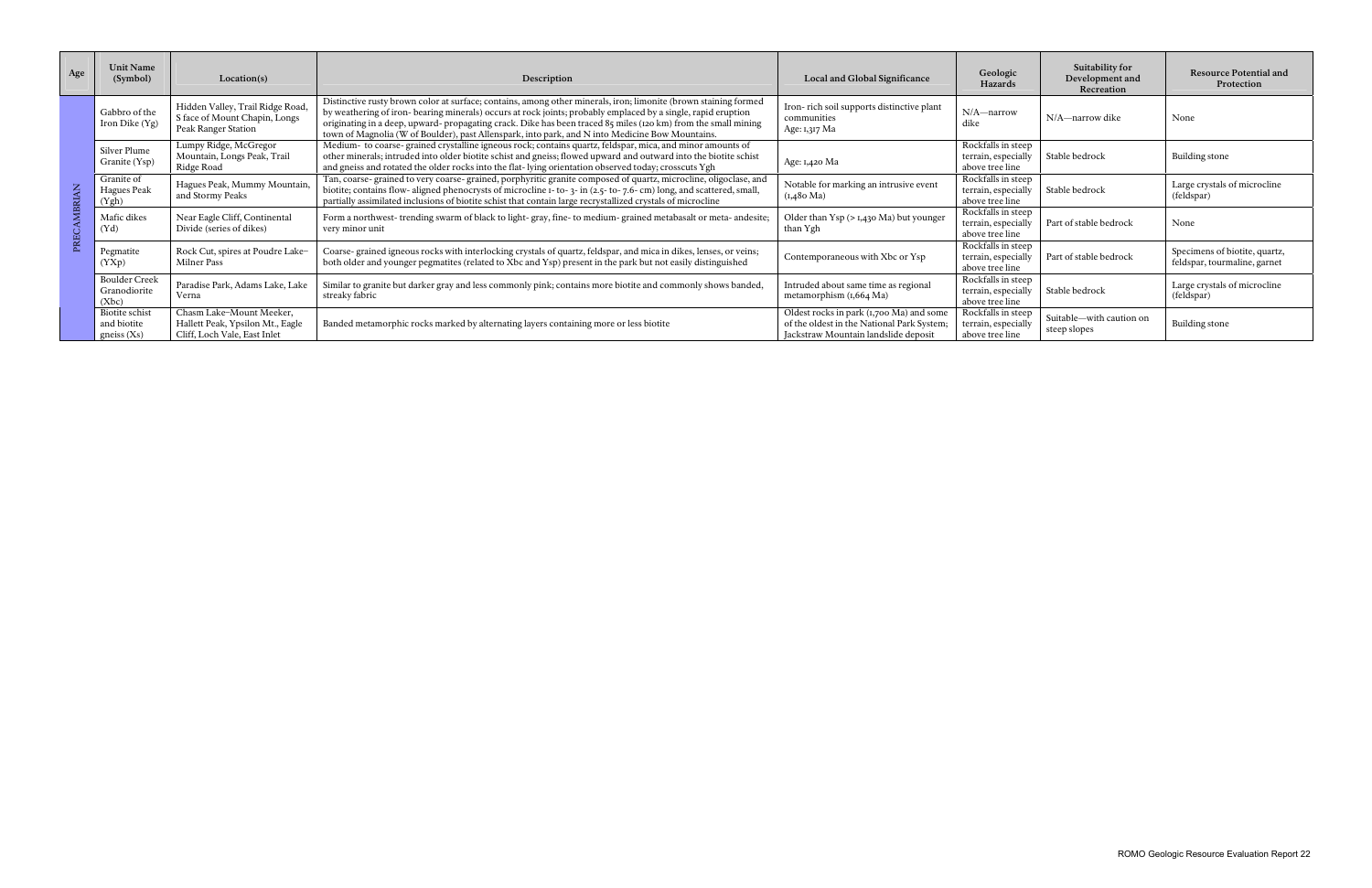### **Geologic History**

#### Precambrian Time

Ancient rocks form the core of the mountains in Rocky Mountain National Park. These rocks are more than 1,700 million years old and are from Precambrian time. In areas less exposed to the forces of heat and pressure (and accompanying recrystallization of rocks) sedimentary features still exist and display original sedimentary structures, which aid in interpretation of ancient environments. Most of the sedimentary rocks, however, metamorphosed into biotite schist and biotite gneiss.

About 1,664 million years ago, a massive igneous intrusion occurred, today preserved as Boulder Creek Granodiorite and related pegmatites. The Boulder Creek batholith was the heat source for regional metamorphism. In a separate widespread intrusive episode, the granite of Hagues Peak (about 1,480 million years ago), mafic dikes (about 1,430 million years ago), and Silver Plume Granite and minor pegmatite (about 1,420 million years ago) were emplaced into the older biotite gneisses and schists throughout the Front Range. Deformation around these younger intrusions was localized but significant. For example, the near horizontal layering of banded schists and sheets of gray granite exposed in cirques east of the Continental Divide formed as Silver Plume Granite intruded into the older rocks and spread out laterally. Metamorphic effects related to the intrusions of Silver Plume Granite were relatively minor because the biotite gneisses and schists had already been recrystallized at high temperature and pressure.

Scientists do not know much about the Precambrian mountain ranges in which these rocks formed because they were worn away by erosion at the end of Precambrian time. The convoluted gneisses and schists, however, do tell us that Precambrian tectonic activity occurred repeatedly. Major faults produced during Precambrian events were later reactivated and play important roles in localizing mountain building in both Pennsylvanian and Laramide times.

#### Paleozoic and Mesozoic Eras

A long interval of erosion followed the metamorphic and igneous events of Precambrian time. Many thousands of feet of rock were removed, producing a major unconformity. Paleozoic seas crept across the area burying the ancient erosion surface with sediment. Little evidence remains in Rocky Mountain National Park of the more than 500 million years that comprise the Paleozoic and Mesozoic eras. Because of the lack of geologic clues within the park, geologists rely on upturned layers of sedimentary rock that lie outside the park's boundaries to learn what happened during this time.

Late Paleozoic mountain building (Pennsylvanian Period, about 300 million years ago) formed the Ancestral Rocky Mountains, which were elevated along some of the faults in the crystalline (Precambrian) basement. In general, the Paleozoic structures are not well preserved or are covered by later strata. Furthermore, in many areas where they are exposed, the possibility that later deformation reactivated and rotated these earlier structures cannot be completely ruled out (Kluth, 1997). Interpretation of the Ancestral Rocky

Mountains, therefore, is based on thickness, facies, and contact information within the sedimentary rocks deposited near the uplift during the orogeny (Kluth, 1997). The position of mountain uplift during Pennsylvanian time is coincident with the present- day Wet Mountains, Front Range, Medicine Bows, North Park Basin, Gore Range, and Park Range (Sonnenberg and Bolyard, 1997). As such, they extended from Boulder to Steamboat and were longer than the Front Range of today.

The area remained above sea level well into the Jurassic Period (about 150 million years ago). During this time, sediment deposition occurred in rivers, swamps, and dunes. These deposits are preserved outside of the park. By Cretaceous time, however, seas once again spread across the land. Evidence of the Cretaceous Interior Seaway is preserved in Rocky Mountain National Park in the form of Pierre Shale. The summits of Howard Mountain and Mount Cirrus in the Never Summer Mountains consist of this marine shale that was once mud at the bottom of the Late Cretaceous sea.

By the end of the Cretaceous Period and beginning of Tertiary Period (70 million years ago), the land was once again rising from the sea during a time of mountain building known as the Laramide orogeny. The events to follow consisted of a long series of repeated uplifts, periods of volcanism, and episodes of erosion (Richmond, 1974).

#### Cenozoic Era

The Laramide orogeny continued into the Cenozoic Era. The orogeny was a time of active tectonism and blockfault mountain building in Colorado (Sonnenberg and Bolyard, 1997). The deformation and uplift of the Laramide orogeny affected an area that had already been the site of large block uplift that formed the Ancestral Rocky Mountains (Kluth, 1997). Preexisting faults and shear zones largely controlled Laramide deformation (Sonnenberg and Bolyard, 1997). North- northwesttrending Precambrian faults control the northnorthwest grain of the Front Range (Sonnenberg and Bolyard, 1997).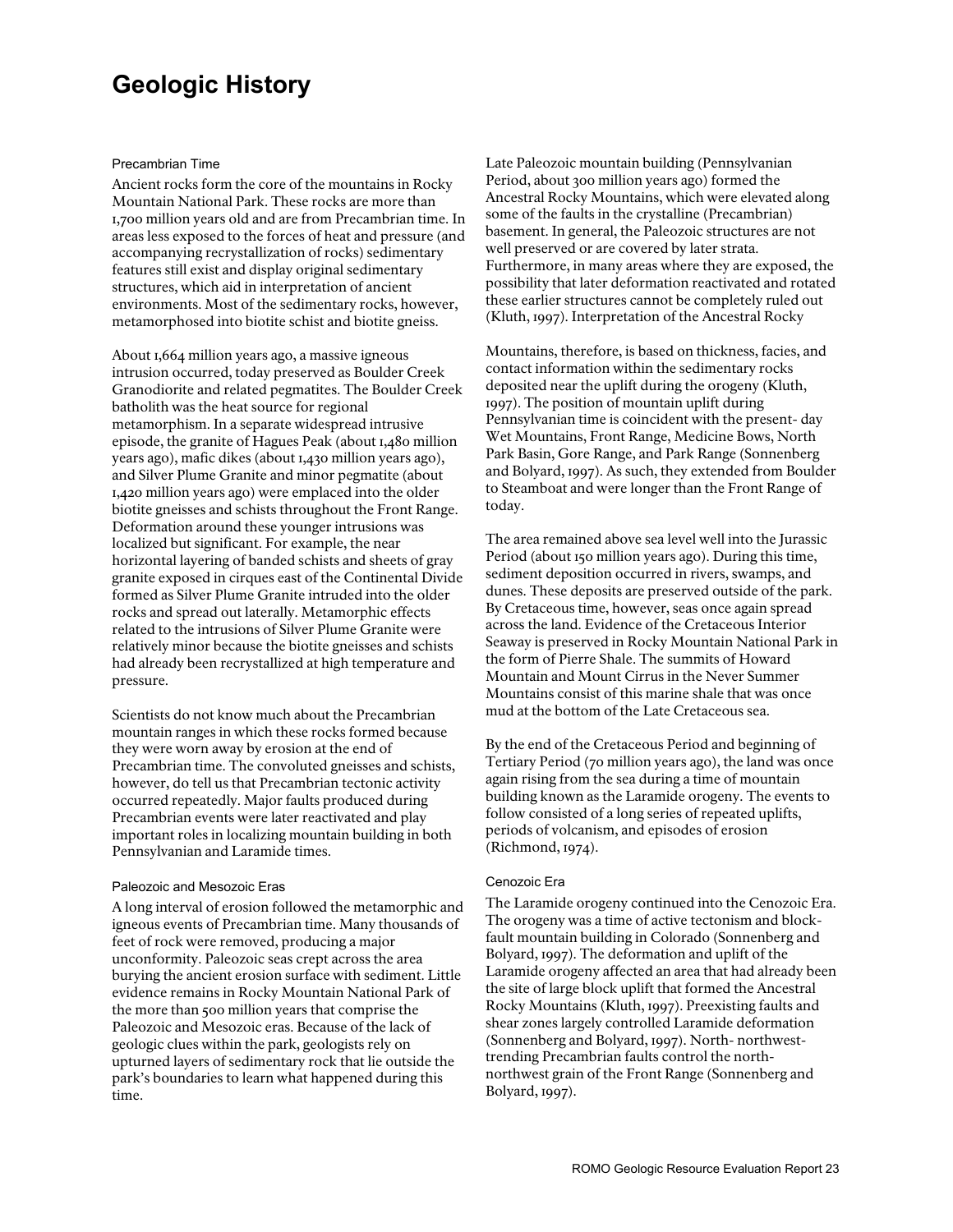In addition to deformation expressed in the mountain uplifts, substantial Laramide deformation occurred in the bordering basins (Tweto, 1980a). These basins subsided concurrently with the uplift of the adjoining mountains. Each basin, e.g., the Denver, Raton, San Juan, Piceance, and Sand Wash, received Laramide orogenic sediments that constitute the principal record of events in the uplifts (Tweto, 1980b). Prior to uplift, thousands of feet of Paleozoic and Mesozoic sedimentary rocks overlay Precambrian crystalline rocks. Erosion, during and after the Laramide orogeny, removed the sedimentary rocks and some of the crystalline rocks from the range. The sedimentary rocks survive, however, in the flanking basins where they are commonly covered by Cenozoic rocks (Bradley, 1987).

Widespread volcanism affected most of the Southern Rocky Mountains in Oligocene time (Steven, 1975). The lava flows at Mount Richthofen mark an episode occurred 29.5 million years ago. Near Specimen Mountain, mudflows, lava flows, and obsidian are indicators of more recent activity (27.5 million years ago). In the Troublesome Formation (lower Miocene and upper Oligocene), lava flows in the lower units and ash beds in the upper units record volcanic activity 23 to 29 million years ago (Braddock and Cole, 1990). Volcanic ash is preserved as rhyolite welded tuff (late Oligocene) near Iceberg Lake along Trail Ridge Road. Volcanism was accompanied by igneous intrusion (Steven, 1975). The granite of Mount Cumulus stock (28.5 million years ago) is evidence of this.

A period of erosion continued after widespread Oligocene volcanism and eventually removed many of the volcanoes that formed in the Front Range area. Widespread fluvial deposition of volcanic and Precambrian clasts started in middle Miocene (14 to 11.5 million years ago); beds in the upper Troublesome Formation are evidence of this (Steven and others, 1997).

Broad uplift, block faulting, and erosion characterize Neogene (Miocene and Pliocene) time. Considerable scientific debate continues concerning the origin of the topographic difference between the mountains and flanking lowlands that formed during this time. Does the escarpment indicate Neogene faulting along the mountain front or is it caused by differential erosion of the rocks on opposite sides of the Laramide- age faults? Some evidence shows that nearly all of the modern relief along the eastern escarpment of the Front Range is due to differential erosion (Leonard and Langford, 1993). Other evidence, from the White River Plateau and Elkhead Mountains, suggests that there was nearly 2,000 feet (610 m) of offset during Neogene time (Tweto, 1980a). The debate continues, and new concepts and evidence are fueling the dialogue (e.g., Pederson and others, 2002).

The elevation of present- day mountains attests to Neogene events, as does a deposit in the park: a diamicton—unsorted, unstratified deposit—near Meeker Campground. This deposit is evidence of the Tertiary

tectonic history in the area. The diamicton was deposited on a surface developed during Tertiary time that was later uplifted and deeply dissected (Wahlstrom, 1947; Madole, 1982).

The diamicton also played a role in interpreting the Quaternary glacial history of the area. The diamicton resembles till, but investigators have interpreted it as a fan deposit of Neogene or Quaternary age (Braddock and Cole, 1990), thereby having an alluvial origin, not a glacial one. This distinction is important because of the implications it has on Cenozoic climatic history. With respect to the location of this diamicton, if it were of glacial origin, early Pleistocene (i.e., pre- Bull Lake) glaciers must have been much larger than glaciers during later Bull Lake and Pinedale advances. A glacial interpretation of this diamicton goes against the overall pattern of glaciation documented thus far in the Front Range and neighboring ranges; that is, the extent of early and late Pleistocene glaciation was not notably different (Madole, 1976b).

The most recent regional tectonic event that influenced the Front Range was general uplift of the entire Southern Rocky Mountains, western Great Plains, and Colorado Plateau during the late Miocene and Pliocene, and possibly Quaternary time. Fault movement diminished after Pliocene time but continued on a minor scale through the Pleistocene and into the Holocene (Kirkham and Rodgers, 1981; Widmann and others, 1998). Uplift rejuvenated erosion and caused the long recognized "canyon cycle" (Lee, 1923) that cut deep canyons in the mountains. Canyon cutting probably continues today (Tweto, 1980a).

Uplift of nearly a mile (1.6 km) and worldwide cooling during the last few million years caused a profound transformation of climates. At times, winter snow at high elevations no longer completely melted during the summer but piled up in favorable locations, ultimately forming large valley glaciers. Although several glaciations occurred during Pleistocene time, geologists distinguish deposits of only three ages within or in close proximity to the boundaries of Rocky Mountain National Park. These glaciations are referred to as pre- Bull Lake, Bull Lake, and Pinedale. Investigators have identified deposits of Bull Lake and Pinedale glaciations in the park.

The glacial chronology of Rocky Mountain National Park is a work in progress. The beginning of the Bull Lake glaciation is based on correlations to marine isotope stage 6, which began about 180,000 years ago (Imbrie and others, 1984). Researchers estimated the timing using sea- surface temperature recorded in the oxygen- isotope compositions of the shells of foraminifera. Using oxygen isotopes, investigators date the end of the Bull Lake glaciation at 127,000 years ago (Bassinot and others, 1994). An interglacial (warm) period followed the Bull Lake glaciation, during which time Bull Lake glaciers completely melted away. Another glaciation followed for which there are good estimates of the timing of events. Using radiocarbon ages of organic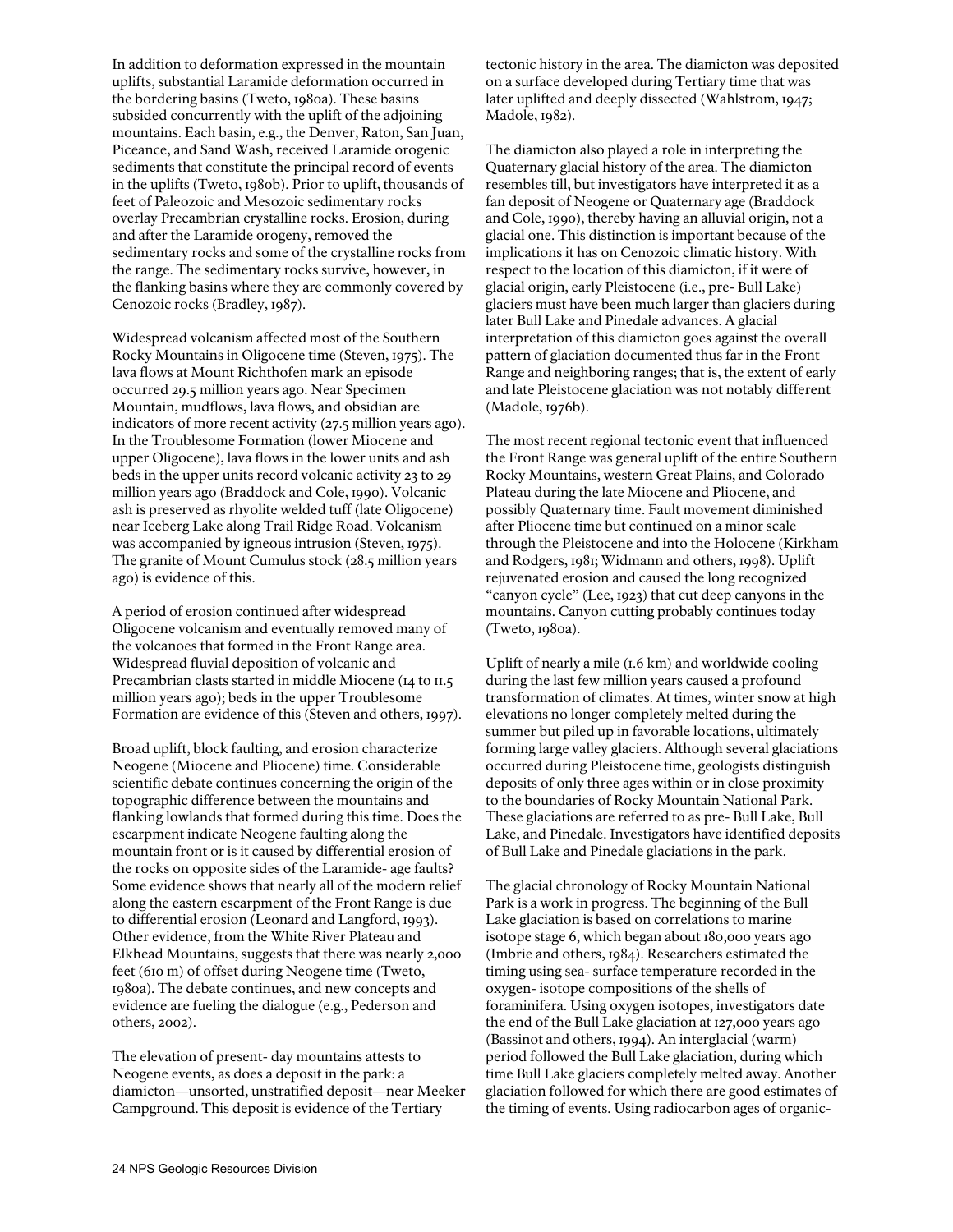rich sediments at several high- elevation sites (Nelson and others, 1979; Madole, 1976b, 1980, 1986), investigators have estimated the timing of Pinedale glacial advances and retreats. Pinedale glaciation began about 30,000 years ago and was at its maximum between 23,500 and 21,000 years ago. Final deglaciation occurred between 15,000 and 12,000 years ago. Prior to 10,000 years ago, all Pinedale glaciers disappeared from the area. Pinedale glaciation was the last true valley glaciation to affect the Front Range.

Another glacial advance that occurred in late Pleistocene time is referred to as the Satanta Peak advance. This cirque- glacier advance was the most extensive to occur after the large valley glaciers disappeared. Researchers have documented this advance at Sky Pond in the park (Menounos and Reasoner, 1997). The Satanta Peak advance began prior to about 14,400 years ago and ended about 10,000 years ago (Rich Madole, written communication, 2003). The deposition of the Satanta Peak moraine in Loch Vale appears to be coeval with the European Younger Dryas event (Menounos and Reasoner, 1997).

Ice accumulation during Holocene time was not extensive enough to be considered an ice age. Some investigators have applied the term "Neoglaciation" to ice accumulation during the Holocene, but Neoglaciation may be a misnomer for the Front Range (Benedict, 1981). Post- Pleistocene ice accumulation is limited to within cirques. Investigators have identified many deposits in Rocky Mountain National Park, and deposits record four intervals of ice accumulation in the vicinity of the park. From oldest to youngest, they are referred to as Ptarmigan (7,250–6,380 BP), Triple Lakes (5,200–3,000 BP), Audubon (2,400–950 BP), and Arapaho Peak (350–100 BP) (Benedict, 1985). The Ptarmigan advance represents a brief reversal of the warming trend that had begun about 10,000 years ago (Benedict, 1985). The Triple Lakes accumulation was the most extensive. Arapaho Peak deposits are the Front Range equivalent of Little Ice Age moraines (Davis, 1988). Like modern glaciers, Audubon and Arapaho Peak glaciers depended

on wind- drifted snow for their existence (Benedict, 1985).

Braddock and Cole (1990) identified 34 snow banks and ice masses in the vicinity of Rocky Mountain National Park. These include the snow and ice bodies shown on 1:24,000- scale topographic maps published between 1957 and 1962. Fourteen of the ice masses have been named: Rowe Glacier (between Rowe Peak and Hagues Peak), Sprague Glacier (at Irene Lake in Spruce Canyon), Tyndall Glacier (at the head of Tyndall Creek), Andrews Glacier (east of Andrews Pass), Taylor Glacier (at the head of Icy Brook), Chiefs Head Peak Glacier (above Frozen Lake), Mills Glacier (on the east side of Longs Peak), Moomaw Glacier (south of The Cleaver), and the six St. Vrain Glaciers (outside of the park at the head of Middle St. Vrain Creek).

All but one of these snow banks or ice masses are on the east side of the Continental Divide; the exception is the mass above Murphy Lake (near Snowdrift Peak). All but one occur at the heads of cirques: north- , northeast- , or east- facing; the exception is the large snowbank northeast of Rowe Mountain, which is in a northeastfacing gully. Some of the ice masses, such as Andrews Glacier, are actively moving and can be considered actual glaciers; others are stagnant. Winter winds—sometimes at velocities that exceed 200 miles (320 km) per hour blow snow over the Continental Divide where it drifts into the Pleistocene- age cirques and nourishes some small glaciers. The process of snow deposition gives these "wind- drift glaciers" their name. It is not known whether, over a long period of time, these masses are growing or shrinking (Braddock and Cole, 1990).

The periglacial features that exist today are relicts of previous climatic conditions. Most of these features are not active today (Rich Madole, written communication, 2003). Features include patterned ground and other periglacial deposits on ridgetops and upland surfaces, tongue- shaped and lobate rock glaciers, and colluvium (e.g., talus and scree), alluvium (e.g., deposits at the margin of lateral moraines).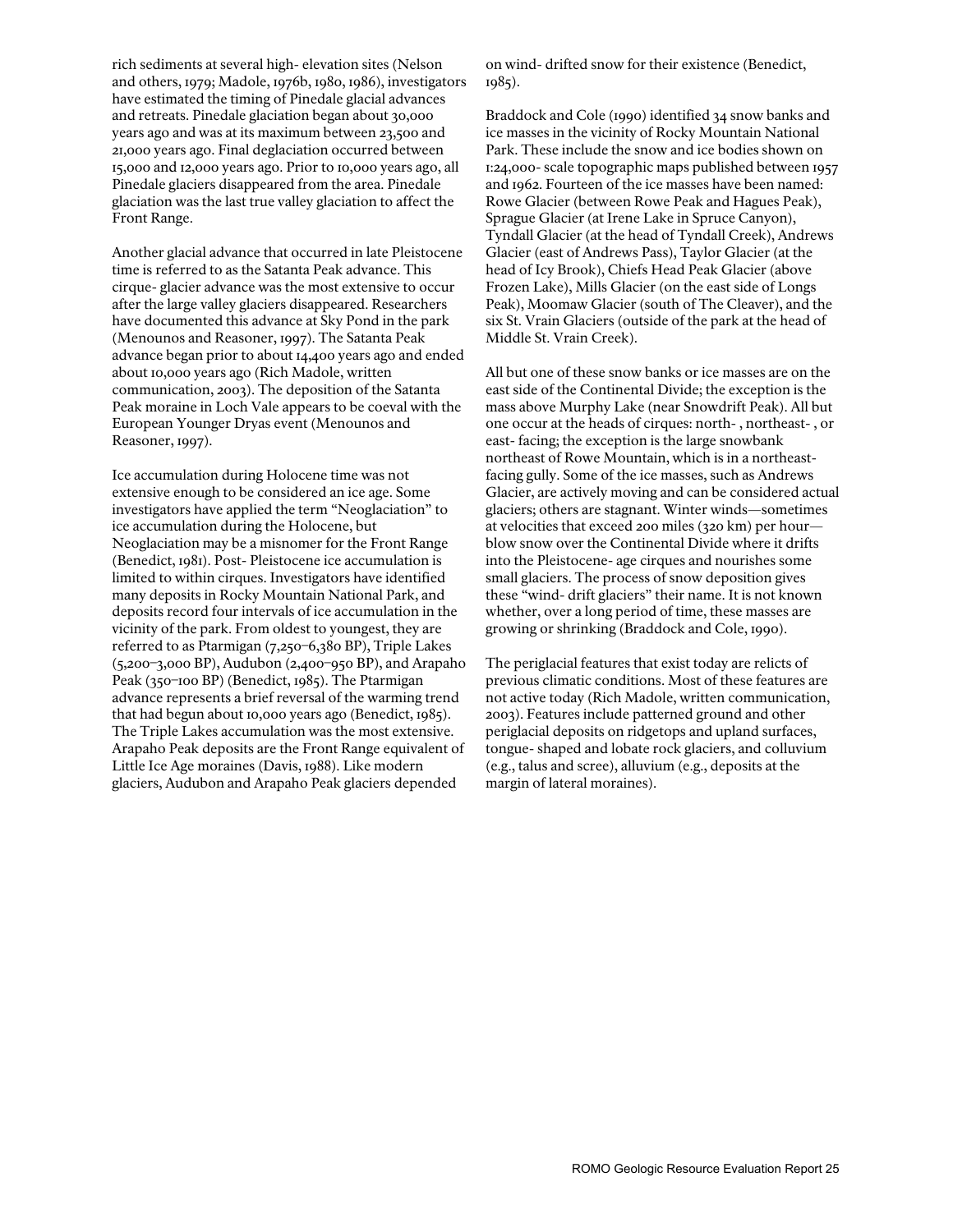### **References**

Allen, T.J., 1936, Noteworthy geologic features in Rocky Mountain National Park, Colorado [unpublished memorandum to the Director (October 31, 1936), list of features, and appended bibliography]: U.S. Department of the Interior, National Park Service, 9 p.

Arps, L.W., and Kingery, E.E., assisted by Kingery, H.E., 1977, High country names—Rocky Mountain National Park and Indian Peaks: Boulder, Colorado, Johnson Books, published in cooperation with the Rocky Mountain Nature Association, 198 p. (Reprinted 1994.)

Bassinot, F.C., Labeyrie, L.D., Vincent, E., Quidelleur, X., and Shackleton, N.J., 1994, The astronomical theory of climate and the age of the Brunhes- Matuyama magnetic reversal: Earth and Planetary Science Letters, v. 126, p. 91–108.

Bates, R.L., and Jackson, J.A., eds., 1987, Glossary of geology (3rd ed.): Alexandria, Virginia, American Geological Institute, 788 p.

Benedict, J.B., 1970, Frost cracking in the Colorado Front Range: Geografiska Annaler, v. 52A, p. 87–93.

Benedict, J.B., 1981, The Fourth of July valley—glacial geology and archeology of the timberline ecotone: Ward, Colorado, Center for Mountain Archeology, Research Report No. 2, 139 p.

Benedict, J.B., 1985, Arapahoe Pass—glacial geology and archeology at the crest of the Colorado Front Range: Ward, Colorado, Center for Mountain Archeology, 197 p.

Berg, N.H., 1986, Blowing snow at a Colorado alpine site—measurement and implications: Arctic and Alpine Research, v. 18, p. 147–161.

Boos, C.M., and Boos, M.F., 1934, Granites of the Front Range—Longs Peak–St. Vrain batholith: Geological Society of America Bulletin, v. 45, p. 303–332.

Boos, M.F., and Boos, C.M., 1933, Iron Dike [abs.]: Geological Society of America Bulletin, v. 44, p. 73.

Braddock, W.A., and Cole, J.C., 1990, Geologic map of Rocky Mountain National Park and vicinity, Colorado: U.S. Geological Survey Map I- 1973, scale 1:50,000.

Braddock, W.A., and Peterman, Z.E, 1989, The age of the Iron Dike—a distinctive Middle Proterozoic intrusion in the northern Front Range of Colorado: The Mountain Geologist, v. 26, no. 4, p. 97–99.

Bradley, W.C., 1987, Erosion surfaces of the Colorado Front Range—a review, *in* Graf, W.L., ed., Geomorphic systems of North America: Boulder, Colorado, Geological Society of America, Centennial Special Volume 2, p. 215–220.

Caine, T.N., 1974, The geomorphic processes of the alpine environment, *in* Ives, J. D., and Barry, R.G., eds., Arctic and Alpine Environments: London, Methuen, p. 721–748.

Caine, T.N., 1986, Sediment and movement and storage on alpine slopes in the Colorado Rocky Mountains, *in* Abrahams, A.D., ed., Hillslope processes, The Binghamton Symposia in Geomorphology Series 16: Boston, Massachusetts, George Allen and Unwin, p. 115–137.

Chamberlain, R.T., 1919, The building of the Colorado Rockies: Journal of Geology, v. 27, p. 145–164, 225–251.

Cole, J.C., 1977, Geology of east- central Rocky Mountain National Park and vicinity, with emphasis on the emplacement of the Precambrian Silver Plume Granite in the Longs Peak–St. Vrain batholith [Ph.D. thesis]: Boulder, University of Colorado, 344 p.

Colorado Geological Survey, 1999, Where do diamonds come from?: RockTalk, v. 2, no. 3, p. 2–3.

Colton, R.B., Holligan, J.A., and Anderson, L.W., 1975, Preliminary map of landslide deposits, Greeley 1° X 2° quadrangle, Colorado: U.S. Geological Survey Miscellaneous Field Studies Map MF- 704, scale 1:250,000.

Cooper, D.J., Woods, S.W., Chimner, R.A., and MacDonald, L.H., 2000, Effects of the Grand Ditch on wetlands of the Kawuneeche Valley, Rocky Mountain National Park, Colorado: U.S. Department of the Interior, National Park Service, 373 p.

Davis, P.T., 1988, Holocene glacier fluctuations in the American Cordillera: Quaternary Science Reviews, v. 7, p. 21–38.

Davis, W.M., 1911, The Colorado Front Range—as study in physiographic presentation: Association of American Geographers Annals, v. 11, p. 21–83.

Effinger, W.L., 1934, A report on the geology of Rocky Mountain National Park: Berkeley, California, Department of the Interior, National Park Service, Field Division of Education, 27 p.

Emerick, J.C., 1995, Rocky Mountain National Park natural history handbook: Niwot, Colorado, Roberts Rinehart Publishers, 158 p.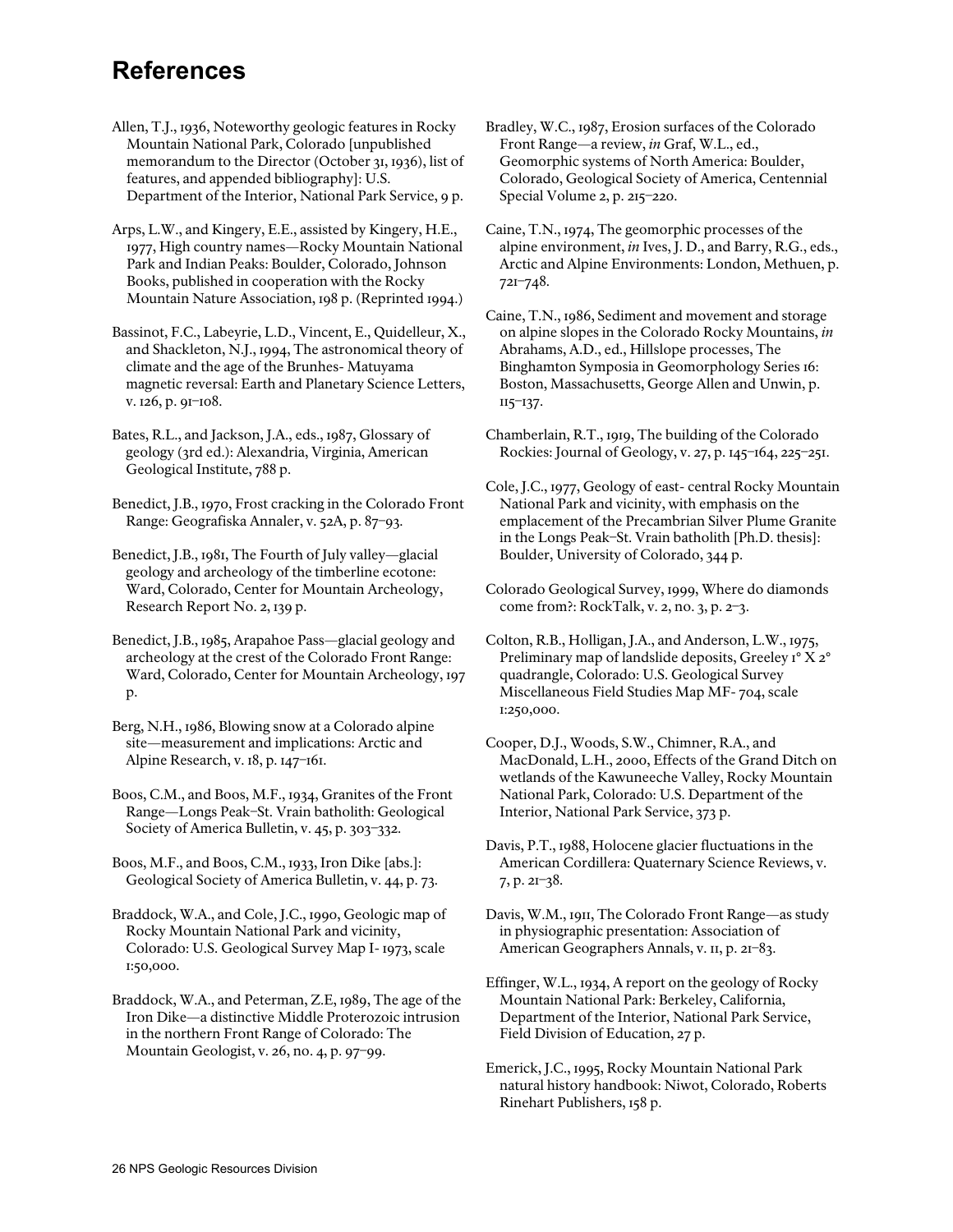Epis, R.C., and Chapin, C.E., 1975, Geomorphic and tectonic implications of the post- Laramide, late Eocene erosion surface in the Southern Rocky Mountains, *in* Curtis, B.F., ed., Cenozoic history of the Southern Rocky Mountains: Geological Society of America Memoir 144, p. 45–74.

Fuller, M.B., 1924, General features of pre- Cambrian structure along the Big Thompson River in Colorado: The Journal of Geology, v. 32, no. 1, p. 49-63.

Fuller, M.B. 1926, Contact metamorphism in the Big Thompson schist in northcentral Colorado: American Journal of Science, v. 211, p. 194–200.

Gamble, B.M., 1979, Petrography and petrology of the Mount Cumulus Stock, Never Summer Mountains, Colorado [M.S. thesis]: Boulder, University of Colorado, 75 p.

Hopkins, R.L., and Hopkins, L.B., 2000, Hiking Colorado's geology: Seattle, The Mountaineers, 240 p.

Hoyt, W.H., 1987, A geologist's perspective of the 1982 Estes Park flood, *in* Gruntfest, E.C., ed., What we have learned since the Big Thompson Flood: Natural Hazards Research and Applications Information Center, Special Publication 16, p. 213–219.

Imbrie, J., Hays, J.D., Martinson, D.G., McIntyre, A., Mix, A.C., Morley, J.J., Pisias, N.G., Prell, W.L., and Shackleton, N.J., 1984, The orbital theory of Pleistocene climate—support from a revised chronology of the marine ä18O record, *in* Berger, A., Imbrie, J., Hayes, J., Kukla, G., and Saltzman, B., eds., Milankovitch and climate: Dordrecht, D. Reidel Publishing Co., pt. 1, p. 269–305.

International Conference of Building Officials, 1979, Uniform building codes (1979 edition).

Ives, J.D., and Fahey, B.D., 1971, Permafrost occurrence in the Front Range Colorado Rocky Mountains, U.S.A.: Journal of Glaciology, v. 10, p. 105–111.

Izett, G.A., 1974, Geologic map of the Trail Mountain quadrangle, Grand County, Colorado: U.S. Geological Survey Map GQ- 1156, scale 1:24,000.

Izett, G.A., 1975, Late Cenozoic sedimentation and deformation in northern Colorado and adjoining areas, *in* Curtis, B.F., ed., Cenozoic history of the Southern Rocky Mountains: Geological Society of America Memoir 144, p. 179–209.

Jarrett, R.D., 1987, Hydrologic research related to the 1976 Big Thompson River flood, Colorado, *in* Gruntfest, E.C., ed., What we have learned since the Big Thompson Flood: Natural Hazards Research and Applications Information Center, Special Publication 16, p. 203–212.

Jarrett, R.D., and Costa, J.E., 1986, Hydrology, geomorphology, and dam- break modeling of the July 15, 1982, Lawn Lake dam and Cascade Lake dam failures, Larimer County, Colorado: U.S. Geological Survey Professional Paper 1369, 78 p., 2 pls. in pocket.

Johnson, D., 1931, Planes and lateral corrosion: Science, v. 73, p. 174–177.

Johnson, D., 1932, Rock fans of arid regions: American Journal of Science, v. 23, p. 389–416.

Johnson, R.B., and Herzog, D.J., 1982, Summary of geologic factors that may influence the sensitivity of selected watersheds in Rocky Mountain National Park, Colorado, to atmospheric deposition: National Park Service, Water Resources Field Support Laboratory Report 82- 6, 23 p.

Kaye, G., 1983, Lulu City—Colorado River trail: Estes Park, Colorado, Rocky Mountain Nature Association, 14 p.

Kirkham, R.M., and Rogers, W.P., 1981, Earthquake potential in Colorado—a preliminary evaluation: Colorado Geological Survey Bulletin 43, 175 p.

Kiver, E.P., and Harris, D.V., 1999, Rocky Mountain National Park (Colorado), in Geology of U.S. Parklands (5th ed.): New York, John Wiley & Sons, chapt. 11, p. 630–644.

Kluth, C.F., 1997, Comparison of the location and structure of the Late Paleozoic and later Cretaceous– early Tertiary Front Range uplift, *in* Bolyard, D.W., and Sonnenberg, S.A., eds., Geologic history of the Colorado Front Range: Denver, Rocky Mountain Association of Geologists, p. 31–42.

Lee, W.T., 1923, Contributions to the geography of the United States, 1922—peneplains of the Front Range and Rocky Mountain National Park, Colorado: U.S. Geological Survey Bulletin 730, 17 p.

Leonard, E.M., and Langford, R.P., 1994, Post- Laramide deformation along the eastern margin of the Colorado Front Range—a case against significant faulting: The Mountain Geologist, v. 31, no. 2, p. 45–52.

Lewis, G.E., 1969, Larger fossil mammals and mylangaulid rodents from the Troublesome Formation (Miocene) of Colorado [Geological Survey Research 1969]: U.S. Geological Survey Professional Paper 650- B, p. B53–B56.

Lovering, T.S., 1930, The Granby anticline, Grand County, Colorado: U.S. Geological Survey Bulletin 822- B, p. 71–76.

Kron, D.G., 1988, Miocene mammals from the central Colorado Rocky Mountains [Ph.D. thesis]: Boulder, University of Colorado, 377 p.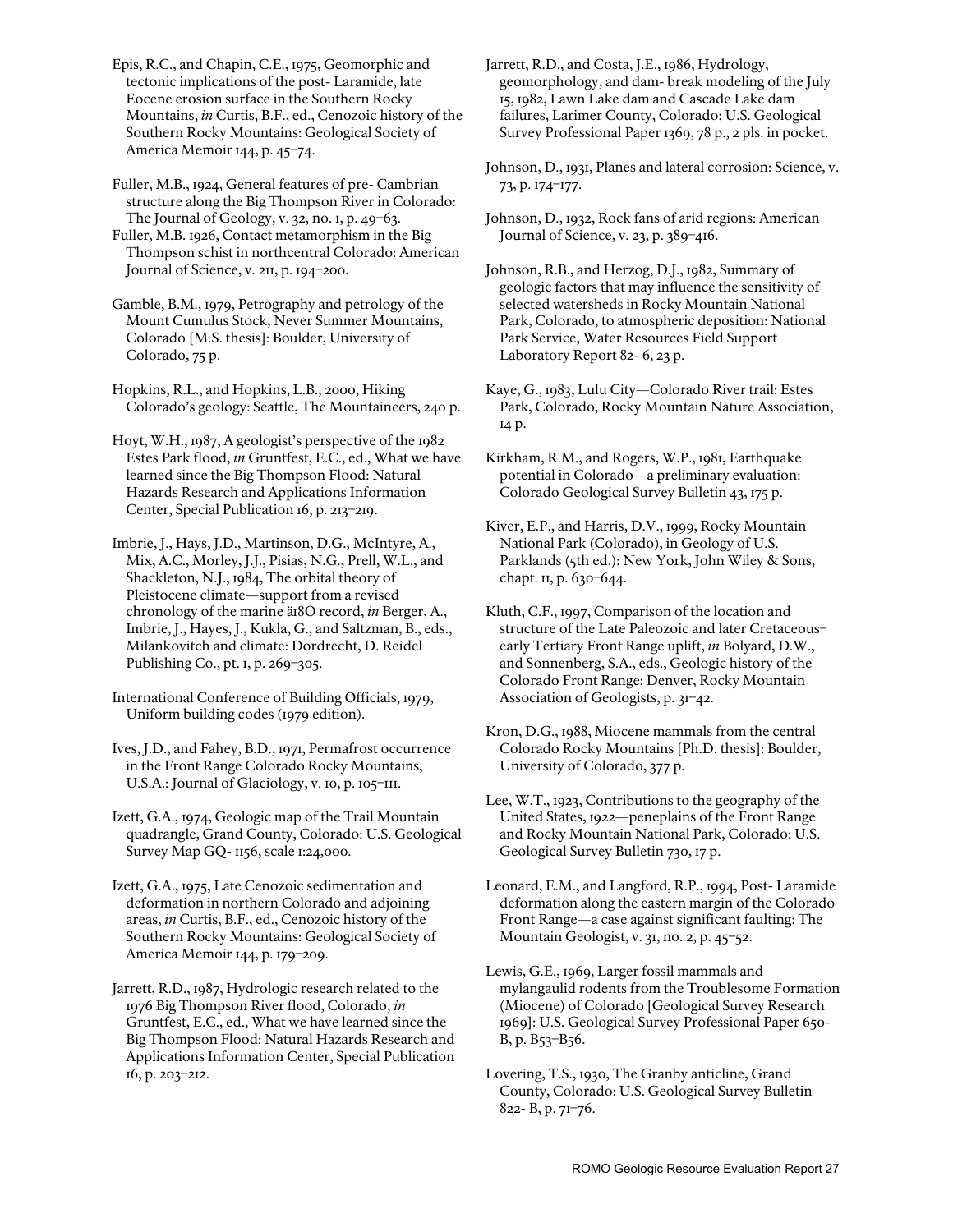Lovering, T.S., and Goddard, E.N., 1938, Mineralization and geology of proposed southern extension of Rocky Mountain National Park, Colorado [unpublished report]: U.S. Department of the Interior, National Park Service, 25 p.

Mackin, J.H., 1947, Altitude and local relief of the Bighorn area during the Cenozoic: Wyoming Geological Association, 2nd annual field conference, Guidebook, p. 103–120.

Madole, R.F., 1972, Neoglacial facies in the Colorado Front Range: Arctic and Alpine Research, v. 4, no. 2, p. 119–130.

Madole, R.F., 1976, Glacial geology of the Front Range, Colorado, *in* Mahaney, W.C., ed., Quaternary stratigraphy of North America: Stroudsburg, Pennsylvania, Dowden, Hutchinson, & Ross, Inc., p. 297–318.

Madole, R.F., 1980, Time of Pinedale deglaciation in north- central Colorado—further considerations: Geology, v. 8, p. 118–122.

Madole, R.F., 1982, Possible origins of till- like deposits near the summit of the Front Range in north- central Colorado: U.S. Geological Survey Professional Paper 1243, p. 1–31.

Madole, R.F., 1986, Lake Devlin and Pinedale glacial history, Front Range, Colorado: Quaternary Research, v. 25, p. 43–54.

Madole, R.F., VanSistine, D.P., and Michael, J.A., 1998, Pleistocene glaciation in the Upper Platte River drainage basin, Colorado: U.S. Geological Survey Geologic Investigations Series I- 2644, 1 pl.

Marvine, A.R., 1874, Report for the year 1873, in 7th annual report of the United States Geological and Geographical Survey of the Territories (Hayden's Survey): Washington, D.C., p. 83–192.

Matthews, V., KellerLynn, K., and Fox, B., 2003, Messages in stone—Colorado's colorful geology: Denver, Colorado Geological Survey, 157 p.

Meierding, T.C., and Birkeland, P.W., 1980, Quaternary glaciation of Colorado, *in* Kent, H.C. and Porter, K.W., eds., Colorado Geology: Denver, Rocky Mountain Association of Geologists, p. 165–173.

Menounos, B., and Reasoner, M.A., 1997, Evidence for cirque glaciation in the Colorado Front Range during Younger Dryas chronozone: Quaternary Research, v. 48, p. 38–47.

Merriman, M., 1960, Engineering geology—distribution system of the Colorado–Big Thompson Project, *in* Weimer, R.J., and Haun, J.D., eds., Guide to the geology of Colorado: Denver, Rocky Mountain Association of Geologists, p. 257–273.

Nelson, A.R., Millington, A.C., Andrews, J.T., and Nichols, H., 1979, Radiocarbon- dated upper Pleistocene glacial sequences, Fraser Valley, Colorado Front Range: Geology, v. 7, p. 410–414.

Outcalt, S.I., and Benedict, J.B., 1965, Photointerpretation of two types of rock glacier in the Colorado Front Range, U.S.A.: Journal of Glaciology,  $v. 5, p. 849 - 856.$ 

Pederson, J.L., Mackley, R.D., and Eddleman, J.L., 2002, Colorado Plateau uplift and erosion evaluated using GIS: GSA Today, v. 12, no. 8, p. 4–10.

Pearson, R.C., 1980, Mineral resources of the Indian Peaks study area, Boulder and Grand counties, Colorado: U.S. Geological Survey Bulletin 1463, 109 p.

Pitlick, J., 1993a, Geomorphic response of the Fall River, Rocky Mountain National Park, Colorado, *in* McCutchen, H.E., and Herrmann, R., eds., Ecological effects of the Lawn Lake flood of 1982, Rocky Mountain National Park, Scientific Monograph NPS/NRROMO/NRSM- 93/21: U.S. Department of the Interior, National Park Service, p. 18–32.

Pitlick, J., 1993b, Response and recovery of a subalpine stream following a catastrophic flood: Geological Society of America Bulletin, v. 105, p. 657–670.

Raup, O.B., 1996, Geology along Trail Ridge Road, Rocky Mountain National Park, Colorado: Helena and Billings, Montana, Falcon Press Publishing Company, 73 p.

Richmond, G.M., 1974, Raising the roof of the Rockies: Estes Park, Colorado, Rocky Mountain Nature Association, 81 p., 1 pl. in pocket.

Rocky Mountain National Park, Natural and cultural resources—environmental landscape, http://www.nps.gov/romo/resources/environment.ht ml (accessed May 2004).

Seaman, D.M., 1934, Opal found at Specimen Mountain, Colorado: Portland, Oregon Mineralogist, v. 2, p. 12.

Shroba, R.R., Schmidt, P.W., Crosby, E.J., and Hansen, W.R., 1979, Geologic and geomorphic effects in the Big Thompson Canyon area, Larimer County, in Storm and flood of July 31–August 1, 1976, in the Big Thompson River and Cache La Poudre River basins, Larimer and Weld counties, Colorado: U.S. Geological Survey Professional Paper III5, p. 87-148.

Sonnenberg, S.A., and Bolyard, D.W., 1997, Tectonic history of the Front Range of Colorado, *in* Bolyard, D.W., and Sonnenberg, S.A., eds., Geologic history of the Colorado Front Range: Denver, Rocky Mountain Association of Geologists, p. 1–7.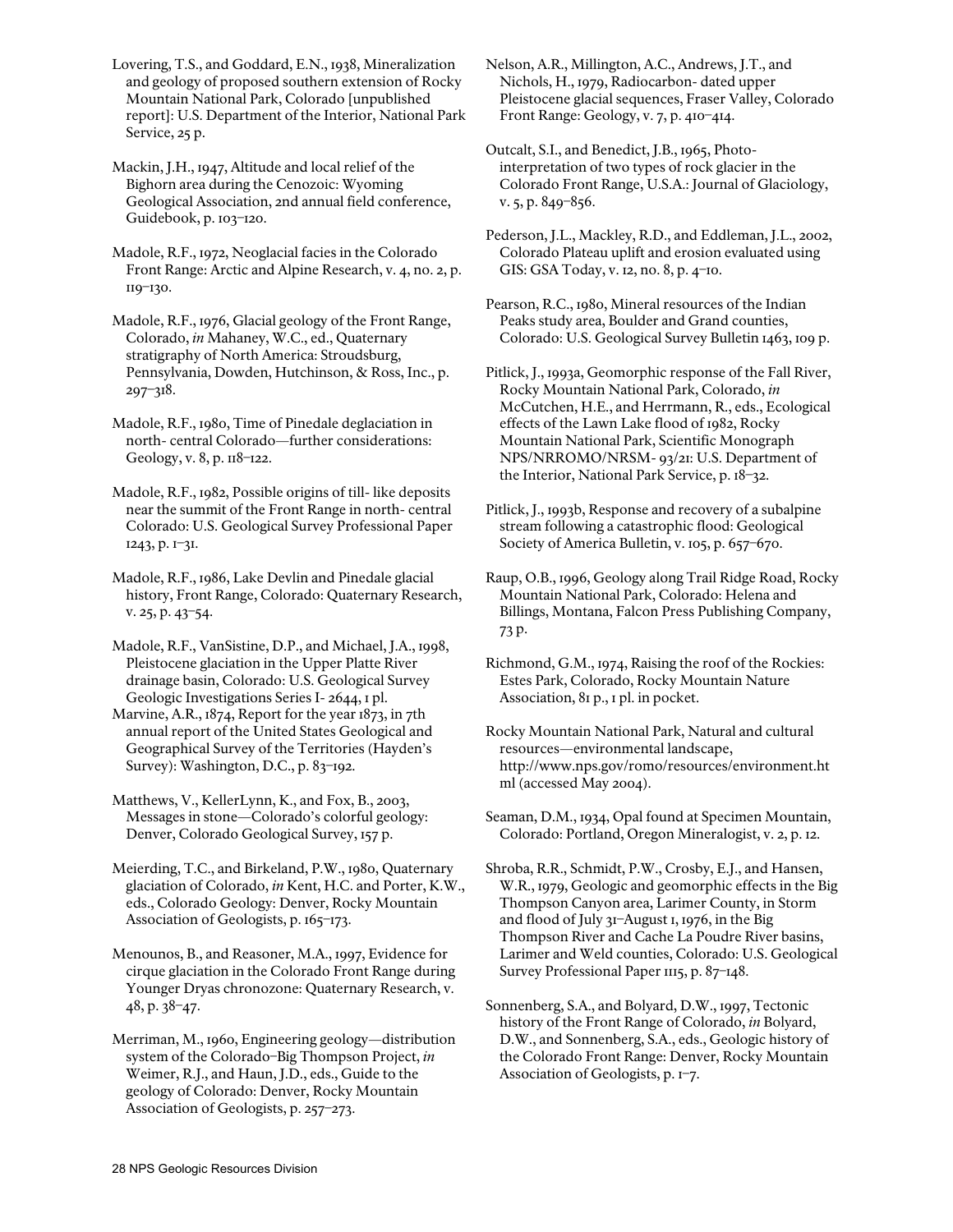Steven, T.A., 1975, Middle Tertiary volcanic field in the Southern Rocky Mountains, *in* Curtis, B.F., ed., Cenozic history of the Southern Rocky Mountains: Geological Society of America Memoir 144, p. 75–94.

Steven, T.A., Evanoff, E., and Yuhas, R.H., 1997, Middle and late Cenozoic tectonic and geomorphic development of the Front Range of Colorado, *in* Bolyard, D.W., and Sonnenberg, S.A., eds., Geologic history of the Colorado Front Range: Denver, Rocky Mountain Association of Geologists, p. 115–124.

Street, F.A., 1973, A study of tors in the Front Range of the Rocky Mountains in Colorado, with special reference to their value as an indicator of nonglaciation [M.S. thesis]: Boulder, University of Colorado, 241 p.

Tweto, O., 1968, Geologic setting and interrelationships of mineral deposits in the mountain province of Colorado and south- central Wyoming, in Ore deposits of the United States, 1933–1967 (Graton Sales Volume): American Institute of Mining, Metallurgy, and Petroleum Engineers, no. 1, p. 551–588.

Tweto, O., 1980a, Tectonic history of Colorado, *in* Kent, H.C., and Porter, K.W., eds., Colorado Geology: Denver, Rocky Mountain Association of Geologists, p. 5–9.

Tweto, O., 1980b, Summary of Laramide orogeny in Colorado, *in* Kent, H.C., and Porter, K.W., eds., Colorado Geology: Denver, Rocky Mountain Association of Geologists, p. 129–134.

U.S. Department of the Interior, Bureau of Reclamation, Division of Dam and Structural Safety, 1982, SEED report on Bluebird dam, Pear dam, Sandbeach dam, Glacier No. 1 dam, Sprague Lake dam located within the boundary of Rocky Mountain National Park, Colorado: Denver, U.S. Department of the Interior, 103 p.

U.S. Department of the Interior, National Park Service, Division of Interpretive Planning, Harpers Ferry Center, 1985, Interpretive prospectus—Rocky Mountain National Park, Colorado: Rocky Mountain Regional Office, 67 p.

U.S. Department of the Interior, National Park Service, Land Resources Division, Mining and Minerals Branch, 1993, Lulu City area, Rocky Mountain National Park: [Lakewood, Colorado], Abandoned Mineral Lands Reclamation Program information sheet,  $1 p$ .

Voynick, S.M., 1994, Colorado rockhounding—a guide to minerals, gemstones, and fossils: Missoula, Montana, Mountain Press Publishing Company, 372 p.

Wahlstrom, E.E., 1941, Hydrothermal deposits in the Specimen Mountain volcanics, Rocky Mountain National Park, Colorado: American Mineralogist, v. 26, p. 551–561.

Wahlstrom, E.E., 1947, Cenozoic physiographic history of the Front Range, Colorado: Geological Society of America Bulletin, v. 58, p. 551–572.

Wahlstrom, E.E., 1956, Petrology and weathering of the Iron Dike, Boulder and Larimer counties, Colorado: Geological Society of America Bulletin, v. 67, p. 147– 163.

Wegemann, C.H., 1955, A guide to the geology of Rocky Mountain National Park [Colorado]: Washington, D.C, U.S. Department of the Interior, National Park Service, 32 p.

Widmann, B.L., Kirkham, R.M., and Rogers, W.P., 1998, Preliminary Quaternary fault and fold map and database of Colorado: Colorado Geological Survey Open File Report 98- 8, 331 p.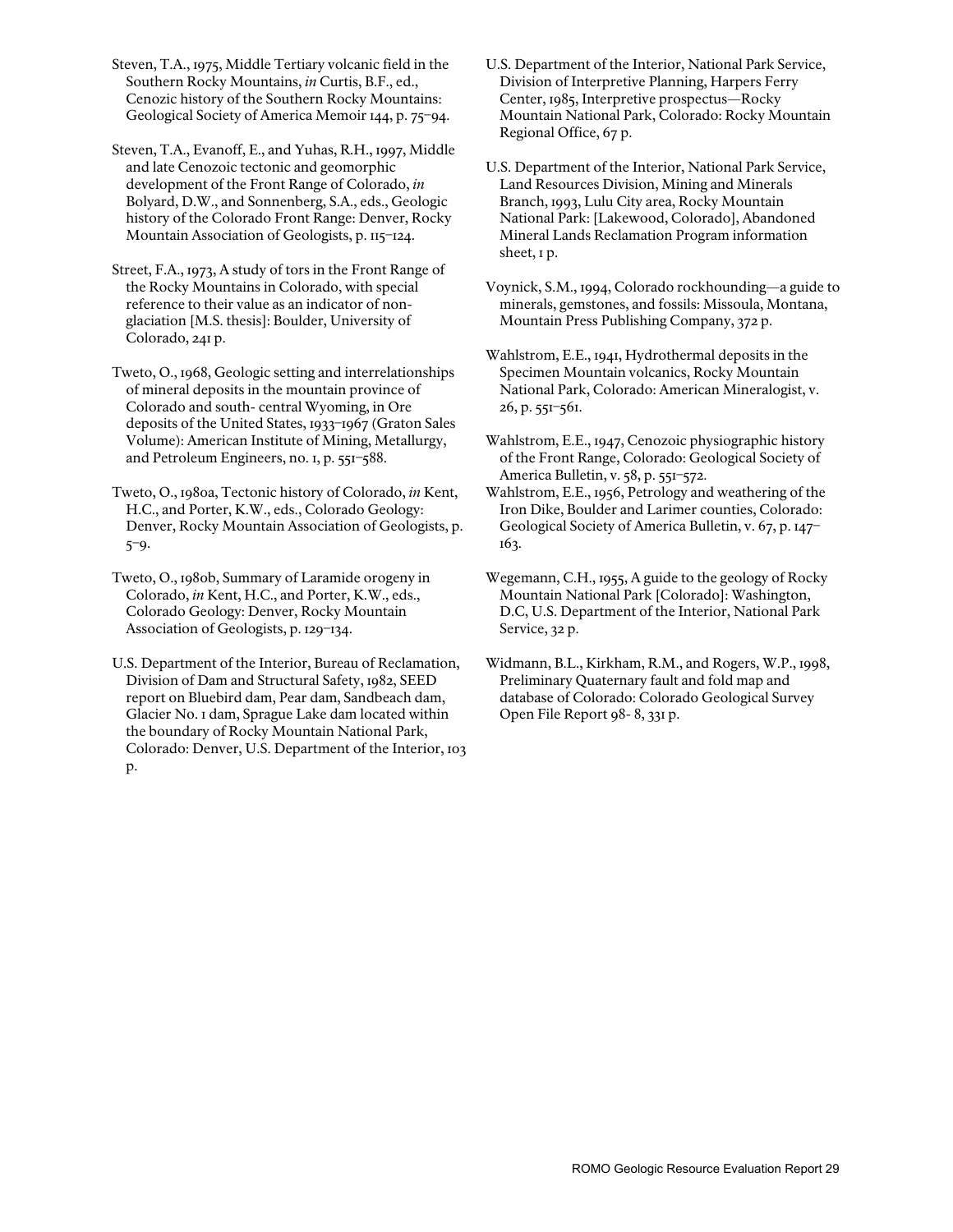# **Appendix A: Geologic Map Graphic**

*This image provides a preview or "snapshot" of the digital geologic map for Rocky Mountain National Park which can be found on the included CD.* 



Geologic Map of Rocky Mountain National Park and Vicinity, Colorado

Miles

**Mountain National Park and vicinity, Colorado, U.S. Geological Survey Miscellaneous Investigations Series Map I-1973, 1:50,000 scale. For a detailed digital geologic map and cross sections, see included CD.**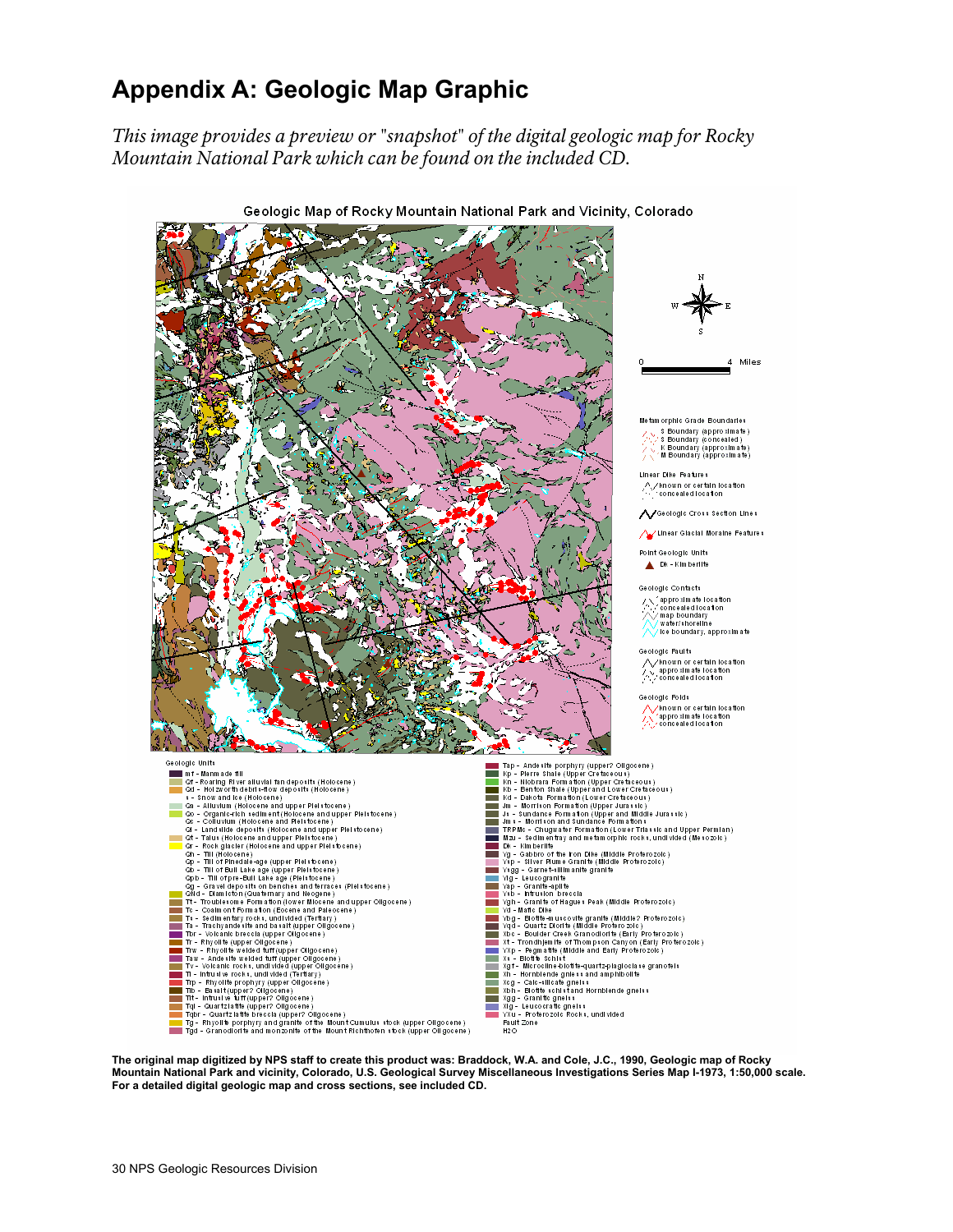# **Appendix B: Evaluation of Comprehensive Interpretive Plan (2001)**

The geology of Rocky Mountain National Park is spectacular and readily accessible. "Geologic origins" and "glacial landscapes" have been repeatedly identified as important interpretive themes throughout the history of the park (e.g., Effinger, 1934; Allen, 1936; Wegemann, 1955; Interpretive prospectus [1985]).

#### **General Comments**

"Natural systems and processes" are mentioned in the Primary Interpretive Theme A of the draft of the comprehensive interpretive plan (CIP) for Rocky Mountain National Park (2001). It is assumed that this includes geology and geologic processes, but these important and primary themes have not received sufficient emphasis in this recent plan.

In addition, geology—the foundation for all other resources—is not directly identified in the section of the CIP listing resource- based issues that have been identified as important to interpret. Nitrate deposition is identified and is obviously geologically related with respect to wind- blown (aeolian) sediments. Water quality is also listed, and the interactions of both groundwater and surface water (i.e., rivers and streams, lakes and ponds, and wetlands) with soil and water- rock reactions (weathering) are well known. Nevertheless, these relationships may not be readily apparent to interpreters without a background in geology.

During a workshop that addressed the CIP, stakeholders identified "the Woman's ROMO" as an important topic to interpret. With respect to geology, a woman was the first person to conduct a systematic study of the area's structure and metamorphism. Margaret Bradley Fuller, who later changed her name to Boos after marriage, studied the metasedimentary rocks east of Estes Park in the Big Thompson Canyon (1924, 1926). She also did work on the Iron Dike (1933), after which she and her husband published the results of a reconnaissance on the granites of the Front Range (Boos and Boos, 1934).

Interpreting geology is challenging, particularly for those interpreters who have not been trained in the subject. It takes an awareness of the importance of geology to the park setting, human history, present landscape, and present species to insist on doing it, but it can be done. Publications, the park's Web site, interpretive facilities, and interdivisional communication are areas that could benefit from the inclusion of geology.

#### **Publications**

Use portions of this report for interpretive materials

The CIP for Rocky Mountain National Park identified the need to update interpretive publications, specifically on geology (p. 10). The Geologic Features and Processes section of this report could be adapted for a site bulletin. This report (or portions of it) could be reformatted for general audience and published through the Rocky Mountain Nature Association.

Insure the availability of geologic publications in cooperating association bookstores

Many national parks have publications available for visitors on their park's geology. On October 16, 2002, this was not the case for Beaver Meadows Visitor Center in Rocky Mountain National Park. Some suggested publications for distribution to the general public are:

Braddock, W.A., and Cole, J.C., 1990, Geologic map of Rocky Mountain National Park and vicinity, Colorado: U.S. Geological Survey Map I- 1973, scale 1:50,000.

Hopkins, R.L. and Hopkins, L.B., 2000, Hiking Colorado's geology: Seattle, The Mountaineers, 240 p.

Matthews, V., KellerLynn, K., and Fox, B. 2003. Messages in stone—Colorado's colorful geology: Denver, Colorado Geological Survey, 157 p.

Consider reprinting certain geologic publications

Other good publications on the geology of the park have gone out of print. Two books in particular are worth consideration for reprinting:

Raup, O.B., 1996, Geology along Trail Ridge Road, Rocky Mountain National Park, Colorado: Helena and Billings, Montana, Falcon Press Publishing Company, 73 p., 1 pl.

#### **Web site**

Use NPS "Views" as a model for park's Web site

The CIP identified a needed upgrade of the park's Web site (p. 17). The Internet is a wonderful place to post information about the park's natural resources, including geologic resources. "Views of the National Park Service, Virtual Experiences, and Knowledge Centers" could serve as a model for Rocky Mountain National Park.

#### **Interpretive Facilities**

Incorporate geology into Alpine Visitor Center exhibit The exhibit at the Alpine Visitor Center that needs to be renovated could include a geology theme. The geomorphic processes and geologic features that occur at

Richmond, G.M., 1974, Raising the roof of the Rockies: Estes Park, Colorado, Rocky Mountain Nature Association, 81 p., 1 pl. in pocket.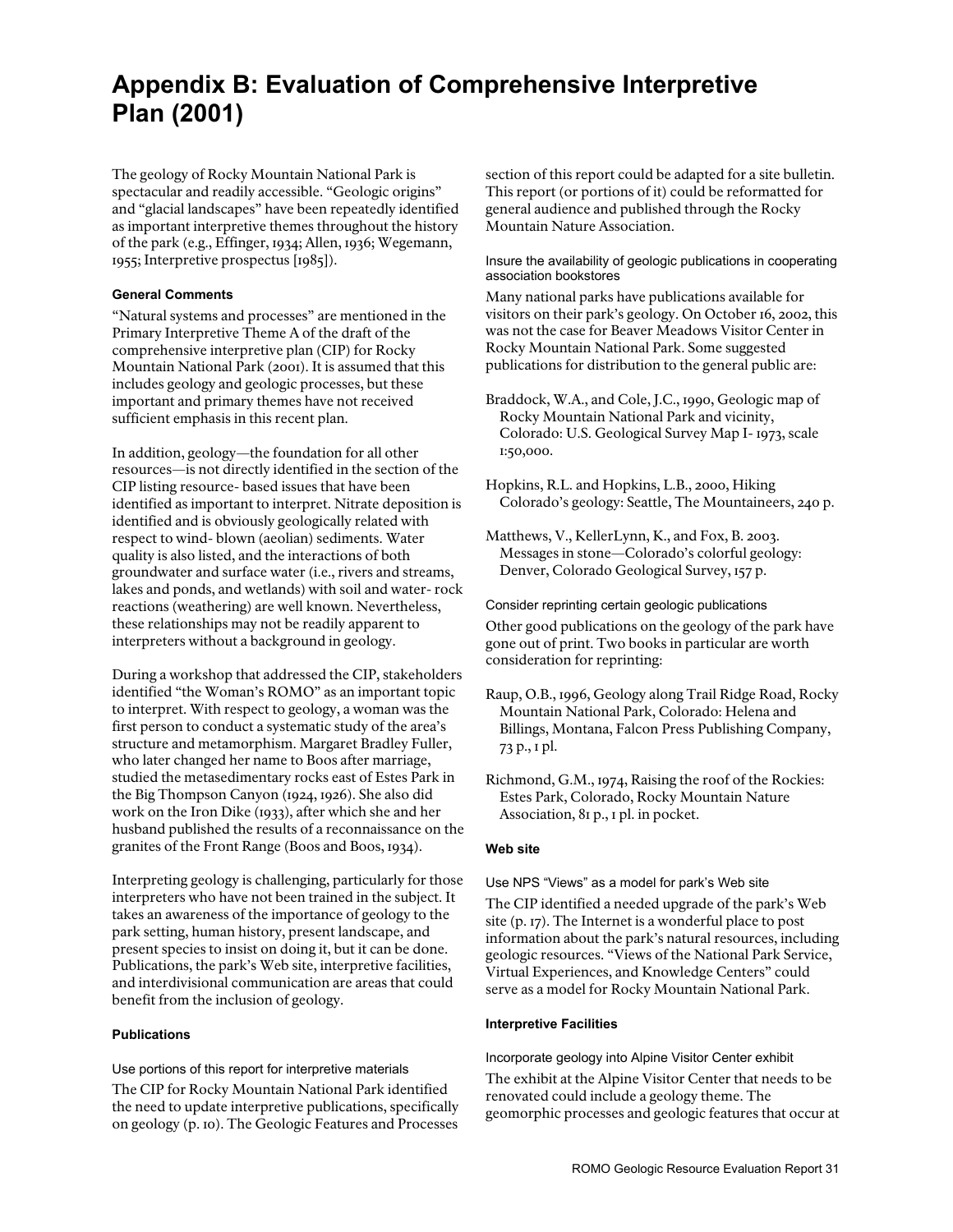high elevations in the park are readily visible and easily interpreted. They are distinctive and visited by millions of people each year. They include: potential hazards such as solifluction and frost cracking, solifluction terraces, patterned ground (e.g., rock polygons, rock stripes, rock circles, felsenmeer), uplifted erosion surfaces (an interesting and yet not fully explained geologic story), tors, and sackung features. (Please refer to the Geologic Features and Processes section and Geologic Issues section of this report for explanations.)

#### Incorporate geology into Hidden Valley nature trail

As the Hidden Valley area is redeveloped, a nature trail should to be planned. An interesting story links human influences and geologic processes. Workers buried the stream channel in Hidden Valley and placed culverts during construction of the lodge at the ski area. Diversion of streamflow for winter recreation also impacted this small watershed. For several decades, streamflow was diverted for making artificial snow at the ski resort. Human alteration of streamflow in this watershed may have caused significant impacts to the aquatic habitat, including the stream channel and wetlands, and may have affected many lifecycles, including that of the threatened greenback cutthroat trout *(Oncorhynchus clarki stomias).* Evaluation and documentation of human alteration and its effects could be developed into an interpretive message. The story to be told is that of impact and restoration of the natural (geologic) system.

Hidden Valley is also a site where the Iron Dike outcrops. The accessibility of the Iron Dike provides the opportunity to tell an ancient story about the Precambrian history of the park. It also provides an opportunity to educate visitors about the role of bedrock composition on soil chemistry and its influence on vegetation and animal species.

#### **Interdivisional Communication**

Insist on peer review of scientific information prior to dissemination

"Given the new emphasis on research in Rocky Mountain National Park, it is critical that the interpretive program be infused with the latest information on current issues and research" (CIP, p. 19). Also critical is that park staff develops a process that insures that the information gained from scientific research is "good science." The process should include peer review by appropriate scientists to verify the accuracy of the information before being released to the public (or media) in either oral or written form. The NPS Geologic Resources Division could facilitate outside reviews by appropriate organizations and individuals.

#### Get needed geologic expertise

The transfer of information from researchers to park staff and the public is necessary for making sound decisions and to enhance the understanding (and enjoyment) of park resources. The CIP identified "geologic topics" as research needs for the park (p. 15), specifically the need for high- quality research on the formation of the Rockies.

Because the park does not have a geologist on staff, the Interpretation Division is encouraged to submit a proposal for the Geoscientists- in- the- Parks (GIP) program. Geoscientists at all points in their careers participate in this program, and all levels of expertise may be requested. Rocky Mountain National Park received funding for a GIP in 2001. This project and the media attention that it received increased interest of the geoscience community to conduct research in the park (Terry Terrell, oral communication, 2002). A lesson learned from this is that interesting geologic research is waiting to be conducted in Rocky Mountain National Park; park managers simply need assistance in identifying projects. The GIP program manager can assist in drafting the short proposal. The potential project to be completed may simply be to identify needed geologic research for making management decisions or a review of current interpretive materials on the park's geology.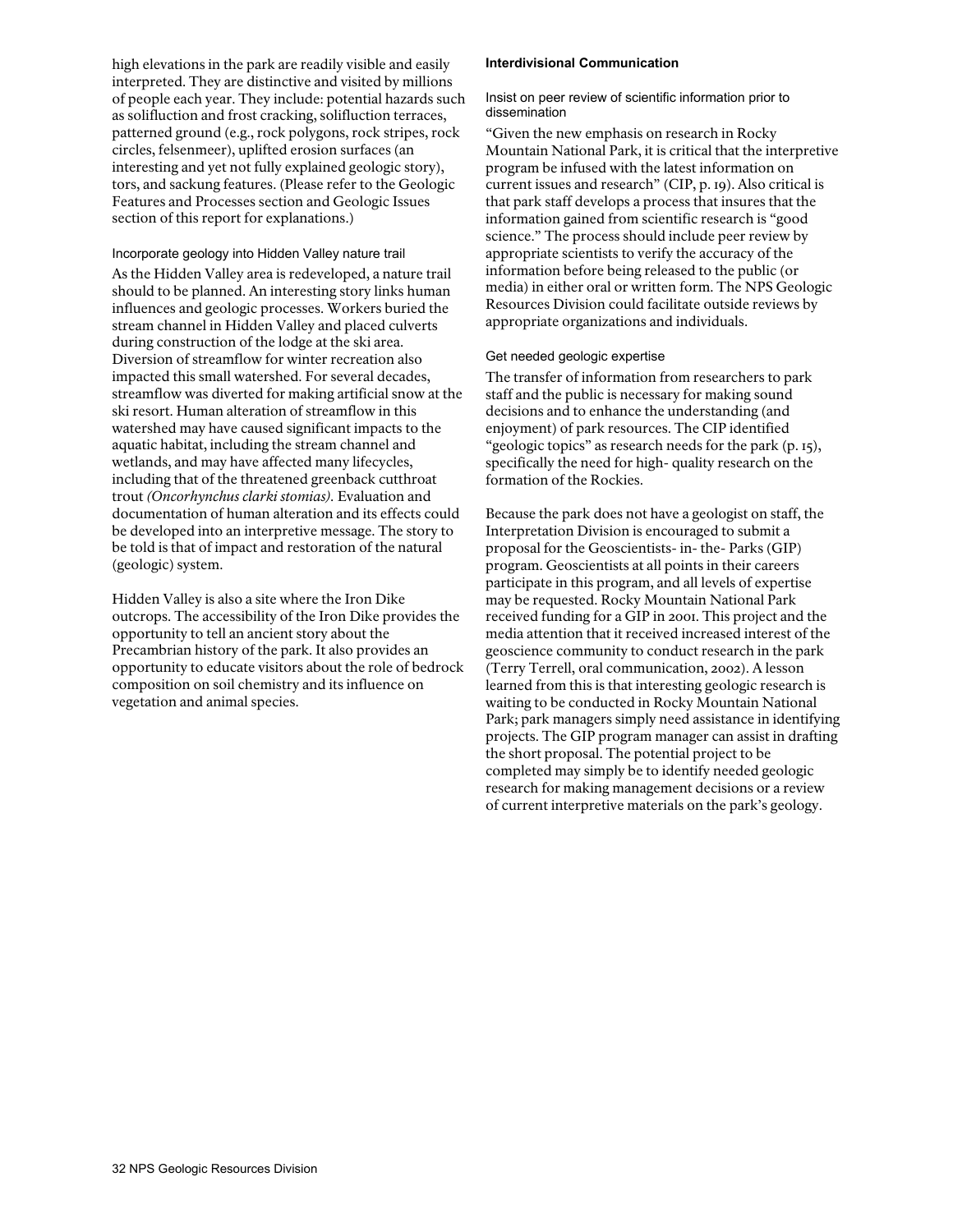## **Rocky Mountain National Park**

Geologic Resource Evaluation Report NPS D307, September 2004

### **National Park Service**

*Director* • Fran P. Mainella

### **Natural Resource Stewardship and Science**

*Associate Director* • Michael A. Soukup *Deputy Associate Director* • Abigail B. Miller

### **Natural Resource Program Center**

The Natural Resource Program Center consists of six divisions: Air Resources, Biological Resource Management, Environmental Quality, Geologic Resources, Natural Resource Information, and Water Resources Divisions.

### **Geologic Resources Division**

The Geologic Resources Division, in partnership with parks and others, works to protect, preserve, and understand the geologic resources of the National Park System and to protect park resources from the adverse affects of mineral development in and adjacent to parks. One of the functions of the Division, carried out in the Planning Evaluation and Permits Branch is the Geologic Resource Evaluation Program. This program develops digitized geologic maps, reports, and bibliographies for parks.

*Chief* • David B. Shaver *Planning Evaluation and Permits Branch Chief* • Carol McCoy

### **Credits**

*Author* • Katie KellerLynn *Editing* • Sid Covington *Layout* • Melanie Ransmeier

*Map Digitizing* • Stephanie O'Meara and Jenny Adams

The *Geologic Resource Evaluation Report for Glacier National Park* is published electronically on the World Wide Web, please see www2.nature.nps.gov/geology/inventory/reports. For a printed copy write to:

National Park Service National Park Service Geologic Resources Division Technical Information Center Natural Resource Program Center **Denver Service Center** Denver Service Center P.O. Box 25287 P.O. Box 25287 Denver, CO 80225-0287 Denver, CO 80225-0287

Production of this geologic report was facilitated by the NPS Colorado Plateau Cooperative Ecosystem Studies Unit. Mention of trade names or commercial products does not constitute endorsement of recommendation for use by the National Park Service.